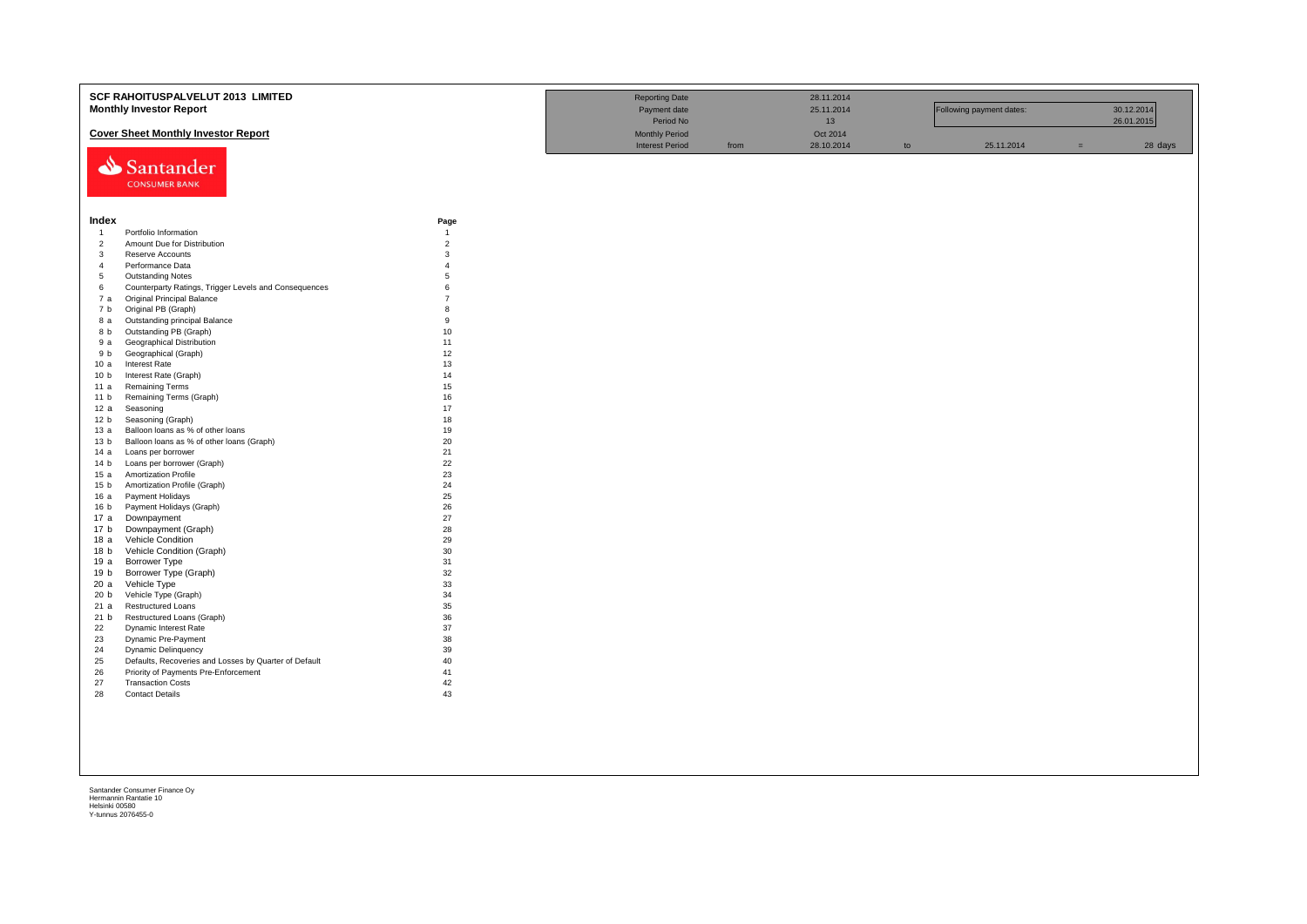| <b>SCF RAHOITUSPALVELUT 2013 LIMITED</b><br><b>Monthly Investor Report</b><br>1. Portfolio Information<br>Santander          |                                                                    | <b>Reporting Date</b><br>Payment date<br>Period No<br><b>Monthly Period</b><br><b>Interest Period</b><br>from | 28.11.2014<br>25.11.2014<br>13<br>Oct 2014<br>28.10.2014 | to $25.11.2014 =$ | 28 days |
|------------------------------------------------------------------------------------------------------------------------------|--------------------------------------------------------------------|---------------------------------------------------------------------------------------------------------------|----------------------------------------------------------|-------------------|---------|
| <b>CONSUMER BANK</b>                                                                                                         | <b>Current Period</b>                                              | <b>Previous Period</b>                                                                                        |                                                          |                   |         |
| <b>Outstanding receivables</b>                                                                                               | <b>Aggregated Outstanding</b><br><b>Principal Amount</b>           | <b>Aggregated Outstanding</b><br><b>Principal Amount</b>                                                      |                                                          |                   |         |
| <b>Opening balance</b>                                                                                                       | 271 626 607,05 EUR                                                 | 288 816 928,57 EUR                                                                                            |                                                          |                   |         |
| Scheduled Loan Principal Repayments<br>Prepayments<br>Deemed Collections - Other<br><b>Total Principal Payments Received</b> | 8 048 018,36 EUR<br>8 511 627,27 EUR<br>- EUR<br>16 559 645,63 EUR | 7735 457,89 EUR<br>9 265 588,67 EUR<br>- EUR<br>17 001 046,56 EUR                                             |                                                          |                   |         |
| New Defaulted Auto Loans in Period<br><b>Closing Balance</b>                                                                 | 279 340,06 EUR<br>254 787 621,36 EUR                               | 189 274,96 EUR<br>271 626 607,05 EUR                                                                          |                                                          |                   |         |
| <b>Total revenue collections</b>                                                                                             |                                                                    |                                                                                                               |                                                          |                   |         |
| Revenue and fees received on loan balances                                                                                   | 1449 778,80 EUR                                                    | 1455 000,52 EUR                                                                                               |                                                          |                   |         |
| Recoveries on loans in default<br>Total Revenue Received in Period                                                           | 120 220,40 EUR<br>1569 999,20 EUR                                  | 170 317,91 EUR<br>1625 318,43 EUR                                                                             |                                                          |                   |         |
| # Loans                                                                                                                      |                                                                    |                                                                                                               |                                                          |                   |         |
| At beginning of period                                                                                                       | 27 002 Loans                                                       | 28 158 Loans                                                                                                  |                                                          |                   |         |
| Paid in Full                                                                                                                 | 1089 Loans                                                         | 1 142 Loans                                                                                                   |                                                          |                   |         |
| Repurchased (Deemed Collections)                                                                                             | Loans<br>$\sim 100$                                                | - Loans                                                                                                       |                                                          |                   |         |
| New loans into default                                                                                                       | 26 Loans                                                           | 14 Loans                                                                                                      |                                                          |                   |         |
| At end of period                                                                                                             | 25 887 Loans                                                       | 27 002 Loans                                                                                                  |                                                          |                   |         |
|                                                                                                                              |                                                                    |                                                                                                               |                                                          |                   |         |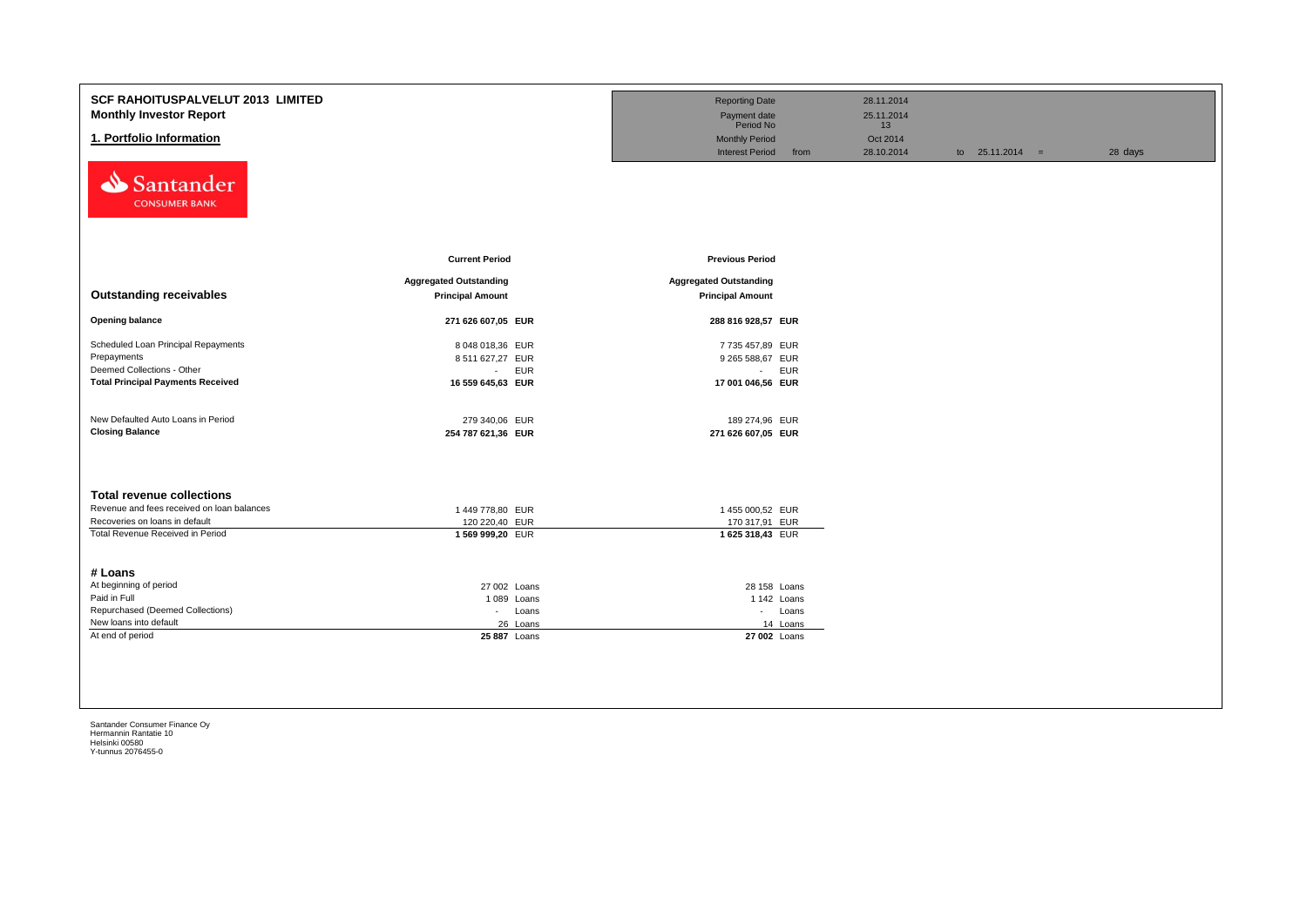| <b>SCF RAHOITUSPALVELUT 2013 LIMITED</b><br><b>Monthly Investor Report</b><br>2. Amount Due for Distribution<br>Santander<br><b>CONSUMER BANK</b>                                                                                                                                                                                                                                                                     |                                                                               | <b>Reporting Date</b><br>Payment date<br>Period No<br><b>Monthly Period</b><br>Interest Period from | 28.11.2014<br>25.11.2014<br>13<br>Oct 2014<br>28.10.2014<br>to | 25.11.2014                                                                    | $=$ | 28 days |
|-----------------------------------------------------------------------------------------------------------------------------------------------------------------------------------------------------------------------------------------------------------------------------------------------------------------------------------------------------------------------------------------------------------------------|-------------------------------------------------------------------------------|-----------------------------------------------------------------------------------------------------|----------------------------------------------------------------|-------------------------------------------------------------------------------|-----|---------|
| <b>Purchaser Available Distribution Amount</b>                                                                                                                                                                                                                                                                                                                                                                        | <b>Current Period</b>                                                         |                                                                                                     |                                                                | <b>Previous Period</b>                                                        |     |         |
| a. Collections (Principal, interest, and fee etc)<br>b. Stamp Duty, Taxes, Liabilities etc. Paid by the Seller to the Purchaser<br>c. Default, Interest, Indemnities etc Paid by the Seller to the Purchaser<br>d. Other amounts Paid by the Seller to the Purchaser<br>e. Interest Earned by the Purchaser<br>f. Other amounts received by the purchaser<br>Total Amount for Purchaser Available Distribution Amount | 18 129 645 EUR<br>0 EUR<br>0 EUR<br>0 EUR<br>0 EUR<br>0 EUR<br>18 129 645 EUR |                                                                                                     |                                                                | 18 626 365 EUR<br>0 EUR<br>0 EUR<br>0 EUR<br>0 EUR<br>0 EUR<br>18 626 365 EUR |     |         |
| <b>Issuer Available Distribution Amount</b><br>a. Amounts due to Issuer from Purchaser under the Loan Agreement<br>b. Reserve Fund<br>c. Interest Earned by the Issuer<br>d. Other amounts received by the issuer<br><b>Total Amount for Issuer Available Distribution Amount</b>                                                                                                                                     | 17 977 837 EUR<br>12 833 875 EUR<br>-64 EUR<br>0 EUR<br>30 811 648 EUR        |                                                                                                     |                                                                | 18 479 026 EUR<br>12 833 875 EUR<br>-65 EUR<br>0 EUR<br>31 312 835 EUR        |     |         |
|                                                                                                                                                                                                                                                                                                                                                                                                                       |                                                                               |                                                                                                     |                                                                |                                                                               |     |         |
|                                                                                                                                                                                                                                                                                                                                                                                                                       |                                                                               |                                                                                                     |                                                                |                                                                               |     |         |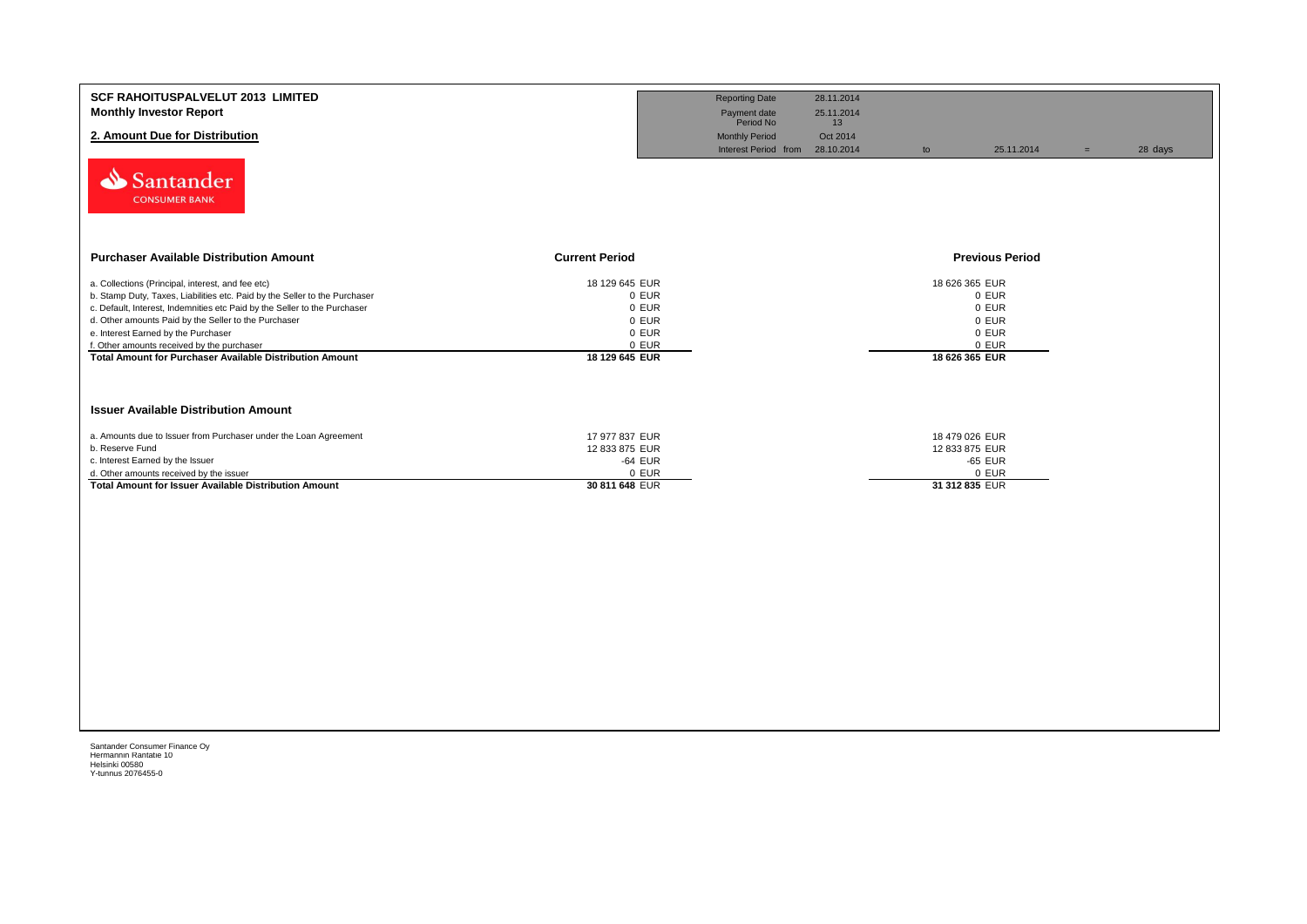| <b>SCF RAHOITUSPALVELUT 2013 LIMITED</b><br><b>Monthly Investor Report</b>                                                                                                                             |      | <b>Reporting Date</b><br>Payment date<br>Period No |      | 28.11.2014<br>25.11.2014 |    |            |     |         |
|--------------------------------------------------------------------------------------------------------------------------------------------------------------------------------------------------------|------|----------------------------------------------------|------|--------------------------|----|------------|-----|---------|
| 3. Reserve Accounts                                                                                                                                                                                    |      |                                                    |      | 13                       |    |            |     |         |
|                                                                                                                                                                                                        |      | <b>Monthly Period</b><br><b>Interest Period</b>    | from | Oct 2014<br>28.10.2014   |    | 25.11.2014 |     | 28 days |
| N<br>Santander<br><b>CONSUMER BANK</b>                                                                                                                                                                 |      |                                                    |      |                          | to |            | $=$ |         |
| <b>Note Balance</b>                                                                                                                                                                                    |      |                                                    |      |                          |    |            |     |         |
| <b>Beginning of Period</b>                                                                                                                                                                             |      | 271 626 607,05 EUR                                 |      |                          |    |            |     |         |
| End of Period                                                                                                                                                                                          |      | 254 787 621,36 EUR                                 |      |                          |    |            |     |         |
|                                                                                                                                                                                                        |      |                                                    |      |                          |    |            |     |         |
| <b>Reserve Fund</b>                                                                                                                                                                                    | in % |                                                    |      |                          |    |            |     |         |
| <b>Beginning of Period</b>                                                                                                                                                                             | 2,8% | 7 700 325,00 EUR                                   |      |                          |    |            |     |         |
| Cash Outflow                                                                                                                                                                                           |      | 7 700 325,00 EUR                                   |      |                          |    |            |     |         |
| Cash Inflow                                                                                                                                                                                            |      | 7 700 325,00 EUR                                   |      |                          |    |            |     |         |
| End of Period                                                                                                                                                                                          | 2,8% | 7 700 325,00 EUR                                   |      |                          |    |            |     |         |
| <b>Required Reserve Amount</b>                                                                                                                                                                         | 2,8% | 7 700 325,00 EUR                                   |      |                          |    |            |     |         |
| <b>Liquidity Balance</b>                                                                                                                                                                               |      |                                                    |      |                          |    |            |     |         |
| <b>Beginning of Period</b>                                                                                                                                                                             | 1,9% | 5 133 550,00 EUR                                   |      |                          |    |            |     |         |
| Cash Outflow                                                                                                                                                                                           |      | 5 133 550,00 EUR                                   |      |                          |    |            |     |         |
| Cash Inflow                                                                                                                                                                                            |      | 5 133 550,00 EUR                                   |      |                          |    |            |     |         |
| End of Period                                                                                                                                                                                          | 1,9% | 5 133 550,00 EUR                                   |      |                          |    |            |     |         |
| <b>Required Reserve Amount</b>                                                                                                                                                                         | 1,9% | 5 133 550,00 EUR                                   |      |                          |    |            |     |         |
|                                                                                                                                                                                                        |      |                                                    |      |                          |    |            |     |         |
| <b>Servicer Advance Reserve Fund</b>                                                                                                                                                                   |      |                                                    |      |                          |    |            |     |         |
| <b>Beginning of Period</b>                                                                                                                                                                             |      | 100 000,00 EUR                                     |      |                          |    |            |     |         |
| Cash Outflow                                                                                                                                                                                           |      | <b>EUR</b><br>$\sim$                               |      |                          |    |            |     |         |
| Cash Inflow                                                                                                                                                                                            |      | <b>EUR</b>                                         |      |                          |    |            |     |         |
| End of Period                                                                                                                                                                                          |      | 100 000,00 EUR                                     |      |                          |    |            |     |         |
| <b>Required Reserve Amount</b>                                                                                                                                                                         |      | 100 000,00 EUR                                     |      |                          |    |            |     |         |
| <b>Set-off from Deposits</b><br>No borrowers whose loans were sold to SCF Rahoituspalvelut 2013 held deposits with Santander Consumer Finance OY. The risk of set-off from deposits is therefore zero. |      |                                                    |      |                          |    |            |     |         |

*We hereby confirm that the Seller confirms its ongoing retention of a net economic interest of at least 5% in accordance with Article 405 of the CRR and Article 51 of the AIFMR*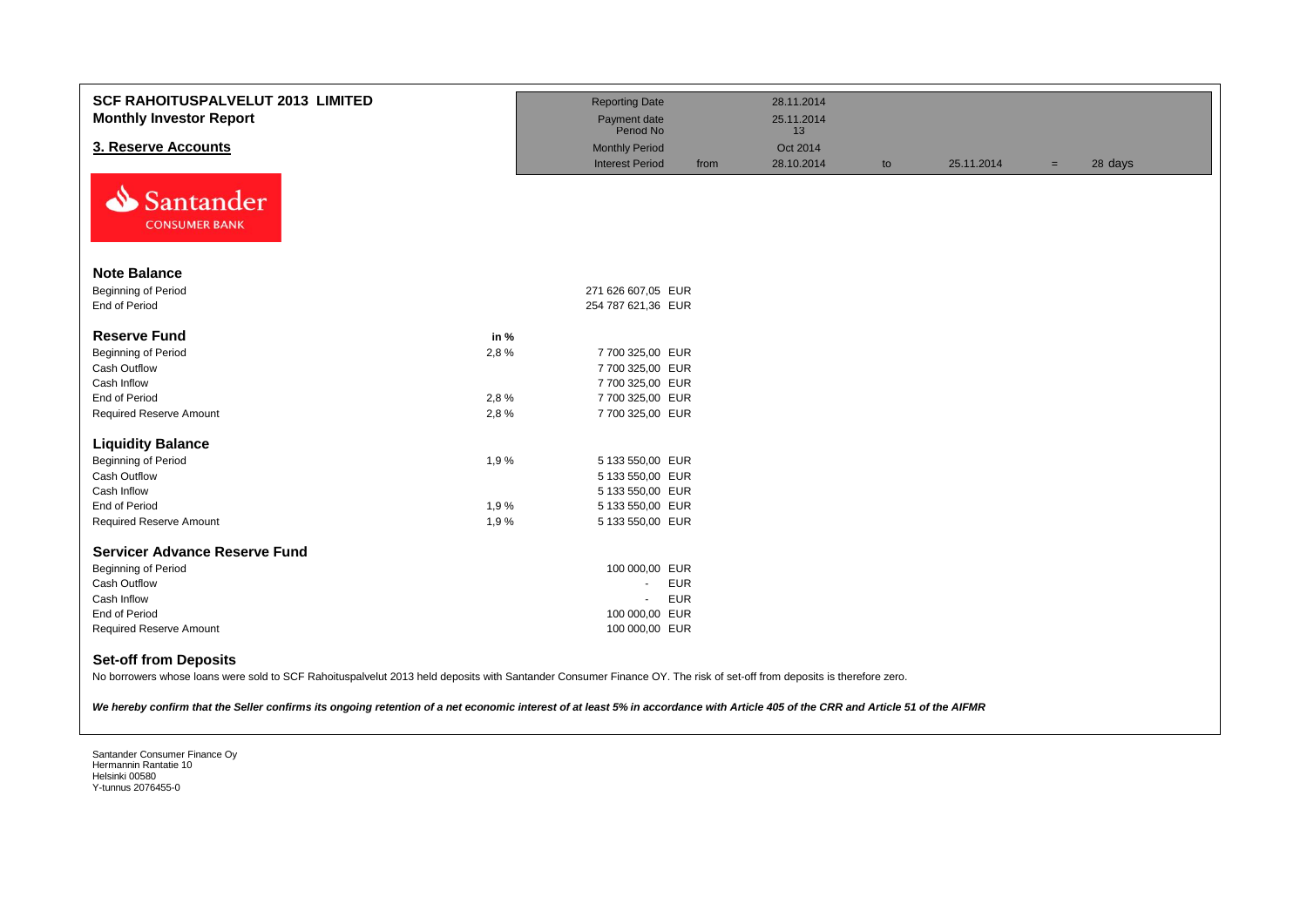| <b>SCF RAHOITUSPALVELUT 2013 LIMITED</b><br><b>Monthly Investor Report</b><br>4. Performance Data<br>⇘<br>Santander<br><b>CONSUMER BANK</b> |                                                          |                                          |                | <b>Reporting Date</b><br>Payment date<br>Period No<br><b>Monthly Period</b><br><b>Interest Period</b> | from | 28.11.2014<br>25.11.2014<br>13<br>Oct 2014<br>28.10.2014 | to | 25.11.2014 | $\equiv$ | 28 days |
|---------------------------------------------------------------------------------------------------------------------------------------------|----------------------------------------------------------|------------------------------------------|----------------|-------------------------------------------------------------------------------------------------------|------|----------------------------------------------------------|----|------------|----------|---------|
| <b>Asset Balance</b><br><b>Beginning of Period</b><br>End of Period                                                                         |                                                          | 271 626 607,05 EUR<br>254 787 621,36 EUR |                |                                                                                                       |      |                                                          |    |            |          |         |
| <b>Portfolio Performance:</b><br><b>Performing Receivables:</b>                                                                             | <b>EUR</b>                                               | $\%$                                     | # Ioans        |                                                                                                       |      |                                                          |    |            |          |         |
| Current                                                                                                                                     | 234 081 026,62                                           | 91,87%                                   | 23 941         |                                                                                                       |      |                                                          |    |            |          |         |
| 1-29 days past due                                                                                                                          | 15 959 539,80                                            | 6,26%<br>0,00%                           | 1 5 1 1        |                                                                                                       |      |                                                          |    |            |          |         |
| <b>Delinquent Receivables:</b>                                                                                                              |                                                          |                                          |                |                                                                                                       |      |                                                          |    |            |          |         |
| 30-59 days past due                                                                                                                         | 3 333 392,44                                             | 1,31 %                                   | 298            |                                                                                                       |      |                                                          |    |            |          |         |
| 60-89 days past due                                                                                                                         | 849 341,27                                               | 0,33%                                    | 77             |                                                                                                       |      |                                                          |    |            |          |         |
| 90-119 days past due                                                                                                                        | 376 935,55                                               | 0,15%                                    | 39             |                                                                                                       |      |                                                          |    |            |          |         |
| 120-149 days past due                                                                                                                       | 138 821,13                                               | 0,05%                                    | 14             |                                                                                                       |      |                                                          |    |            |          |         |
| 150-179 days past due                                                                                                                       | 48 564,55                                                | 0,02%                                    | $\overline{7}$ |                                                                                                       |      |                                                          |    |            |          |         |
| <b>Total Performing and Delinquent</b>                                                                                                      | 254 787 621                                              | 100,00%                                  | 25 887         |                                                                                                       |      |                                                          |    |            |          |         |
| <b>Current Period Defaults</b><br><b>Cumulative Defaults</b><br><b>Current Period Recoveries</b><br><b>Cumulative Recoveries</b>            | 279 340,06<br>2 203 730,54<br>120 220,40<br>1 229 998,35 |                                          | 26<br>210      |                                                                                                       |      |                                                          |    |            |          |         |
|                                                                                                                                             |                                                          |                                          |                |                                                                                                       |      |                                                          |    |            |          |         |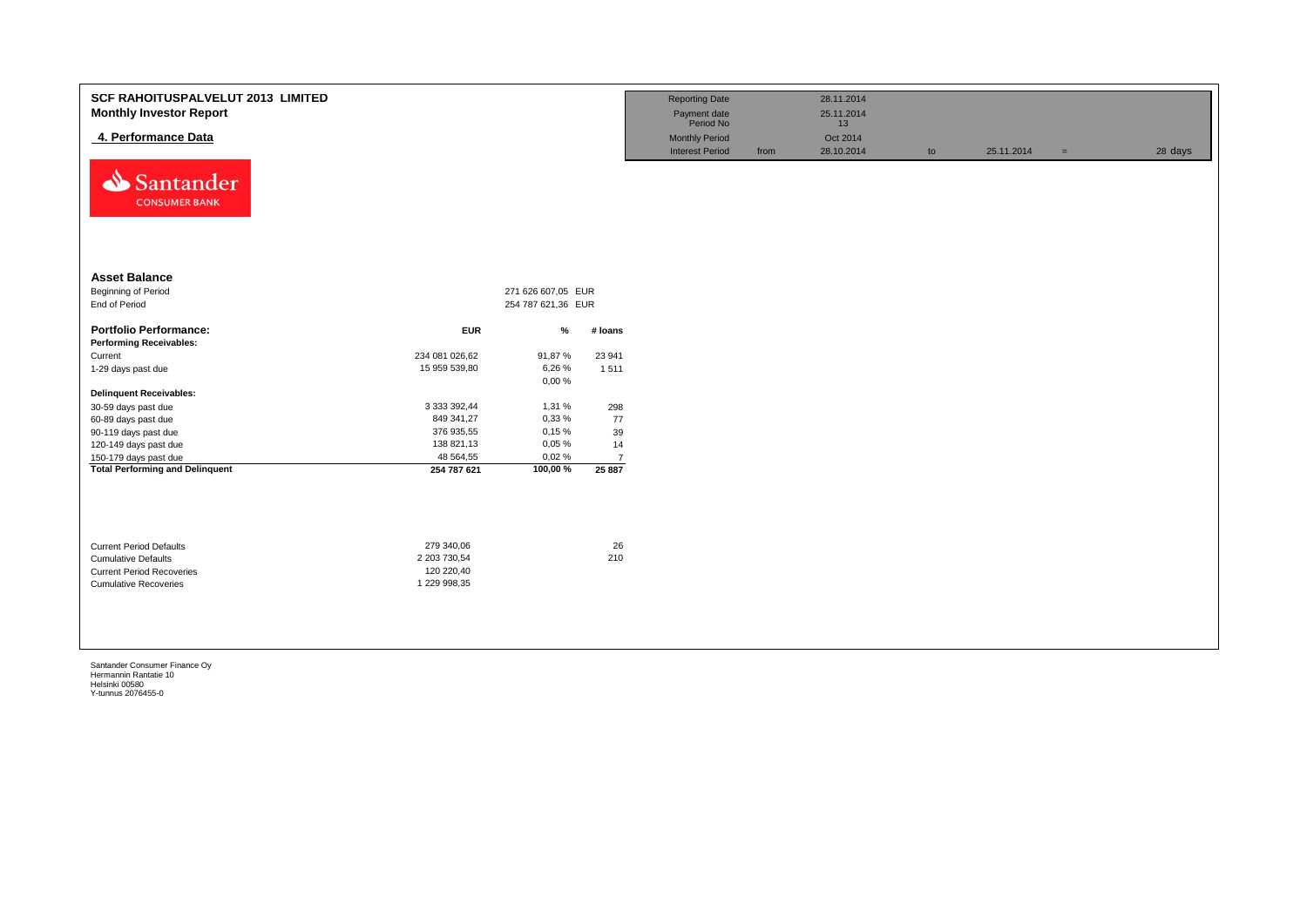# **Monthly Investor Report**



| 1. Note Balance                                       | <b>All Notes</b>   | <b>Class A</b>           | <b>Class B</b>     | Class C           | <b>Class C</b>  |
|-------------------------------------------------------|--------------------|--------------------------|--------------------|-------------------|-----------------|
| General Note Information                              |                    |                          |                    |                   |                 |
| <b>ISIN Code</b>                                      |                    | XS0973934192             | XS0973934358       | N/A               | N/A             |
| Currency                                              |                    | <b>EUR</b>               | <b>EUR</b>         | <b>EUR</b>        | <b>EUR</b>      |
| <b>Initial Tranching</b>                              | 100 %              | 85,5%                    | 9.5%               | 5,0%              | 0.0%            |
| <b>Legal Final Maturity Date</b>                      |                    | 31.08.2018               | 31.08.2018         | 31.08.2018        | 31.08.2018      |
| Rating (Fitch/Moody's)                                |                    | AAA / AAA                | $A+/A2$            | Not rated         | Not rated       |
| Initial Notes Aggregate Principal Outstanding Balance | 513 300 000,00 EUR | 439 000 000,00 EUR       | 48 800 000,00 EUR  | 25 500 000,00 EUR | 55 000,00 EUR   |
| Initial Nominal per Note                              |                    | 100 000,00<br><b>EUR</b> | 100 000,00<br>EUR  | 100 000,00<br>EUR | 1 000,00<br>EUR |
| Initial Number of Notes per Class                     | 5133               | 4390                     | 488                | 255               | 55              |
|                                                       |                    |                          |                    |                   |                 |
| <b>Current Note Information</b>                       |                    |                          |                    |                   |                 |
| Class Principal Outstanding Opening Balance           | 271 571 607.05 EUR | 197 271 607.05 EUR       | 48 800 000,00 EUR  | 25 500 000,00 EUR | 55 000,00       |
| <b>Available Distribution Amount</b>                  | 30 811 647,63 EUR  |                          |                    |                   |                 |
| Amortisation                                          | 16 838 985,69 EUR  |                          |                    |                   |                 |
| <b>Redemption per Class</b>                           | 16 838 985,69 EUR  | 16 838 985.69 EUR        | <b>EUR</b>         | <b>EUR</b>        | <b>EUR</b>      |
| Redemption per Note                                   |                    | 3835.76 EUR              | <b>EUR</b>         | <b>EUR</b>        | <b>EUR</b>      |
| Class Principal Outstanding Closing Balance           | 254 732 621.36 EUR | 180 432 621.36 EUR       | 48 800 000.00 EUR  | 25 500 000,00 EUR | 55 000.00       |
| <b>Current Tranching</b>                              |                    | 70,83%                   | 19,16 %            | 10,01 %           | 0,02%           |
| <b>Current Pool Factor</b>                            |                    | 0.41                     | 1.00               | 1.00              | 1.00            |
|                                                       |                    |                          |                    |                   |                 |
| 2. Payments to Investors per Note                     | <b>All Notes</b>   | <b>Class A</b>           | <b>Class B</b>     | <b>Class C</b>    | <b>Class C</b>  |
| Interest rate Basis: 1-M EURIBOR / Spread             |                    |                          |                    |                   |                 |
| Day Count Convention                                  |                    | (30/360)                 | (30/360)           | (30/360)          | (30/360)        |
| <b>Interest Days</b>                                  | 28                 |                          |                    |                   |                 |
| Principal Outstanding per Note Beginning of Period    |                    | 44 936,58 EUR            | 100 000.00 EUR     | 100 000.00 EUR    | 1 000,00 EUR    |
| >Principal Repayment per note                         |                    | 3 835,76 EUR             | <b>EUR</b>         | <b>EUR</b>        | <b>EUR</b>      |
| Principal Outstanding per Note End of Period          |                    | 41 100,82 EUR            | 100 000,00 EUR     | 100 000.00 EUR    | 1 000,00 EUR    |
| >Interest accrued for the period                      |                    | 30.03 EUR                | 75,17 EUR          | 83,50 EUR         | 0.835 EUR       |
| <b>Interest Payment</b>                               | 189 817,02         | 131 843,19 EUR           | 36 681,33 EUR      | 21 292,50 EUR     | 45,93 EUR       |
| Interest Payment per Note                             |                    | 30,03 EUR                | 75.17 EUR          | 83.50 EUR         | 0.84 EUR        |
|                                                       |                    |                          |                    |                   |                 |
| 3. Credit Enhancements                                |                    |                          |                    |                   |                 |
| Initial total CE (Subordination, Reserve)             |                    |                          | 16,98%<br>7,48%    | 2,50 %            |                 |
| Current CE (incl. Excess Spread)                      |                    |                          | 38,25 %<br>19,11 % | 9,08%             |                 |
| Current CE (excl. Excess Spread)                      |                    |                          | 34,21 %<br>15,07%  | 5,04 %            |                 |

Santander Consumer Finance Oy Hermannin Rantatie 10 Helsinki 00580 Y-tunnus 2076455-0

**SCF RAHOITUSPALVELUT 2013 LIMITED**<br> **Monthly Investor Report** 28.11.2014<br>
Period No 25.11.2014<br>
Period No 13 Payment date<br>Period No **5. Outstanding Notes** Monthly Period Det 2014<br> **5. Outstanding Notes** Oct 2014<br>
Interest Period from 28.10.2014 Interest Period from 28.10.2014 to 25.11.2014 = 28 days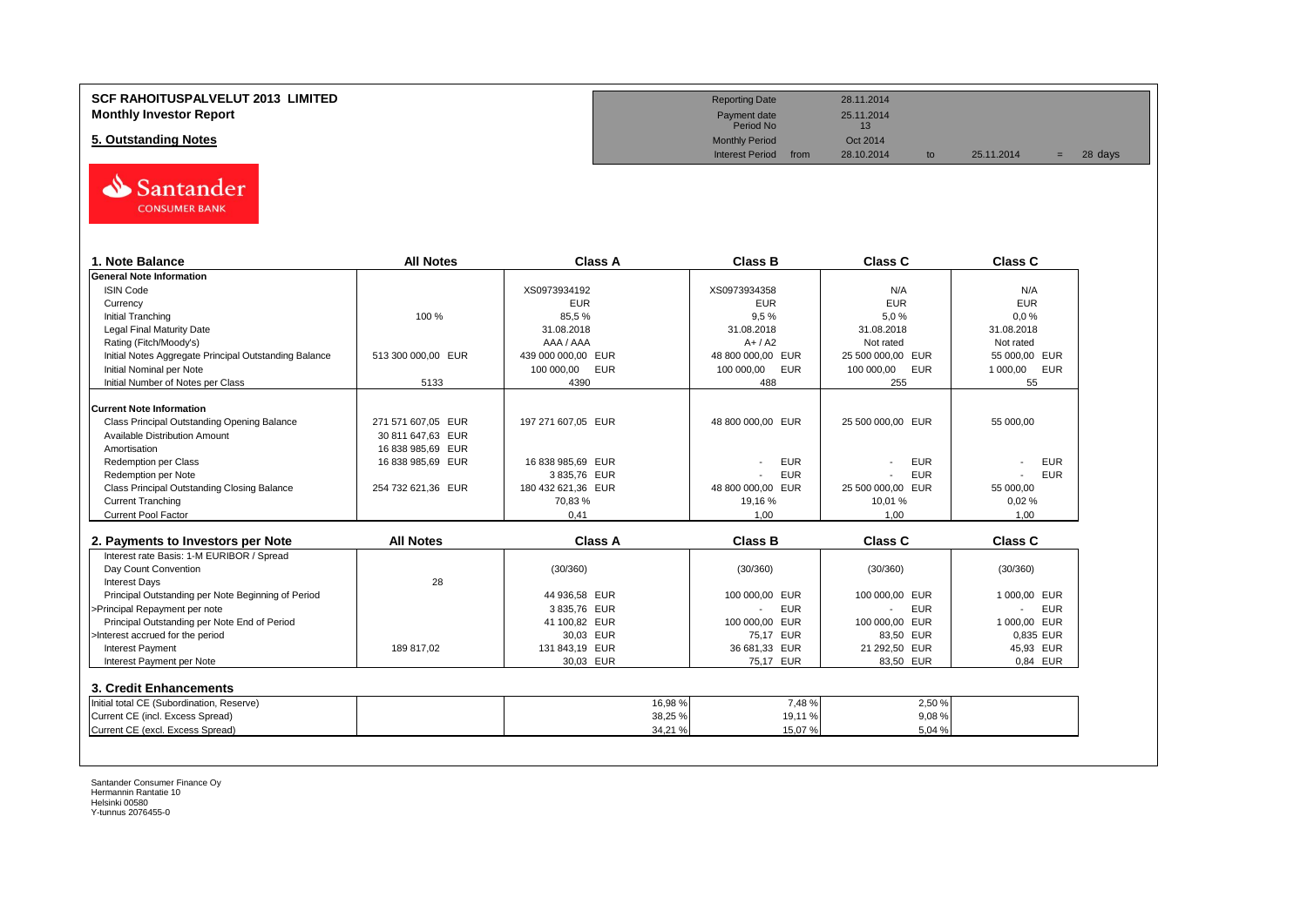### **SCF RAHOITUSPALVELUT 2013 LIMITED**<br>**Monthly Investor Report** Payment date 25.11.2014

**6. Counterparty Ratings, Trigger Levels and Consequences** 

Reporting Date 28.11.2014<br>Payment date 25.11.2014<br>Period No 13<br>Monthly Period Oct 2014

Interest Period:  $28.10.2014$  to  $25.11.2014$  = 28 days

Santander

|                                   |                                           | <b>Rating Triggers</b> |                |                   |           |              |                         |                  |                        |                   |                                                                                                                                                                                                                                                                                                                                                                                                                                                                                                                                                                                                        |
|-----------------------------------|-------------------------------------------|------------------------|----------------|-------------------|-----------|--------------|-------------------------|------------------|------------------------|-------------------|--------------------------------------------------------------------------------------------------------------------------------------------------------------------------------------------------------------------------------------------------------------------------------------------------------------------------------------------------------------------------------------------------------------------------------------------------------------------------------------------------------------------------------------------------------------------------------------------------------|
|                                   |                                           |                        |                | <b>Short Term</b> |           |              |                         | <b>Long Term</b> |                        |                   |                                                                                                                                                                                                                                                                                                                                                                                                                                                                                                                                                                                                        |
|                                   |                                           |                        | Fitch          |                   | Moody's   |              | Fitch                   |                  | Moody's                |                   |                                                                                                                                                                                                                                                                                                                                                                                                                                                                                                                                                                                                        |
| <b>Transaction Role</b>           | Counterparty                              | Criteria               | Current        | Criteria          | Current   | Criteria     | Current                 | Criteria         | Current                | Trigger breached? | Summary of Contractual Requirements if Rating Trigger Breach                                                                                                                                                                                                                                                                                                                                                                                                                                                                                                                                           |
| Issuer                            | Rahoituspalvelut 2013 Limited             |                        | No rating      |                   | No rating |              | No rating               |                  | No rating              | N/A               |                                                                                                                                                                                                                                                                                                                                                                                                                                                                                                                                                                                                        |
| Seller                            | Santander Consumer Finance Oy             |                        | No rating      |                   | No rating |              | No rating               |                  | No rating              | N/A               |                                                                                                                                                                                                                                                                                                                                                                                                                                                                                                                                                                                                        |
| Servicer                          | Santander Consumer Finance Oy             |                        | No rating      |                   | No rating |              | No rating               |                  | No rating              | N/A               |                                                                                                                                                                                                                                                                                                                                                                                                                                                                                                                                                                                                        |
| Servicer's Owner                  | Santander Consumer Finance                | N/A                    | F <sub>2</sub> | N/A               | $P-2$     | <b>BBB</b>   | $A -$<br>Outlook stable | Baa3             | Baa1<br>Outlook stable | No                | Banco Santander S.A. undertakes in the Servicing Agreement to act as Back-Up Servicer Facilitator,<br>which will require it to (i) select a bank or financial institution having the requirements set out in the<br>Servicing Agreement and willing to assume the duties of a successor servicer in the event that a<br>Servicer Termination Notice is delivered, (ii) review the information provided to it by the Servicer<br>under the Servicing Agreement, (iii) enter into appropriate data confidentiality provisions and (iv)<br>notify the Servicer if it requires further assistance.         |
| <b>Transaction Account Bank</b>   | Deutsche Bank AG                          | F1                     | $F1+$          | $P-1$             | $P-2$     | A            | $A+$                    | A2               | A3                     | Yes               | The Issuer and the Purchaser shall (with the prior written consent of the Note Trustee) arrange for<br>the transfer (within 30 calendar days) of:<br>(i) in relation to the Issuer, the Issuer Secured Accounts and the Expenses Loan Payment Account and<br>all of the funds standing to the credit of the Issuer Secured Accounts and the Expenses Loan Payment<br>Account; and<br>(ii) in relation to the Purchaser, the Purchaser Transaction Account and all funds standing to the<br>credit of the Purchaser Transaction Account,<br>to another bank that meets the applicable Required Ratings. |
| Paying Agent and related roles    | Deutsche Bank AG                          |                        | $F1+$          |                   | $P-2$     |              | $A+$                    |                  | A3                     |                   |                                                                                                                                                                                                                                                                                                                                                                                                                                                                                                                                                                                                        |
| Corporate Service Provider        | Deutsche International Corporate Services |                        | $F1+$          |                   | $P-2$     |              | $A+$                    |                  | A3                     |                   |                                                                                                                                                                                                                                                                                                                                                                                                                                                                                                                                                                                                        |
| Note Trustee and Security Trustee | Deutsche Trustee Company Limited          |                        | $F1+$          |                   | $P-2$     |              | $A+$                    |                  | A3                     |                   |                                                                                                                                                                                                                                                                                                                                                                                                                                                                                                                                                                                                        |
| <b>Collections Account Bank</b>   | Skandinaviska Enskilda Banken             | F1                     | F1             | $P-1$             | $P-1$     | $\mathsf{A}$ | $A+$                    | A2               | A 1                    | No                | The Servicer shall (with the prior written consent of the Note Trustee) use reasonable endeavours to<br>arrange for the transfer (within 30 calendar days) of the Issuer Collections Account and all of the<br>funds standing to the credit of the Issuer Collections Account to another bank which meets the<br><b>Required Ratings.</b>                                                                                                                                                                                                                                                              |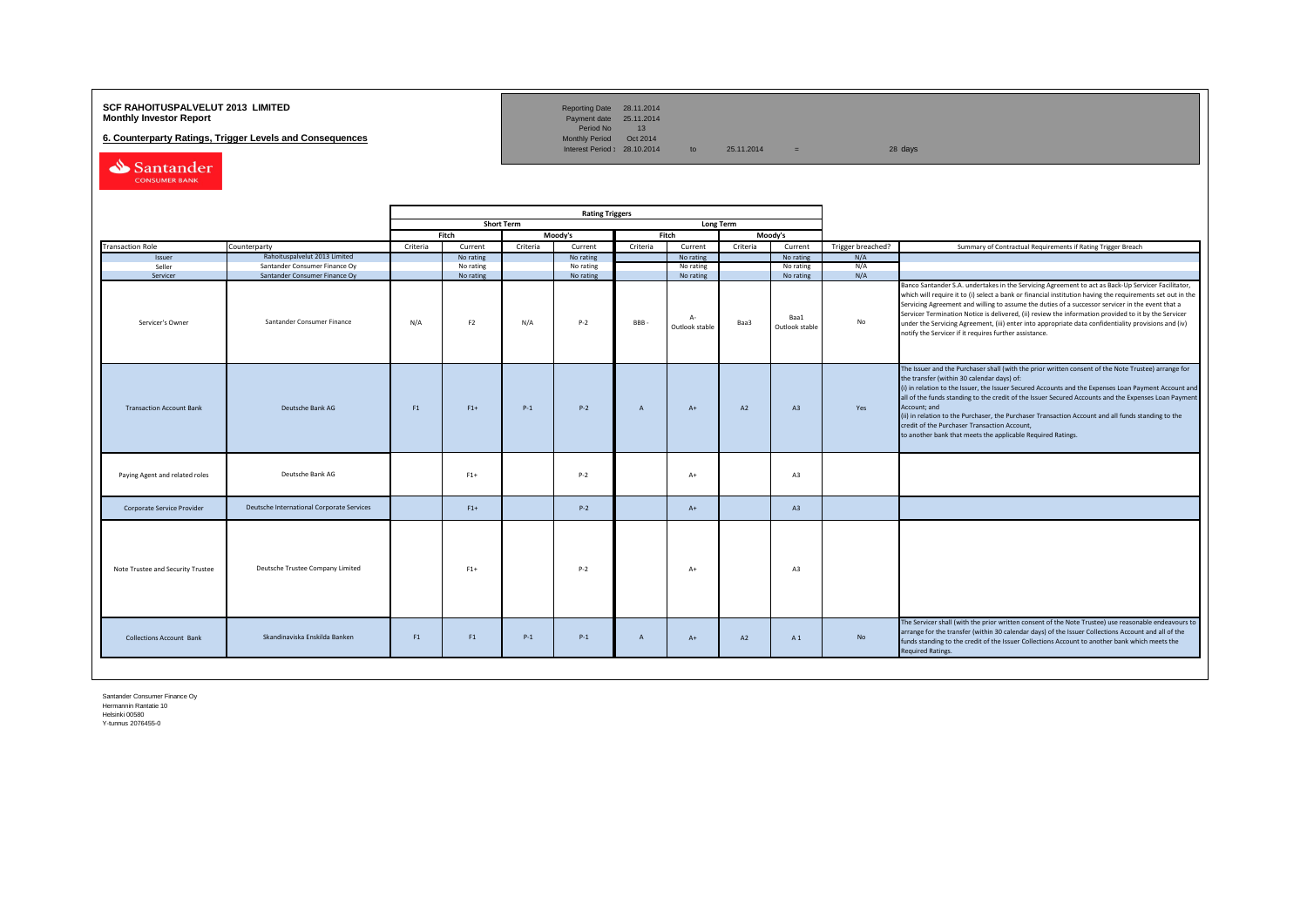## **SCF RAHOITUSPALVELUT 2013 LIMITED** Reporting Date 28.11.2014 **Monthly Investor Report Payment date** Payment date 25.11.2014

| <b>7.a Original Portfolio Principal Balance</b> | <b>Monthly Period</b> | Oct 2014 |            |
|-------------------------------------------------|-----------------------|----------|------------|
|                                                 | Interest Period       | from     | 28.10.2014 |



| Average amount<br>: - all: |  | 12 6 6 6 |
|----------------------------|--|----------|

Interest Period from 28.10.2014 to 25.11.2014 = 28 days

Period No

|                  |            |               |           |                         | <b>TOTAL</b> |                               |                     |
|------------------|------------|---------------|-----------|-------------------------|--------------|-------------------------------|---------------------|
|                  | <b>Min</b> | Max           | <b>No</b> | <b>Original balance</b> | %            | <b>WA mounths to maturity</b> | <b>WA seasoning</b> |
|                  |            | 0 5 0 0 0     | 7722      | 25 239 514              | 4,9%         | 19,0                          | 13,7                |
|                  |            | 5 000 10 000  | 12 105    | 90 402 977              | 17,6%        | 33,1                          | 12,1                |
|                  |            | 10 000 15 000 | 8965      | 110 601 458             | 21,5%        | 40,4                          | 10,9                |
|                  |            | 15 000 20 000 | 5 1 8 0   | 89 340 707              | 17,4 %       | 43,5                          | 10,1                |
|                  |            | 20 000 25 000 | 2882      | 64 224 790              | 12,5%        | 44,9                          | 9,8                 |
| Original balance |            | 25 000 30 000 | 1476      | 40 132 379              | 7,8%         | 45,1                          | 9,3                 |
|                  |            | 30 000 35 000 | 797       | 25 750 357              | 5,0%         | 44,8                          | 9,8                 |
|                  |            | 35 000 40 000 | 473       | 17 609 997              | 3,4%         | 44,3                          | 9,9                 |
|                  |            | 40 000 45 000 | 294       | 12 468 941              | 2,4 %        | 44,6                          | 9,7                 |
|                  |            | 45 000 50 000 | 238       | 11 245 953              | 2,2%         | 45,3                          | 10,0                |
|                  |            | 50 000 55 000 | 119       | 6 227 331               | 1,2%         | 46,6                          | 9,0                 |
|                  |            | 55 000 60 000 | 78        | 4 470 912               | 0,9%         | 47,1                          | 8,8                 |
|                  | $60000 +$  |               | 201       | 15 640 043              | 3,0%         | 44,3                          | 8,3                 |
|                  |            |               |           |                         |              |                               |                     |
|                  | Total      |               | 40 530    | 513 355 357             | 100%         |                               |                     |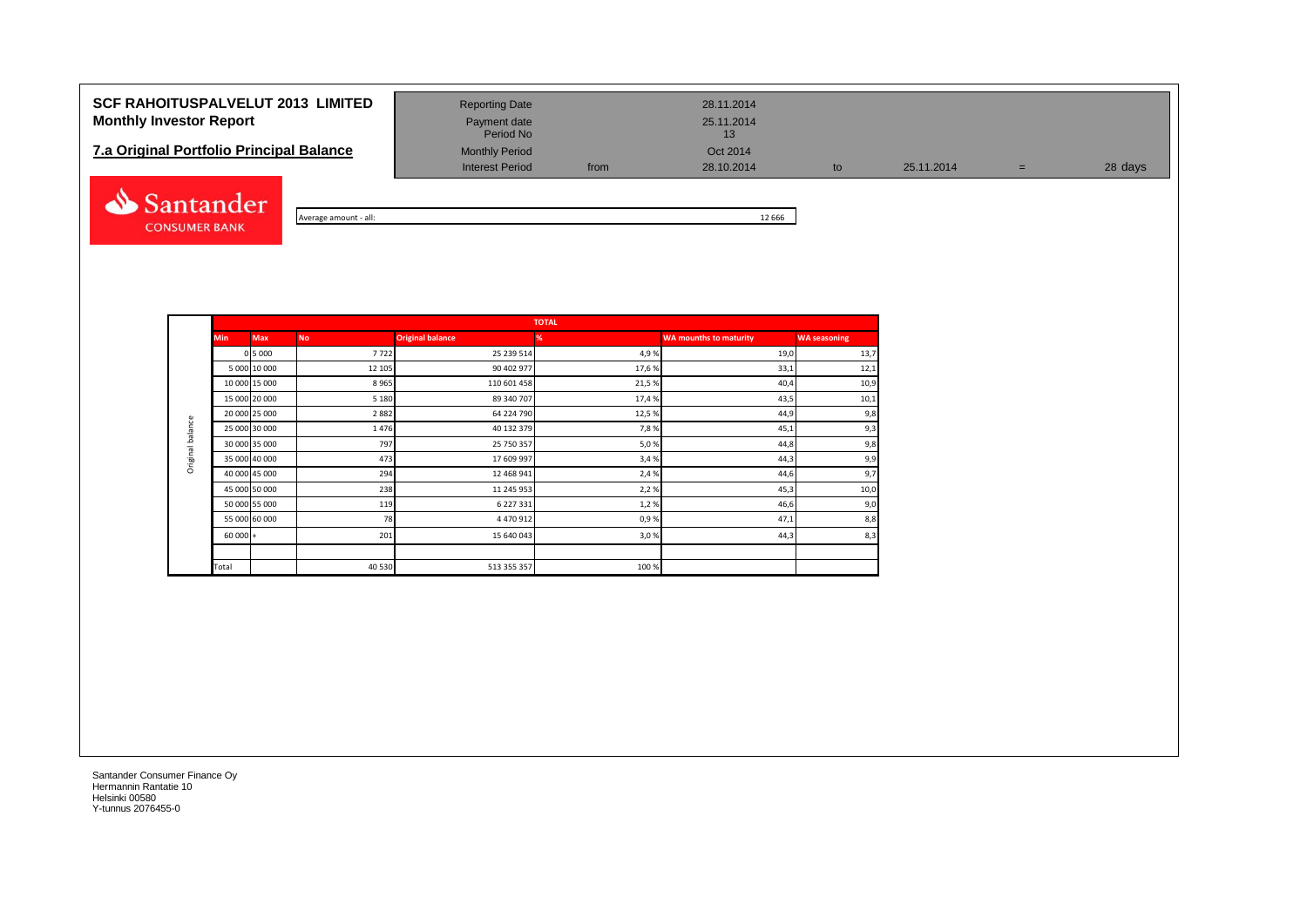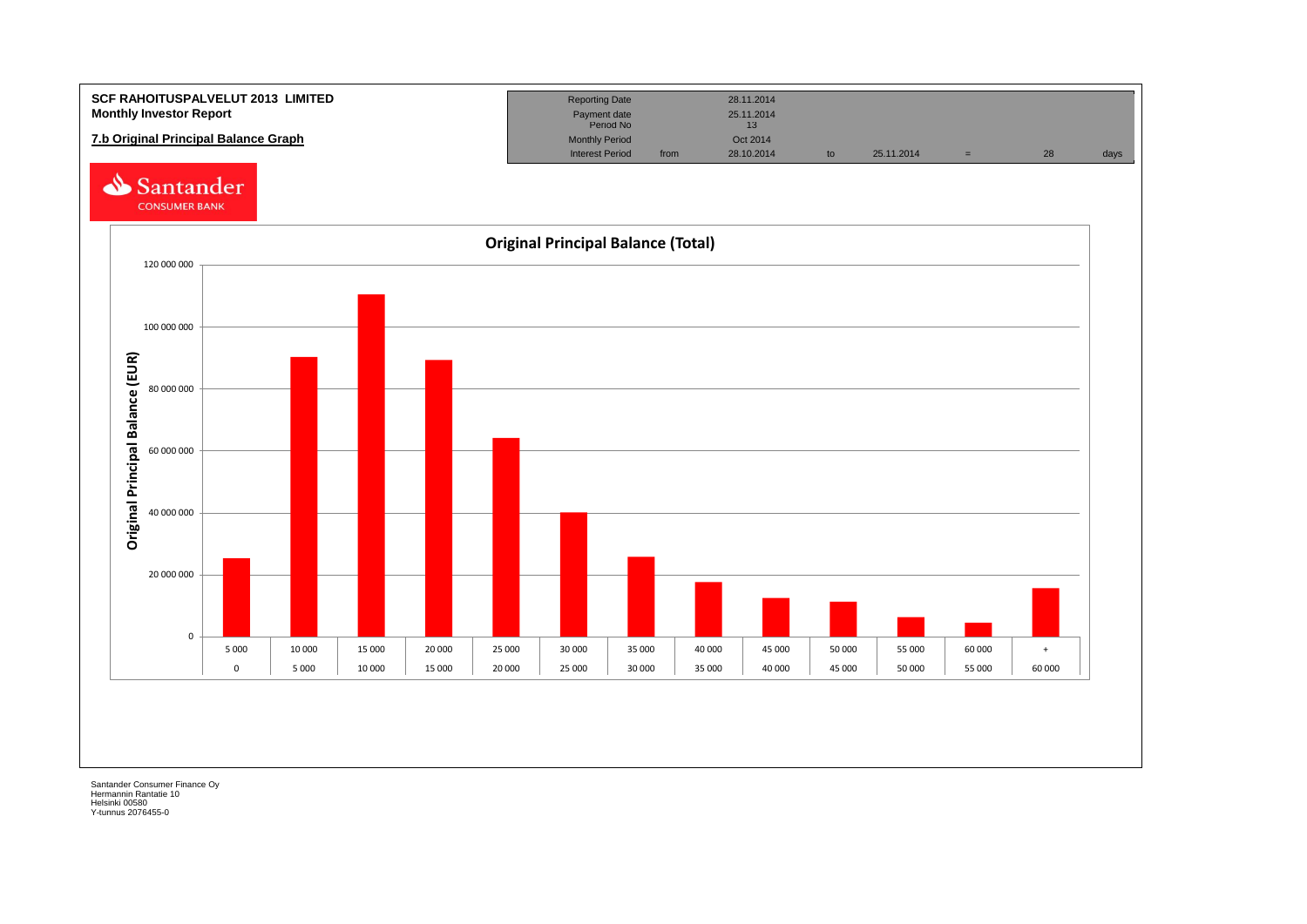| <b>SCF RAHOITUSPALVELUT 2013 LIMITED</b><br><b>Monthly Investor Report</b> | <b>Reporting Date</b><br>Payment date<br>Period No |      | 28.11.2014<br>25.11.2014<br>13 |            |     |         |
|----------------------------------------------------------------------------|----------------------------------------------------|------|--------------------------------|------------|-----|---------|
| 8.a Outstanding Principal Balance                                          | <b>Monthly Period</b><br><b>Interest Period</b>    | from | Oct 2014<br>28.10.2014         | 25.11.2014 | $=$ | 28 days |
| santander i                                                                |                                                    |      | 0.012                          |            |     |         |



|                     |            |               |           | <b>TOTAL</b>               |         |                              |                     |
|---------------------|------------|---------------|-----------|----------------------------|---------|------------------------------|---------------------|
|                     | <b>Min</b> | <b>Max</b>    | <b>No</b> | <b>Outstanding balance</b> | %       | <b>WA months to maturity</b> | <b>WA seasoning</b> |
|                     |            | 0 5 0 0 0     | 7973      | 22 424 429                 | 8,80%   | 18,7                         | 25,5                |
|                     |            | 5 000 10 000  | 8 3 0 6   | 61 266 996                 | 24,05%  | 31,0                         | 23,3                |
|                     |            | 10 000 15 000 | 4 8 0 6   | 58 569 903                 | 22,99%  | 35,8                         | 22,0                |
|                     |            | 15 000 20 000 | 2 3 5 5   | 40 503 158                 | 15,90 % | 37,0                         | 21,5                |
| Outstanding balance |            | 20 000 25 000 | 1 1 3 7   | 25 173 653                 | 9,88%   | 37,9                         | 20,8                |
|                     |            | 25 000 30 000 | 530       | 14 430 367                 | 5,66%   | 37,7                         | 21,0                |
|                     |            | 30 000 35 000 | 281       | 9079040                    | 3,56%   | 36,4                         | 22,2                |
|                     |            | 35 000 40 000 | 201       | 7547048                    | 2,96%   | 38,1                         | 21,0                |
|                     |            | 40 000 45 000 | 109       | 4604769                    | 1,81%   | 37,2                         | 21,7                |
|                     |            | 45 000 50 000 | 58        | 2745078                    | 1,08%   | 37,7                         | 21,4                |
|                     |            | 50 000 55 000 | 47        | 2 460 193                  | 0,97%   | 38,3                         | 20,8                |
|                     |            | 55 000 60 000 | 26        | 1495529                    | 0,59%   | 38,5                         | 21,4                |
|                     | $60000 +$  |               | 58        | 4 4 8 7 4 5 9              | 1,76%   | 36,7                         | 20,8                |
|                     |            |               |           |                            |         |                              |                     |
|                     | Total      |               | 25 887    | 254 787 621                |         |                              |                     |

**CONSUMER BANK**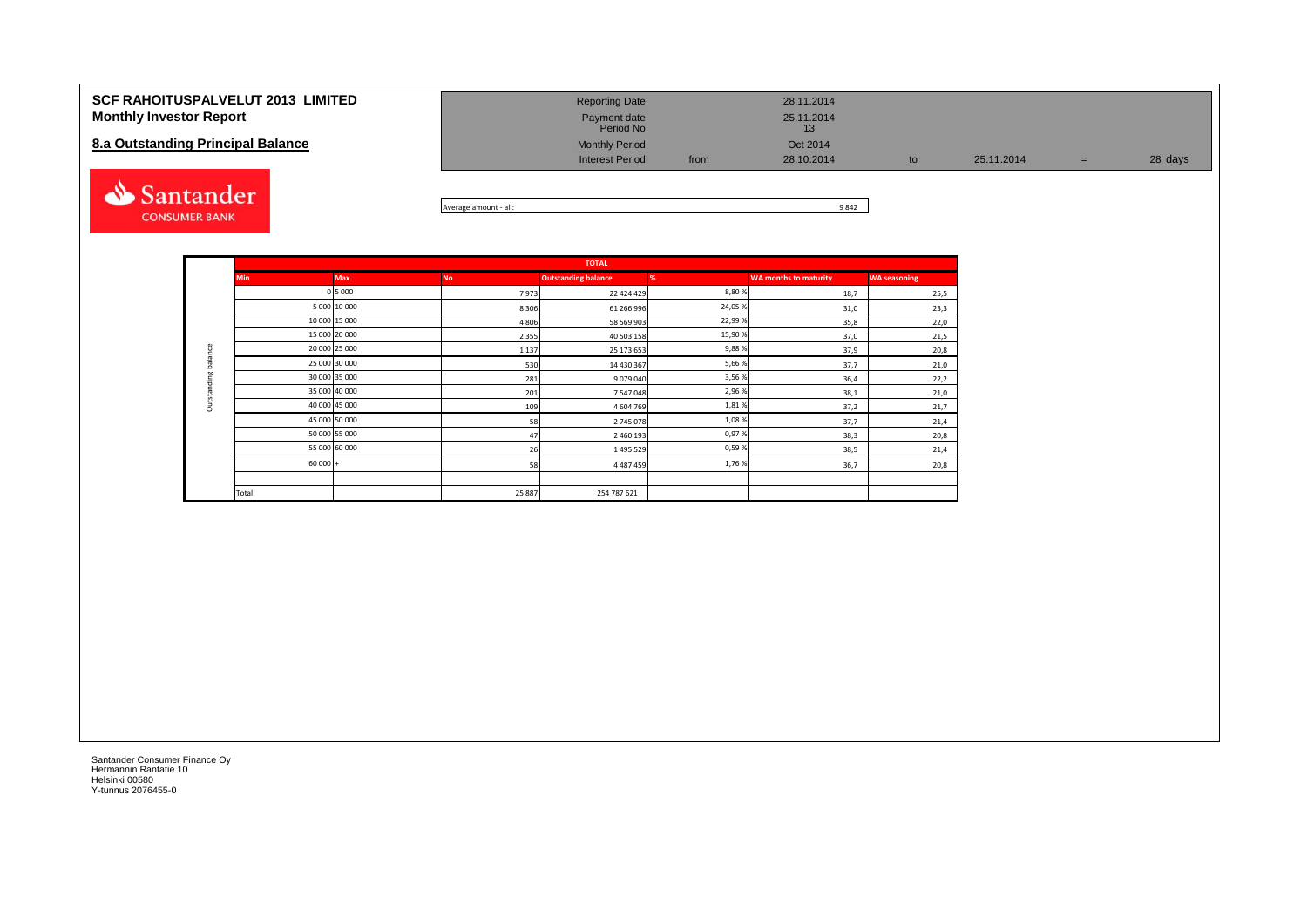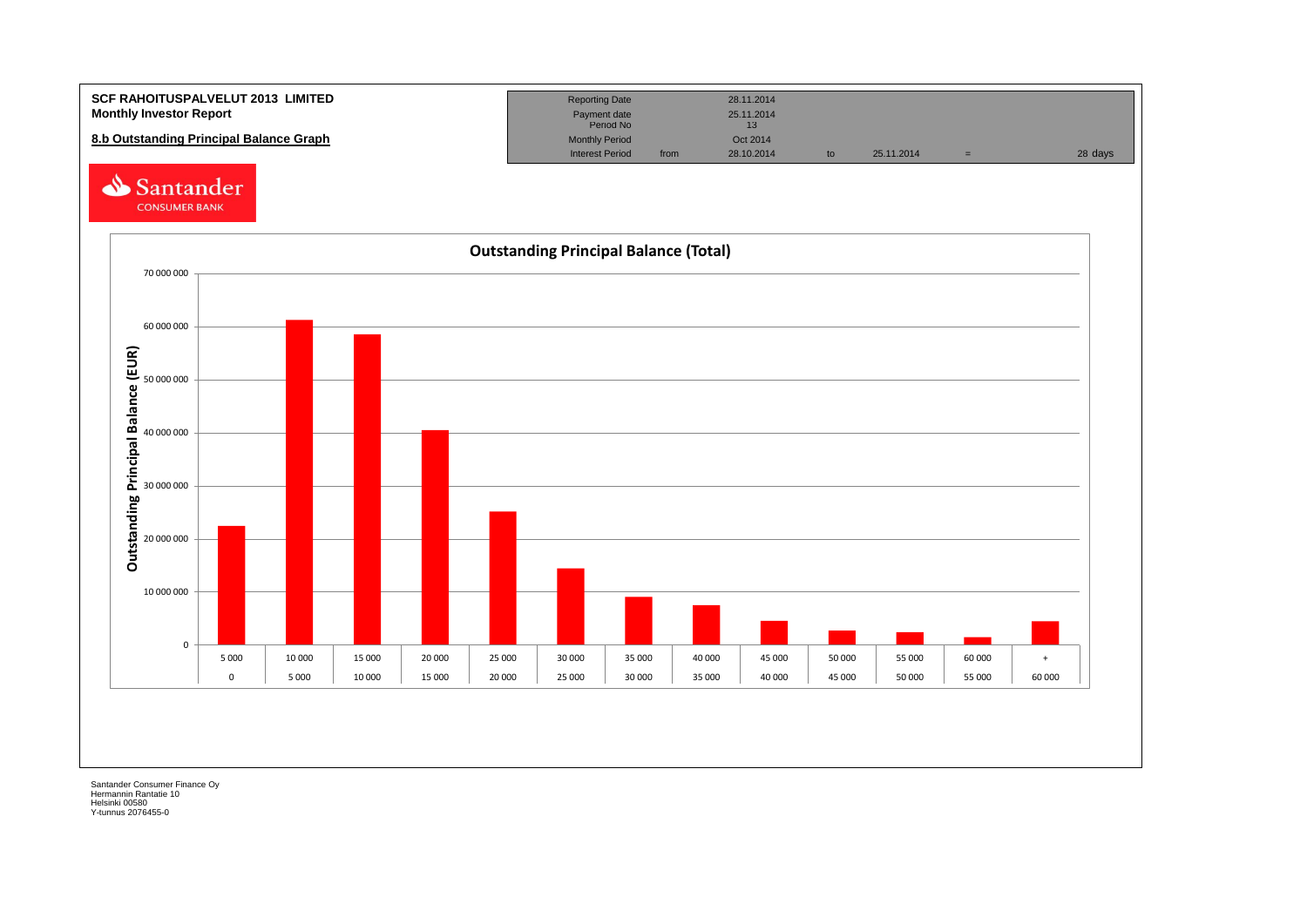| <b>SCF RAHOITUSPALVELUT 2013 LIMITED</b> | <b>Reporting Date</b>     |      | 28.11.2014 |    |            |         |
|------------------------------------------|---------------------------|------|------------|----|------------|---------|
| <b>Monthly Investor Report</b>           | Payment date<br>Period No |      | 25.11.2014 |    |            |         |
| 9.a Geographical Distribution            | <b>Monthly Period</b>     |      | Oct 2014   |    |            |         |
|                                          | <b>Interest Period</b>    | from | 28.10.2014 | to | 25.11.2014 | 28 days |



Geographic distribution

phic distribution

andei

|                        |           |                            | <b>TOTAL</b>             |            |                              |                     |
|------------------------|-----------|----------------------------|--------------------------|------------|------------------------------|---------------------|
| <b>District</b>        | <b>No</b> | <b>Outstanding balance</b> | % of Outstanding balance | % of Loans | <b>WA months to maturity</b> | <b>WA seasoning</b> |
| <b>Central Finland</b> | 2784      | 26 653 142                 | 10,46 %                  | 10,75 %    | 33,6                         | 22,4                |
| Eastern Finland        | 752       | 6 829 291                  | 2,68%                    | 2,90%      | 34,0                         | 22,1                |
| East Tavastia          | 1479      | 14 310 450                 | 5,62%                    | 5,71%      | 33,6                         | 22,5                |
| Greater Helsinki       | 9034      | 93 169 899                 | 36,57%                   | 34,90%     | 33,9                         | 22,2                |
| Northern Finland       | 2518      | 25 232 484                 | 9,90%                    | 9,73%      | 34,4                         | 22,3                |
| Northern Savonia       | 1036      | 10 046 850                 | 3,94 %                   | 4,00%      | 33,7                         | 22,1                |
| Ostrobothnia           | 1731      | 15 667 182                 | 6,15%                    | 6,69%      | 32,6                         | 22,5                |
| South-Eastern Fi       | 1493      | 14 328 240                 | 5,62%                    | 5,77%      | 34,1                         | 22,2                |
| South-Western Fi       | 2749      | 26 217 570                 | 10,29 %                  | 10,62%     | 33,8                         | 22,4                |
| Western Tavastia       | 2 3 1 1   | 22 332 515                 | 8,77%                    | 8,93%      | 34,0                         | 22,2                |
|                        |           |                            |                          |            |                              |                     |
|                        |           |                            |                          |            |                              |                     |
| Total                  | 25 887    | 254 787 621                | 100 %                    | 100,00%    |                              |                     |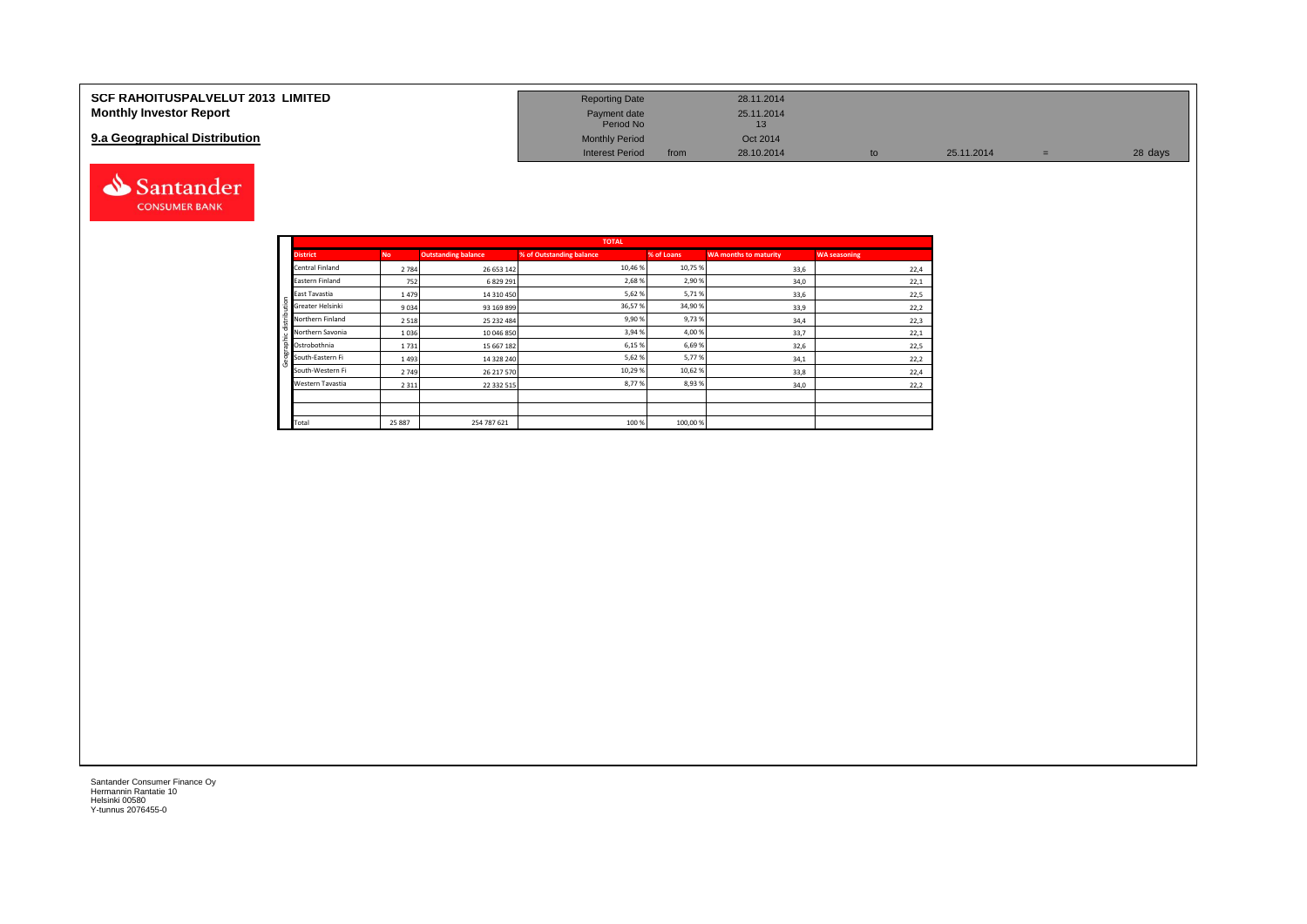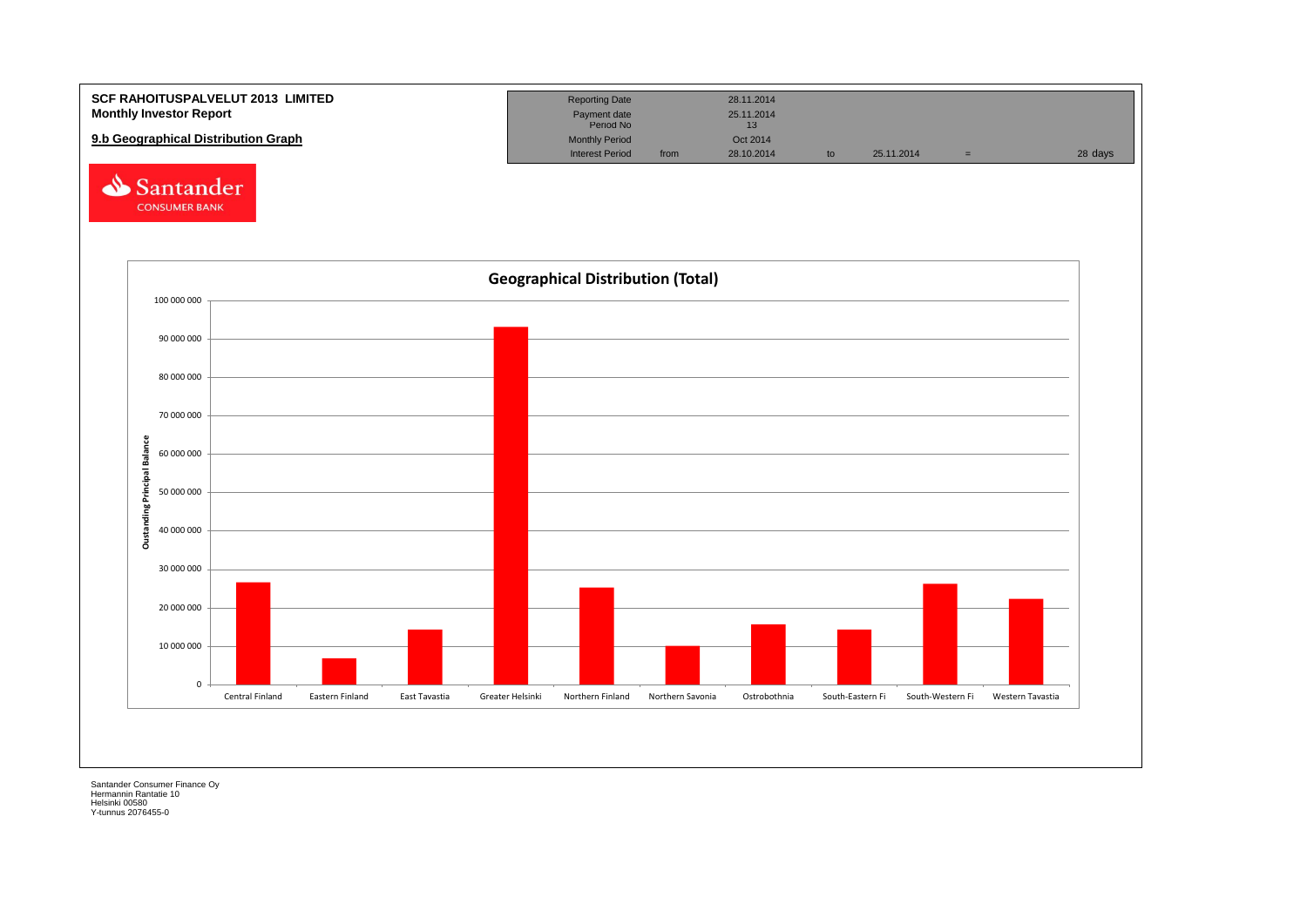#### **SCF RAHOITUSPALVELUT 2013 LIMITED Monthly Investor Report**

#### **10.a Interest Rate**



| <b>Reporting Date</b>     |      | 28.11.2014       |    |            |     |         |
|---------------------------|------|------------------|----|------------|-----|---------|
| Payment date<br>Period No |      | 25.11.2014<br>13 |    |            |     |         |
| <b>Monthly Period</b>     |      | Oct 2014         |    |            |     |         |
| <b>Interest Period</b>    | from | 28.10.2014       | to | 25.11.2014 | $=$ | 28 days |

|         |             |         |           |                            | <b>TOTAL</b>                                         |      |                     |
|---------|-------------|---------|-----------|----------------------------|------------------------------------------------------|------|---------------------|
|         | $Min (=)=)$ | Max (<) | <b>No</b> | <b>Outstanding balance</b> | % of total Outstanding balance WA months to maturity |      | <b>WA seasoning</b> |
|         |             | 1%      | 808       | 5 198 050                  | 2,04 %                                               | 28,2 | 20,8                |
|         | 1 %         | 2 %     | 2650      | 23 297 878                 | 9,14%                                                | 32,5 | 20,9                |
| ution   | 2 %         | 4 %     | 5314      | 65 009 484                 | 25,52%                                               | 35,8 | 20,9                |
|         | 4 %         | 6 %     | 11650     | 119 506 548                | 46,90%                                               | 33,6 | 23,1                |
| distrib | 6 %         | 8%      | 5425      | 41 454 253                 | 16,27%                                               | 32,8 | 23,0                |
|         | 8 %         | 10 %    | 40        | 321407                     | 0,13%                                                | 36,1 | 20,1                |
| ğ<br>Ξ  | 10%         | 12%     |           |                            |                                                      |      |                     |
|         | 12%         | 14 %    |           |                            |                                                      |      |                     |
|         | 14 %        | 16 %    |           |                            |                                                      |      |                     |
|         | 16 %        | 18%     |           |                            |                                                      |      |                     |
|         |             |         |           |                            |                                                      |      |                     |
|         | Total       |         | 25 887    | 254 787 621                | 100 %                                                |      |                     |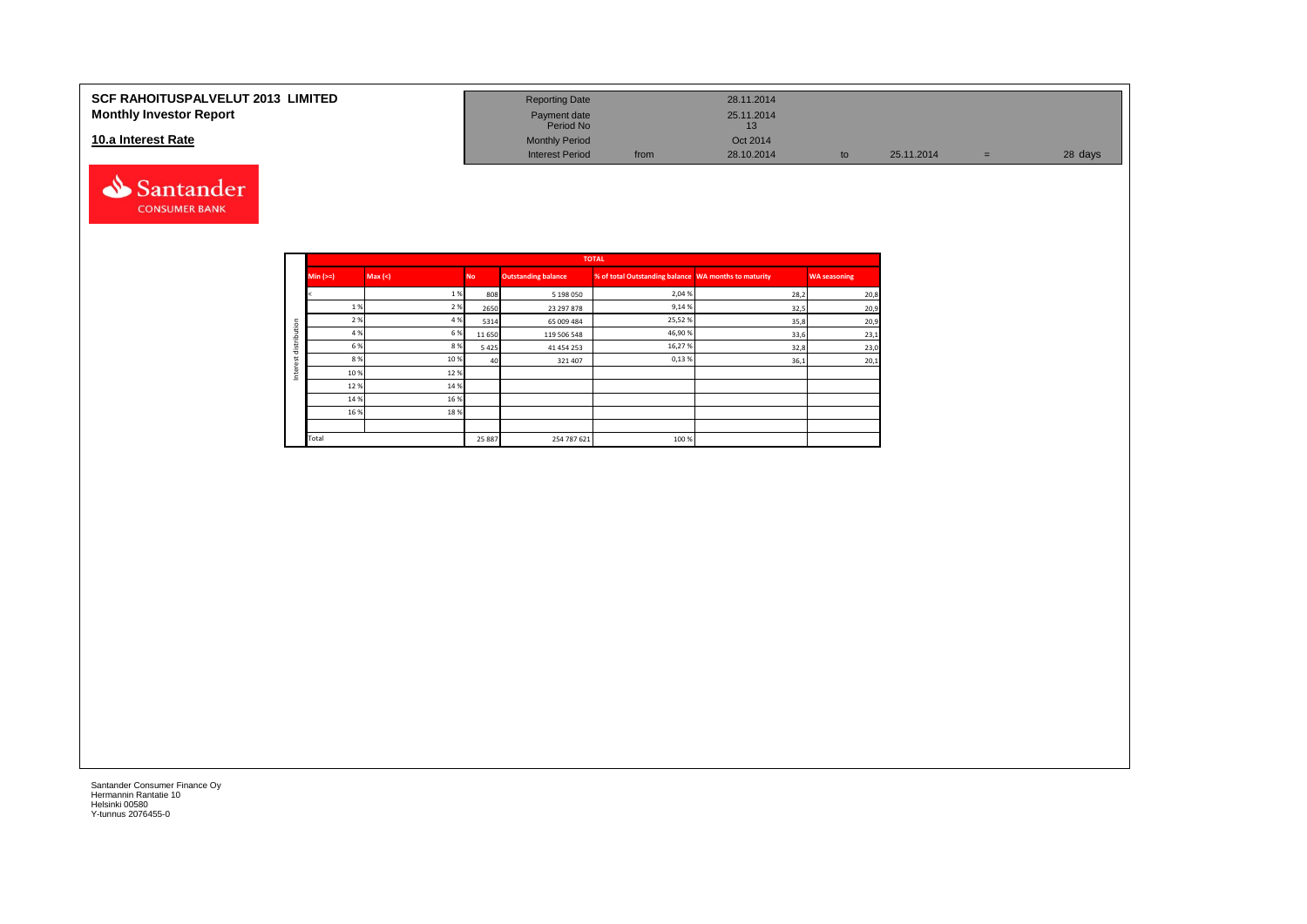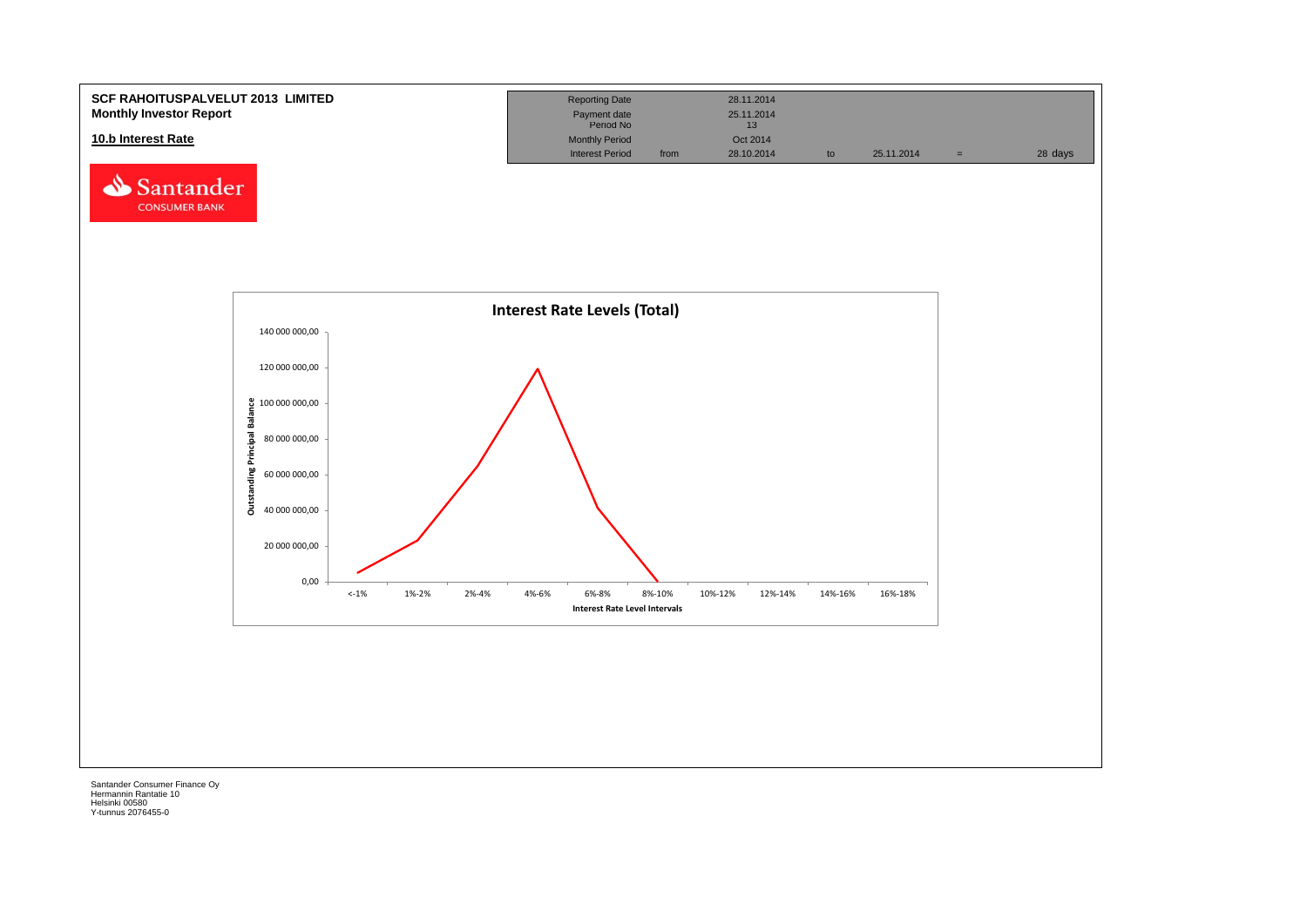#### **SCF RAHOITUSPALVELUT 2013 LIMITED Monthly Investor Report**

#### **11.a Remaining Terms**



| <b>Reporting Date</b>     |      | 28.11.2014       |    |            |     |         |
|---------------------------|------|------------------|----|------------|-----|---------|
| Payment date<br>Period No |      | 25.11.2014<br>13 |    |            |     |         |
| <b>Monthly Period</b>     |      | Oct 2014         |    |            |     |         |
| <b>Interest Period</b>    | from | 28.10.2014       | to | 25.11.2014 | $=$ | 28 days |

|                     |            |     |           | <b>TOTAL</b>               |        |                              |                     |
|---------------------|------------|-----|-----------|----------------------------|--------|------------------------------|---------------------|
|                     | <b>Min</b> | Max | <b>No</b> | <b>Outstanding balance</b> | %      | <b>WA months to maturity</b> | <b>WA seasoning</b> |
|                     |            |     | 41        | 24 63 6                    | 0,01%  | 0,0                          | 46,2                |
|                     |            | 12  | 4 1 0 6   | 12 071 058                 | 4,74%  | 8,2                          | 32,5                |
|                     | 13         | 24  | 5 6 1 9   | 35 188 181                 | 13,81% | 19,1                         | 26,6                |
|                     | 25         | 36  | 7598      | 80 682 875                 | 31,67% | 31,7                         | 25,2                |
| maturity            | 37         | 48  | 8523      | 126 820 872                | 49,78% | 41,7                         | 18,2                |
|                     | 49         | 60  |           |                            |        |                              |                     |
| $\mathbf{S}$        | 61         | 72  |           |                            |        |                              |                     |
| Months <sub>1</sub> | 73         | 84  |           |                            |        |                              |                     |
|                     | 85         | 96  |           |                            |        |                              |                     |
|                     | 97         | 108 |           |                            |        |                              |                     |
|                     | 109        | 120 |           |                            |        |                              |                     |
|                     | 121        |     |           |                            |        |                              |                     |
|                     |            |     |           |                            |        |                              |                     |
|                     | Total      |     | 25 887    | 254 787 621                | 100%   |                              |                     |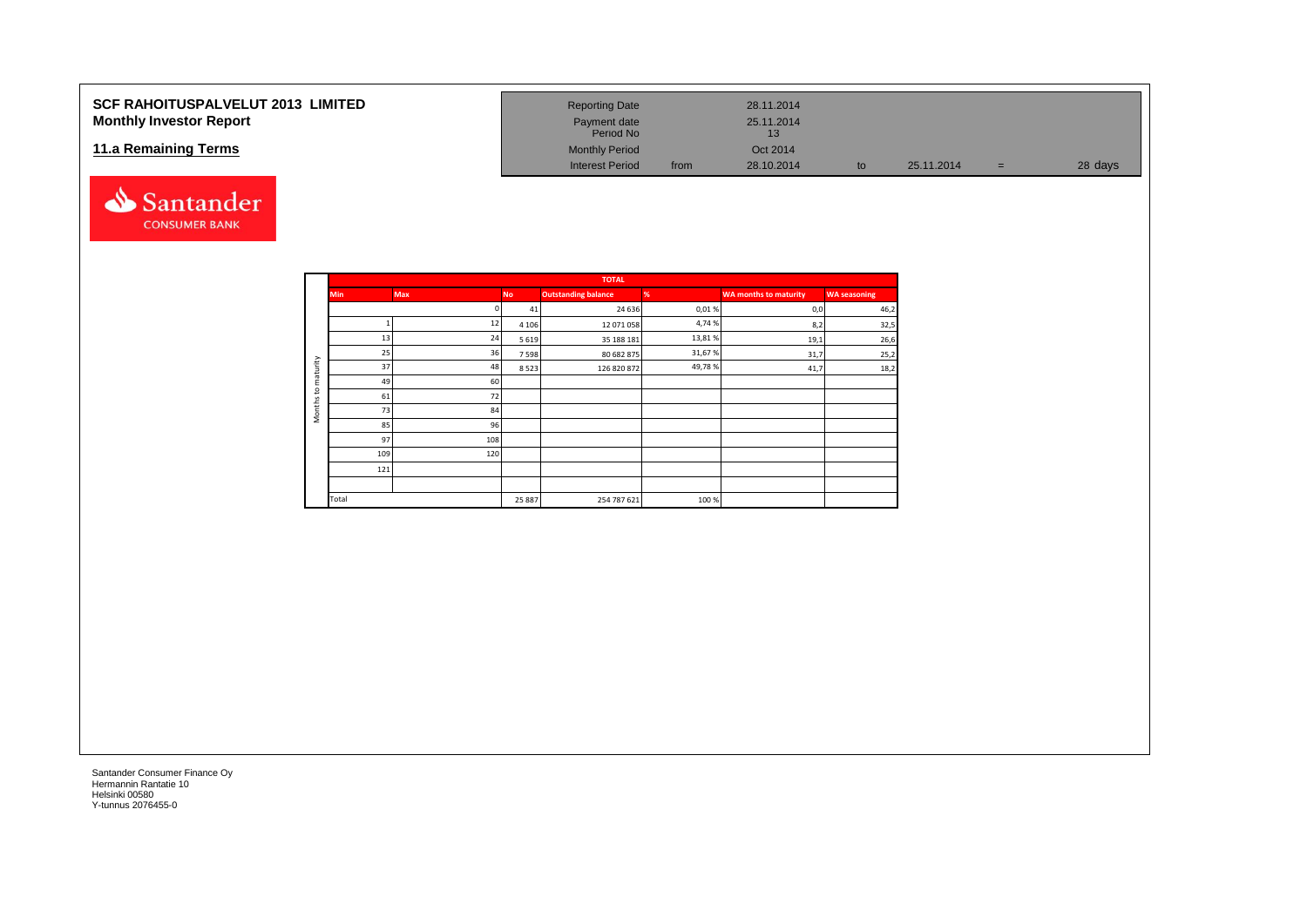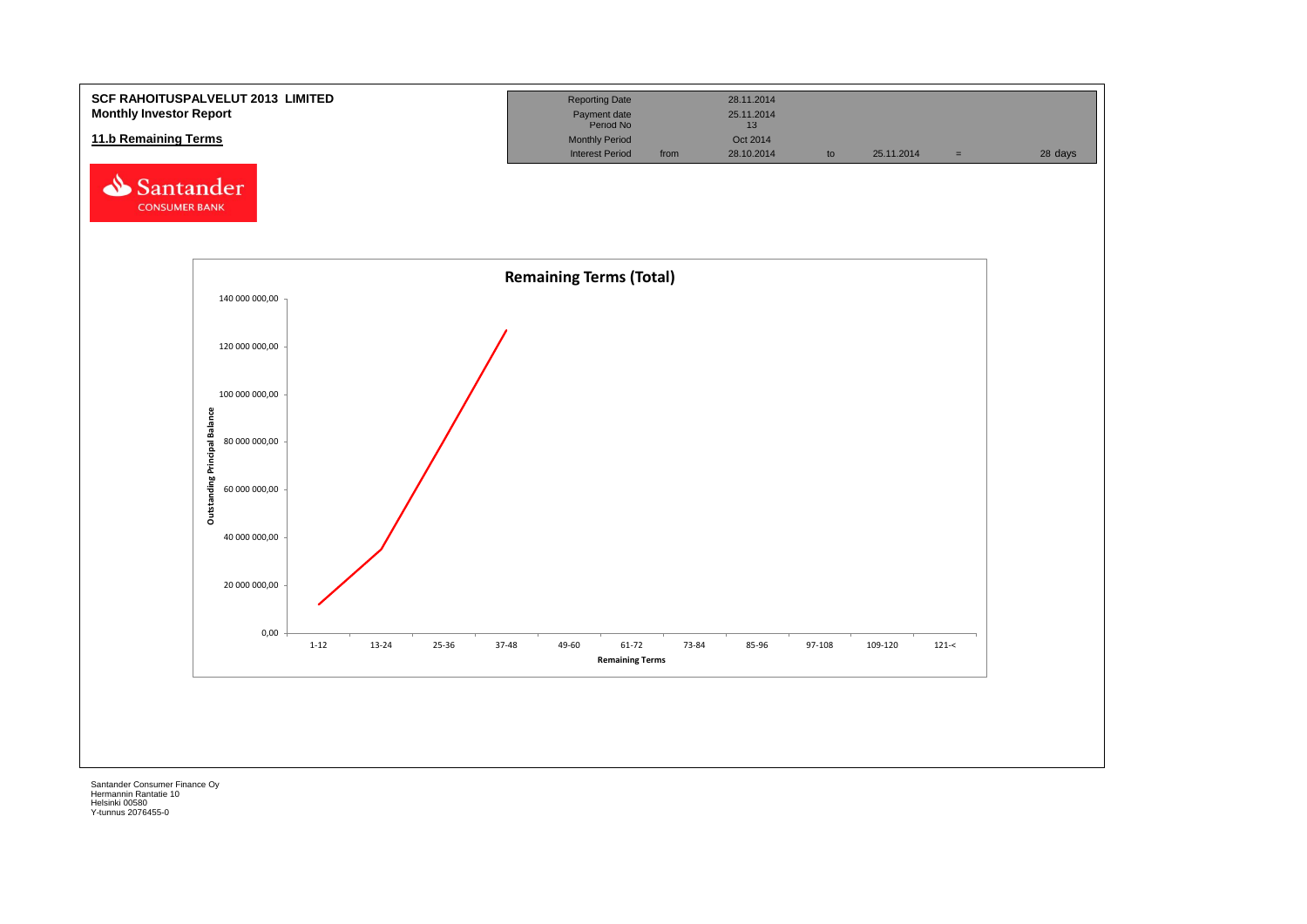| <b>SCF RAHOITUSPALVELUT 2013 LIMITED</b> | <b>Reporting Date</b>     |      | 28.11.2014 |    |            |   |         |
|------------------------------------------|---------------------------|------|------------|----|------------|---|---------|
| <b>Monthly Investor Report</b>           | Payment date<br>Period No |      | 25.11.2014 |    |            |   |         |
| 12.a Seasoning                           | <b>Monthly Period</b>     |      | Oct 2014   |    |            |   |         |
|                                          | <b>Interest Period</b>    | from | 28.10.2014 | to | 25.11.2014 | = | 28 days |



|                       |            |            |           | <b>TOTAL</b>               |                  |                              |                     |
|-----------------------|------------|------------|-----------|----------------------------|------------------|------------------------------|---------------------|
|                       | <b>Min</b> | <b>Max</b> | <b>No</b> | <b>Outstanding balance</b> | % of Outstanding | <b>WA months to maturity</b> | <b>WA seasoning</b> |
|                       |            |            |           |                            | <b>Balance</b>   |                              |                     |
|                       |            |            |           |                            |                  |                              |                     |
| $\breve{\phantom{a}}$ | 13         | 24         | 15 9 53   | 176 564 391                | 69,30%           | 37,2                         | 18,6                |
| c                     | 25         | 36         | 8 2 6 0   | 67 664 672                 | 26,56%           | 27,9                         | 28,4                |
| $\Omega$              | 37         | 48         | 1 1 3 9   | 7865481                    | 3,09%            | 18,1                         | 40,8                |
| £                     | 49         | 60         | 518       | 2 5 7 4 3 0 2              | 1,01%            | 8,4                          | 52,4                |
| c<br>∠                | 61         | 72         | 17        | 118 776                    | 0,05%            | 6,7                          | 63,5                |
|                       | 73         | 84         |           |                            |                  |                              |                     |
|                       | 85         | 96         |           |                            |                  |                              |                     |
|                       |            |            |           |                            |                  |                              |                     |
|                       | Total      |            | 25 887    | 254 787 621                | 100%             |                              |                     |

Santander Consumer Bank AS Strandveien 18 PO Box 177 N-1325 Lysaker Tel.: +47 21 08 30 00 Fax.: +47 21 08 33 68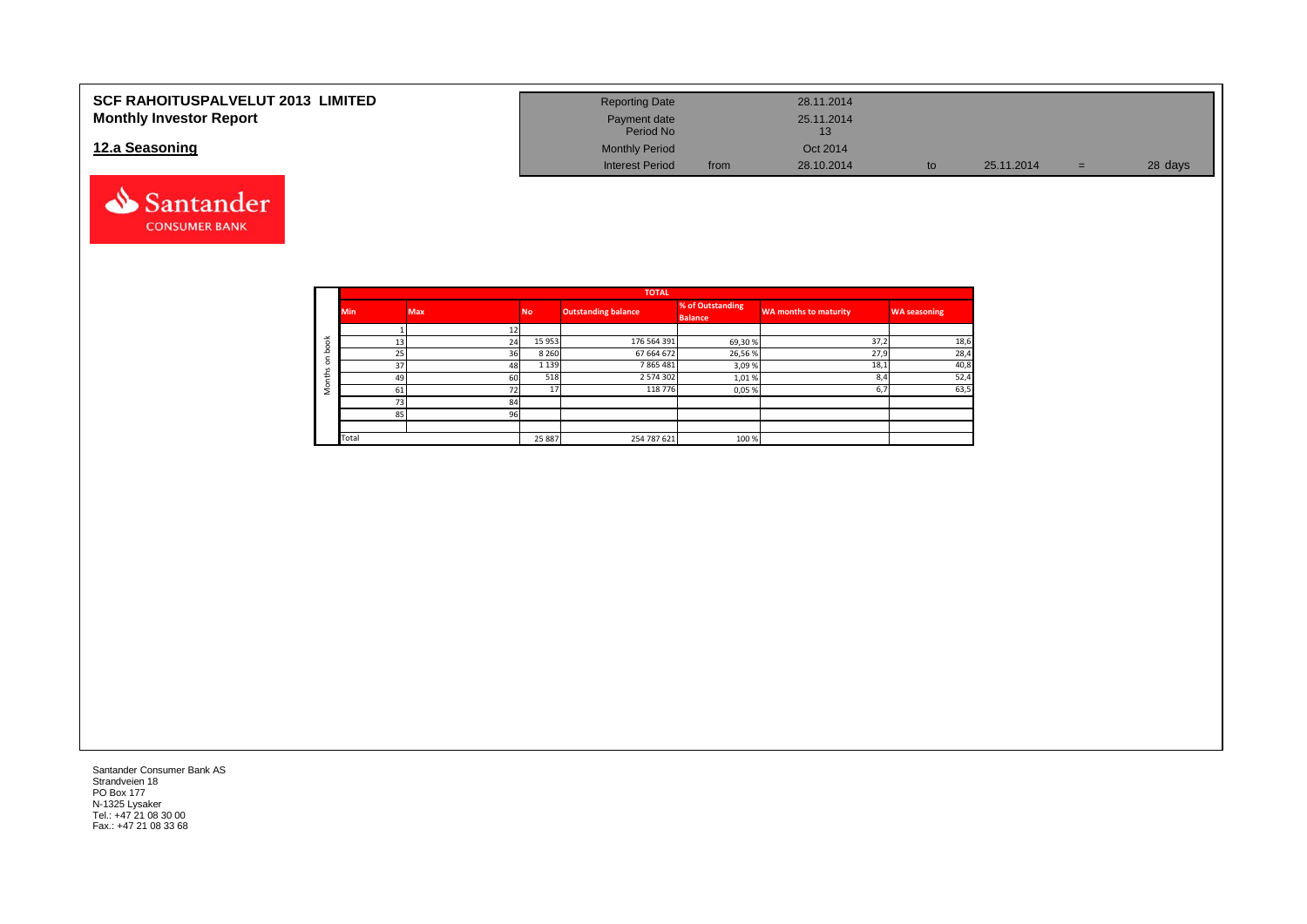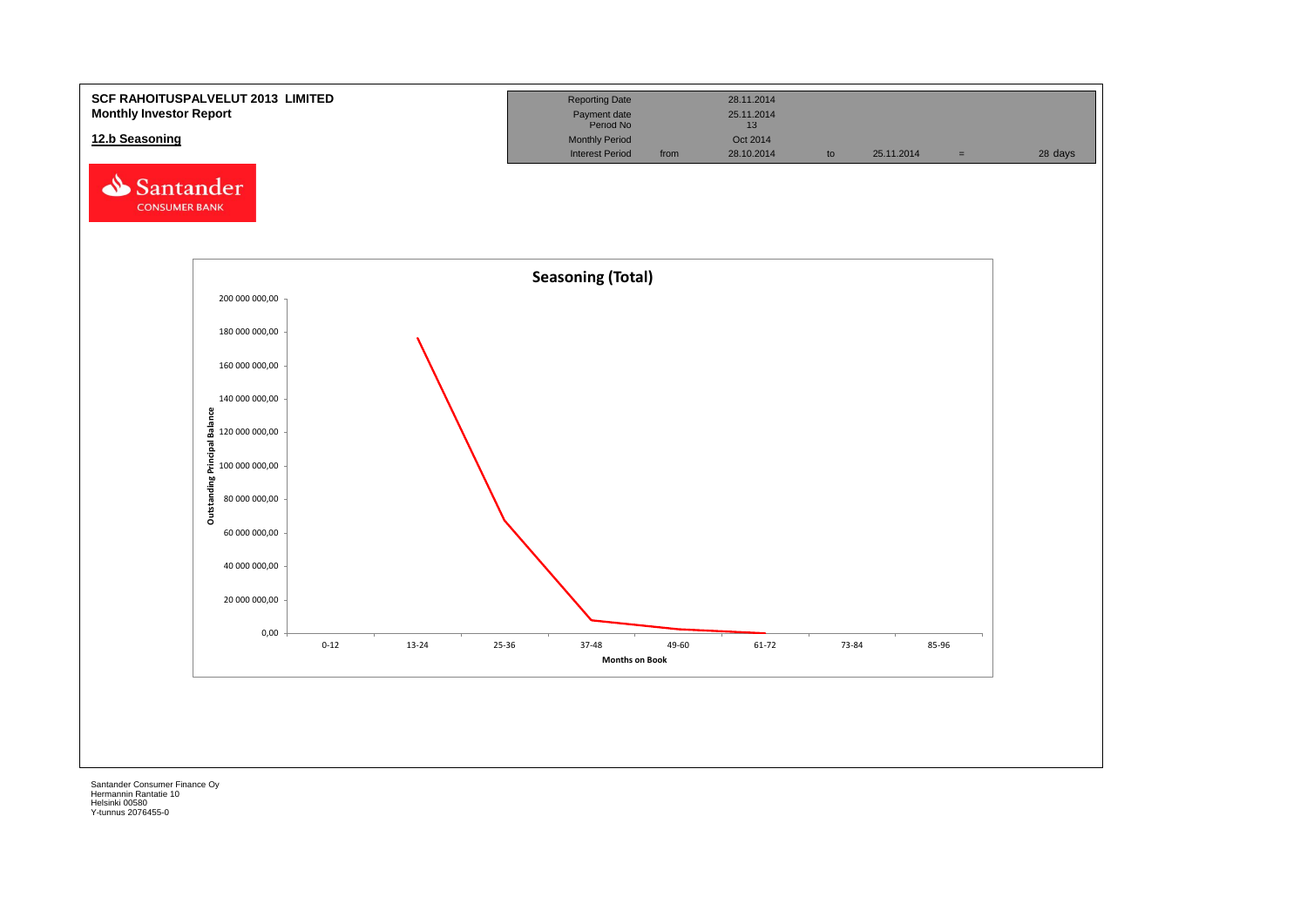| <b>SCF RAHOITUSPALVELUT 2013 LIMITED</b> | <b>Reporting Date</b>     |      | 28.11.2014 |            |     |         |
|------------------------------------------|---------------------------|------|------------|------------|-----|---------|
| <b>Monthly Investor Report</b>           | Payment date<br>Period No |      | 25.11.2014 |            |     |         |
| 13.a Balloon Ioans                       | <b>Monthly Period</b>     |      | Oct 2014   |            |     |         |
|                                          | <b>Interest Period</b>    | from | 28.10.2014 | 25.11.2014 | $=$ | 28 days |

|                     |            |                                         |             | <b>TOTAL</b>                       |                       |                          |                          |                     |
|---------------------|------------|-----------------------------------------|-------------|------------------------------------|-----------------------|--------------------------|--------------------------|---------------------|
| వి<br>∸.<br>≔       | <b>Min</b> | <b>Outstanding balance</b><br><b>No</b> |             | % of Outstanding<br><b>Balance</b> | <b>Residual Value</b> | <b>Residual of Total</b> | WA months to<br>maturity | <b>WA seasoning</b> |
| $\overline{ }$<br>ത | Standard   | 20 5 62                                 | 158 620 363 | 62,26%                             | 2 2 8 0               | 0,00%                    | 32,6                     | 22,1                |
| ∽                   | Balloon    | 5 3 2 5                                 | 96 167 258  | 37,74 %                            | 35 698 051            | 37,12 %                  | 35,8                     | 22,6                |
| 을<br>≃              |            |                                         |             |                                    |                       |                          |                          |                     |
|                     | Total      | 25 887                                  | 254 787 621 | 100 %                              | 35 700 331            | 14,01%                   |                          |                     |

┑

Santander Consumer Finance Oy Hermannin Rantatie 10 Helsinki 00580 Y-tunnus 2076455-0

Santander **CONSUMER BANK**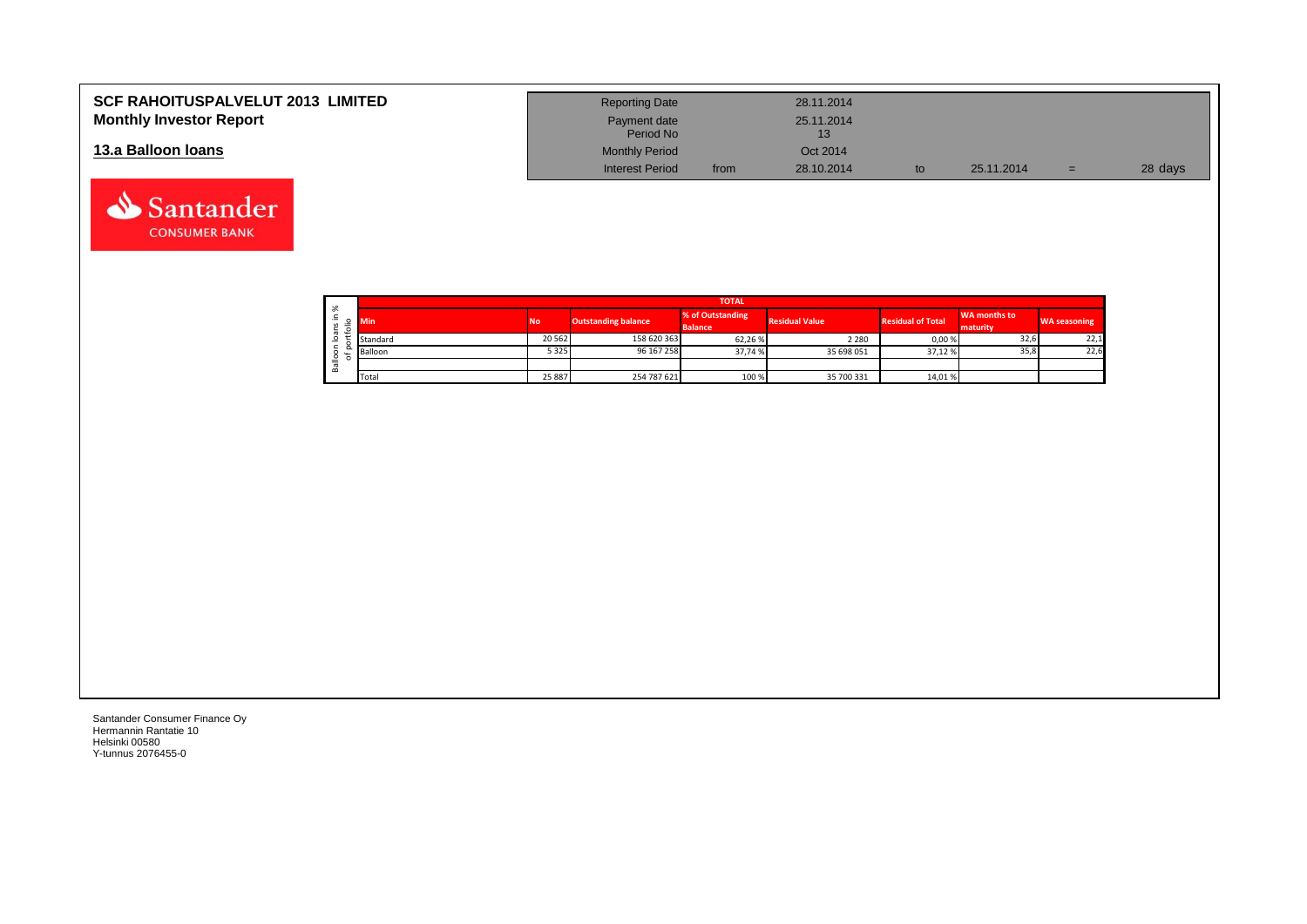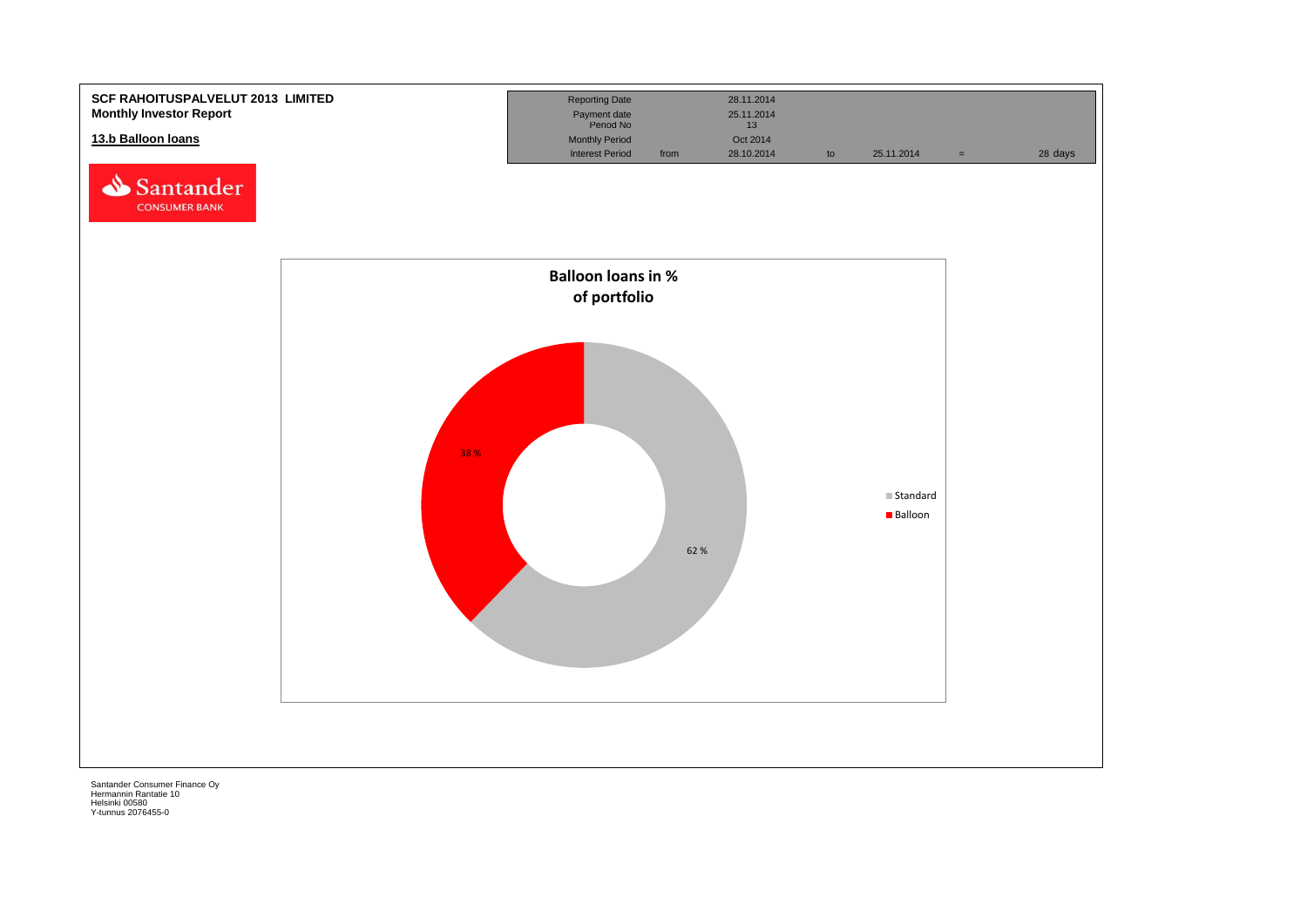| <b>SCF RAHOITUSPALVELUT 2013 LIMITED</b> | <b>Reporting Date</b>     |      | 28.11.2014 |            |     |         |
|------------------------------------------|---------------------------|------|------------|------------|-----|---------|
| <b>Monthly Investor Report</b>           | Payment date<br>Period No |      | 25.11.2014 |            |     |         |
| 14.a # loans per borrower                | <b>Monthly Period</b>     |      | Oct 2014   |            |     |         |
|                                          | <b>Interest Period</b>    | from | 28.10.2014 | 25.11.2014 | $=$ | 28 days |



|                      |                              | <b>TOTAL</b>                   |                            |               |
|----------------------|------------------------------|--------------------------------|----------------------------|---------------|
|                      | <b>Total number of loans</b> | <b>Total number of debtors</b> | <b>Outstanding balance</b> | $\frac{9}{6}$ |
|                      | $\mathbf{1}$                 | 24 804                         | 241 399 118                | 94,75 %       |
|                      | $2 \overline{ }$             | 401                            | 9 8 1 5 8 8 5              | 3,85 %        |
|                      | $\overline{3}$               | 42                             | 1762388                    | 0,69%         |
|                      | $\overline{a}$               | $14\,$                         | 549 311                    | 0,22 %        |
|                      | 5                            | 8                              | 444 607                    | 0,17%         |
|                      | 6                            | $\overline{7}$                 | 622 564                    | 0,24 %        |
|                      | $\overline{7}$               | $\mathbf{1}$                   | 66 334                     | 0,03%         |
|                      | 10                           | $\mathbf{1}$                   | 127 415                    | 0,05%         |
| # loans per borrower |                              |                                |                            |               |
|                      |                              |                                |                            |               |
|                      |                              |                                |                            |               |
|                      |                              |                                |                            |               |
|                      |                              |                                |                            |               |
|                      |                              |                                |                            |               |
|                      |                              |                                |                            |               |
|                      |                              |                                |                            |               |
|                      |                              |                                |                            |               |
|                      |                              |                                |                            |               |
|                      |                              |                                |                            |               |
|                      |                              |                                |                            |               |
|                      |                              |                                |                            |               |
|                      |                              |                                |                            |               |
|                      |                              |                                |                            |               |
|                      | Total:                       | 25 278                         | 254 787 621                | 100,0%        |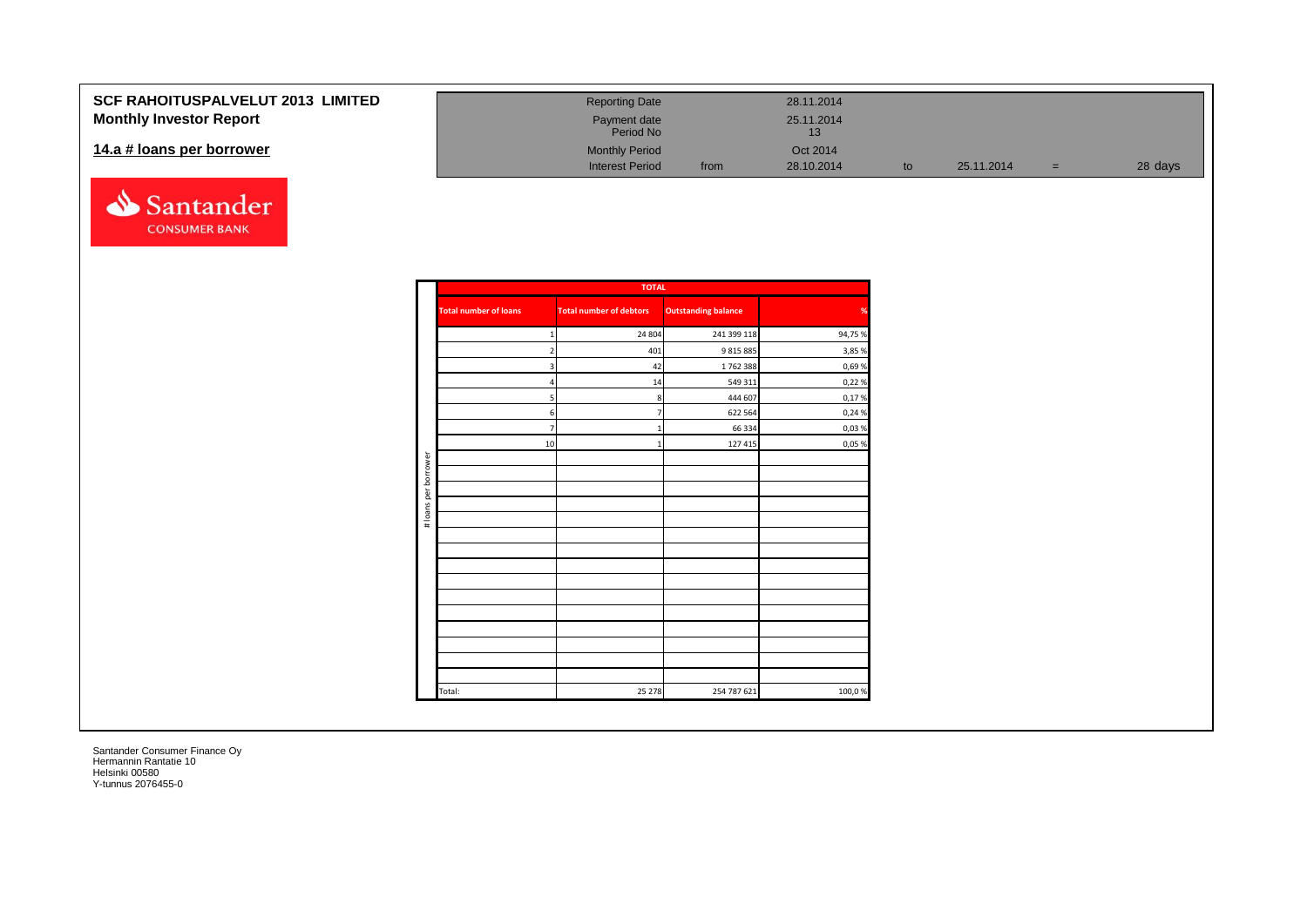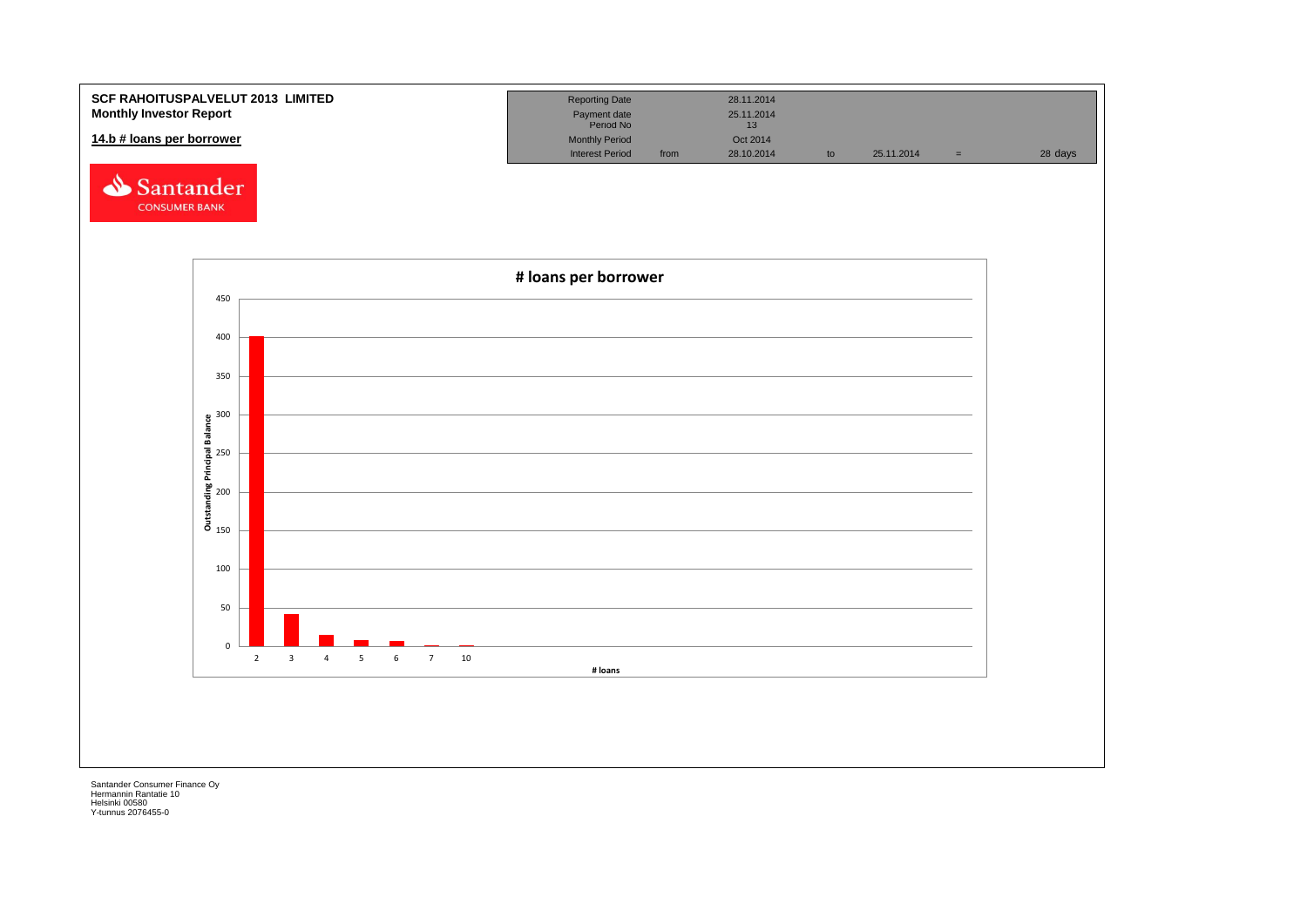## **SCF RAHOITUSPALVELUT 2013 LIMITED**<br> **Monthly Investor Report**<br>
25.11.2014<br>
Period No Payment date Period No Payment date 25.11.2014 **Monthly Investor Report**

#### **15.a Amortization Profile**



| <b>Monthly Investor Report</b> |                |               | Payment date<br>Period No |                        | 25.11.2014<br>13    |                 |            |            |         |
|--------------------------------|----------------|---------------|---------------------------|------------------------|---------------------|-----------------|------------|------------|---------|
| 15.a Amortization Profile      |                |               | <b>Monthly Period</b>     |                        | Oct 2014            |                 |            |            |         |
|                                |                |               | <b>Interest Period</b>    | from                   | 28.10.2014          | to              | 25.11.2014 | $=$        | 28 days |
| Santander                      |                |               |                           |                        | <b>TOTAL</b>        |                 |            |            |         |
| <b>CONSUMER BANK</b>           |                | <b>Period</b> | <b>Opening Balance</b>    | <b>Closing Balance</b> | <b>Amortization</b> | <b>Interest</b> | Yield      | Percentage |         |
|                                |                |               | 254 787 621               | 247 262 212            | 7 525 410           | 1 005 814       | 4,84%      | 97,05 %    |         |
|                                |                |               | 247 262 212               | 239 888 731            | 7 373 481           | 976 037         | 4,84 %     | 94,15 %    |         |
|                                |                |               | 239 888 731               | 232 528 314            | 7 360 417           | 947 100         | 4,84%      | 91,26%     |         |
|                                |                |               | 232 528 314               | 225 160 738            | 7 3 6 7 5 7 6       | 918 169         | 4,84%      | 88,37%     |         |
|                                |                |               | 225 160 738               | 217 385 754            | 7774985             | 889 283         | 4,84%      | 85,32 %    |         |
|                                |                |               | 217 385 754               | 210 005 943            | 7 379 811           | 859 146         | 4,85 %     | 82,42%     |         |
|                                | periods)       |               | 210 005 943               | 202 793 774            | 7 212 168           | 830 119         | 4,85 %     | 79,59 %    |         |
|                                | $\overline{c}$ |               | 202 793 774               | 195 541 493            | 7 252 281           | 801 671         | 4,85 %     | 76,75 %    |         |
|                                | €              |               | 195 541 493               | 188 451 346            | 7 090 147           | 772 952         | 4,85 %     | 73,96%     |         |
|                                | ofile          | 10            | 188 451 346               | 181 550 684            | 6 900 662           | 744 891         | 4,85 %     | 71,26%     |         |
|                                | ā              | 11            | 181 550 684               | 174 722 405            | 6 828 279           | 717 699         | 4,85 %     | 68,58%     |         |
|                                | ă              | 12            | 174 722 405               | 167 954 118            | 6768287             | 690 701         | 4,85 %     | 65,92%     |         |
|                                |                | 13            | 167 954 118               | 161 168 508            | 6785610             | 664 251         | 4,85%      | 63,26%     |         |
|                                | Amor           | 14            | 161 168 508               | 154 518 916            | 6 649 592           | 637884          | 4,85%      | 60,65 %    |         |
|                                |                |               | 154 518 916               | 147 986 059            | 6 532 857           | 611 672         | 4,86%      | 58,08%     |         |
|                                |                | 16            | 147 986 059               | 141 566 510            | 6 4 19 5 49         | 585 814         | 4,86%      | 55,56 %    |         |
|                                |                | 17            | 141 566 510               | 135 197 365            | 6 3 6 9 1 4 6       | 560 177         | 4,85 %     | 53,06 %    |         |
|                                |                | 18            | 135 197 365               | 128 880 264            | 6 317 101           | 534 774         | 4,85%      | 50,58%     |         |
|                                |                | 19            | 128 880 264               | 122 810 084            | 6 070 180           | 509 362         | 4,85%      | 48,20 %    |         |
|                                |                | 20            | 122 810 084               | 116 826 003            | 5 984 081           | 484 953         | 4,84%      | 45,85 %    |         |
|                                |                |               |                           |                        |                     |                 |            |            |         |
|                                |                |               |                           |                        |                     |                 |            |            |         |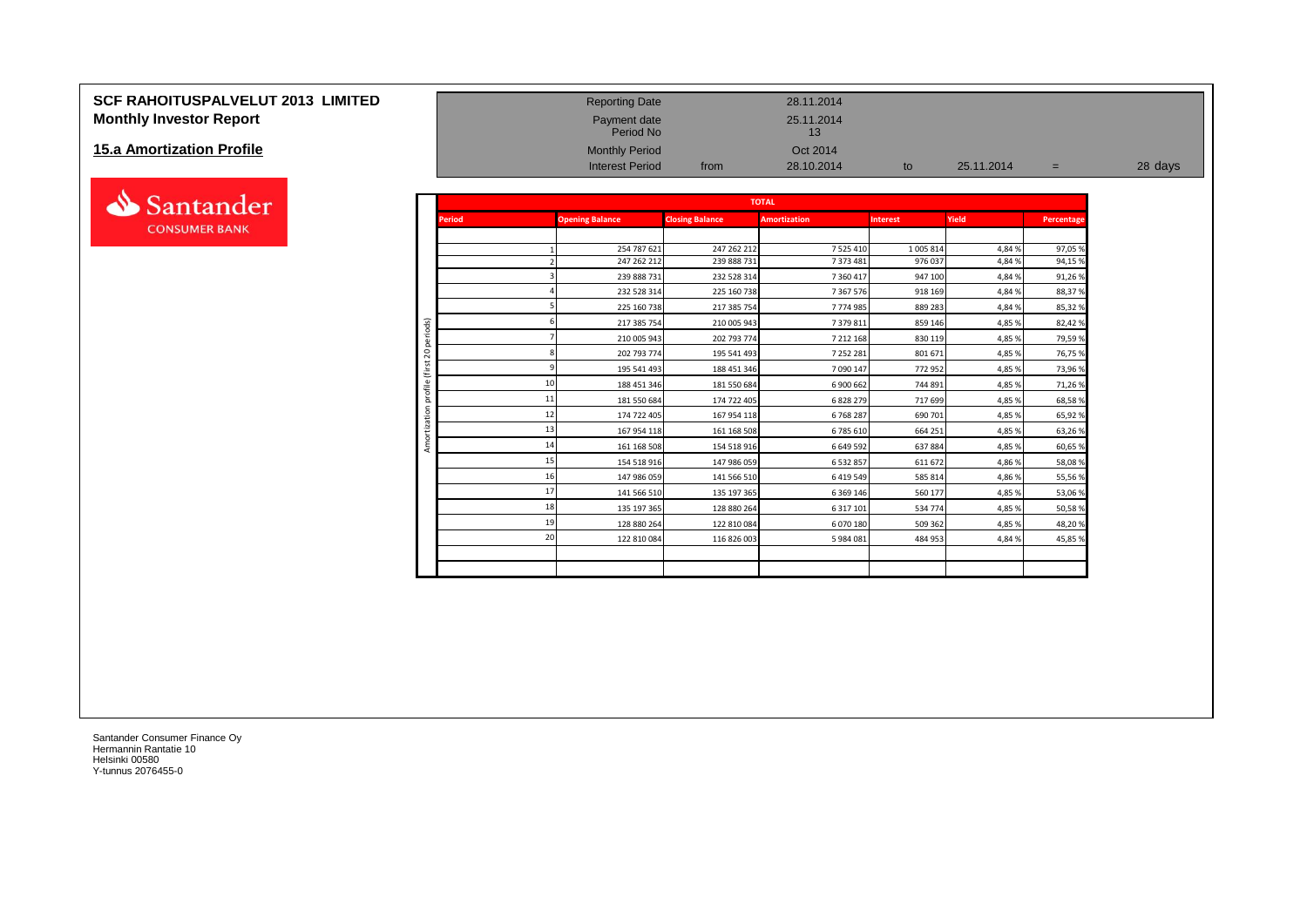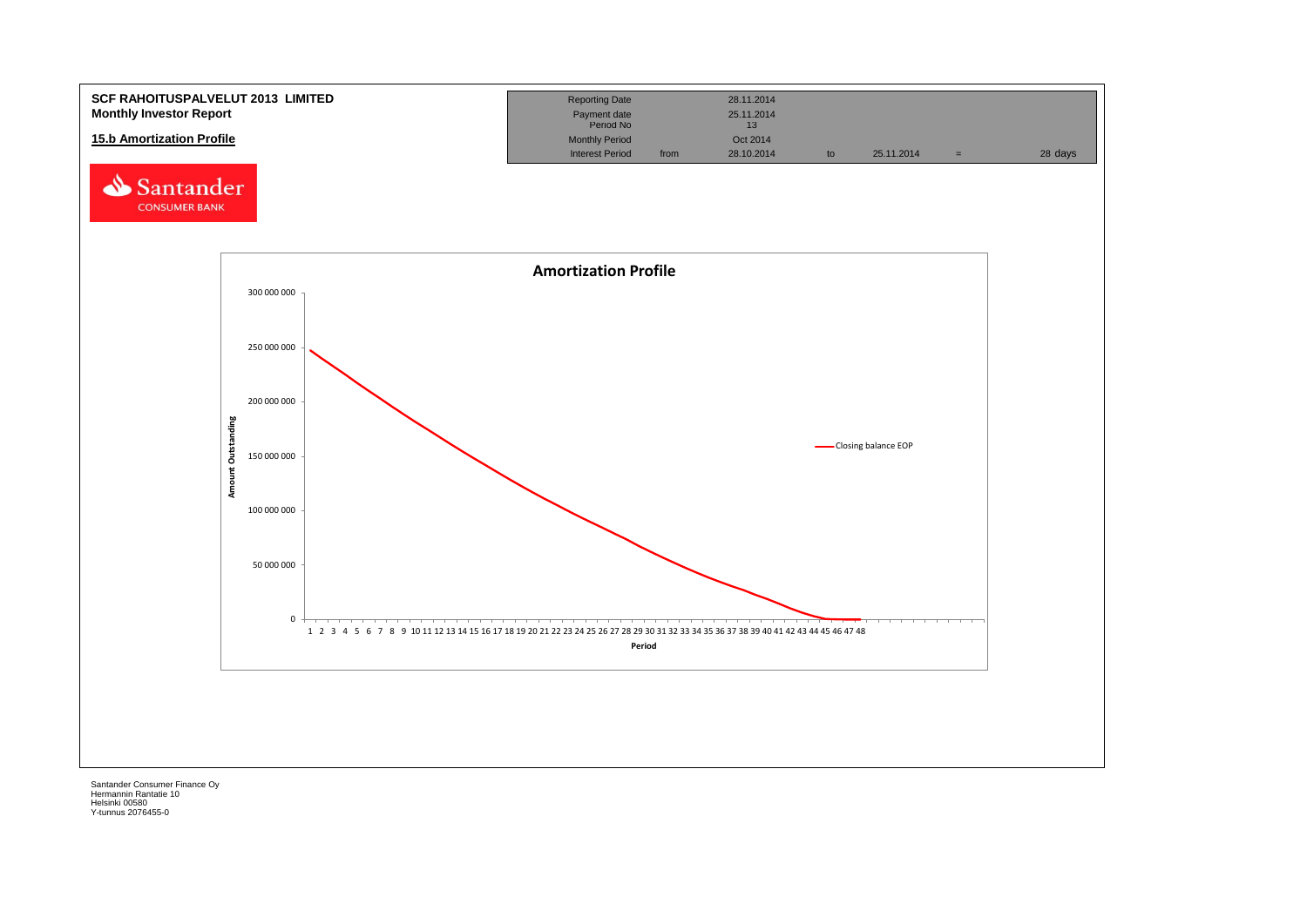| <b>SCF RAHOITUSPALVELUT 2013 LIMITED</b><br><b>Monthly Investor Report</b> | <b>Reporting Date</b><br>Payment date |      | 28.11.2014<br>25.11.2014 |    |            |         |
|----------------------------------------------------------------------------|---------------------------------------|------|--------------------------|----|------------|---------|
|                                                                            | Period No                             |      | 13                       |    |            |         |
| 16.a Payment Holidays                                                      | <b>Monthly Period</b>                 |      | Oct 2014                 |    |            |         |
|                                                                            | <b>Interest Period</b>                | from | 28.10.2014               | to | 25.11.2014 | 28 days |



|                |               |           | <b>TOTAL</b>                     |                        |                        |
|----------------|---------------|-----------|----------------------------------|------------------------|------------------------|
|                | <b>Period</b> | <b>No</b> | <b>Number of periods granted</b> | <b>Sum of Payments</b> | <b>Closing Balance</b> |
|                | 2013 10       | 72        | 107                              | 28 5 15                | 901 468                |
|                | 2013 11       | 94        | 145                              | 41 443                 | 1 278 284              |
|                | 2013 12       | 144       | 175                              | 51 230                 | 2 2 2 1 3 1 1          |
|                | 2014 01       | 121       | 174                              | 52 332                 | 1706 176               |
|                | 2014 02       | 125       | 185                              | 51 325                 | 1759910                |
|                | 2014 03       | 122       | 186                              | 51 140                 | 1786354                |
|                | 2014 04       | 95        | 139                              | 38 074                 | 1 266 333              |
|                | 2014 05       | 98        | 128                              | 35 401                 | 1 240 162              |
| Paymet Holiday | 2014 06       | 117       | 166                              | 44 3 28                | 1470688                |
|                | 2014 07       | 128       | 179                              | 49 783                 | 1682 174               |
|                | 2014 08       | 119       | 171                              | 50713                  | 1515895                |
|                | 2014 09       | 71        | 104                              | 28 478                 | 897 285                |
|                | 2014 10       | 71        | 107                              | 31 000                 | 822 960                |
|                |               |           |                                  |                        |                        |
|                |               |           |                                  |                        |                        |
|                |               |           |                                  |                        |                        |
|                |               |           |                                  |                        |                        |
|                |               |           |                                  |                        |                        |
|                | Total:        | 1377      | 1966                             | 553 762                | 18 549 001             |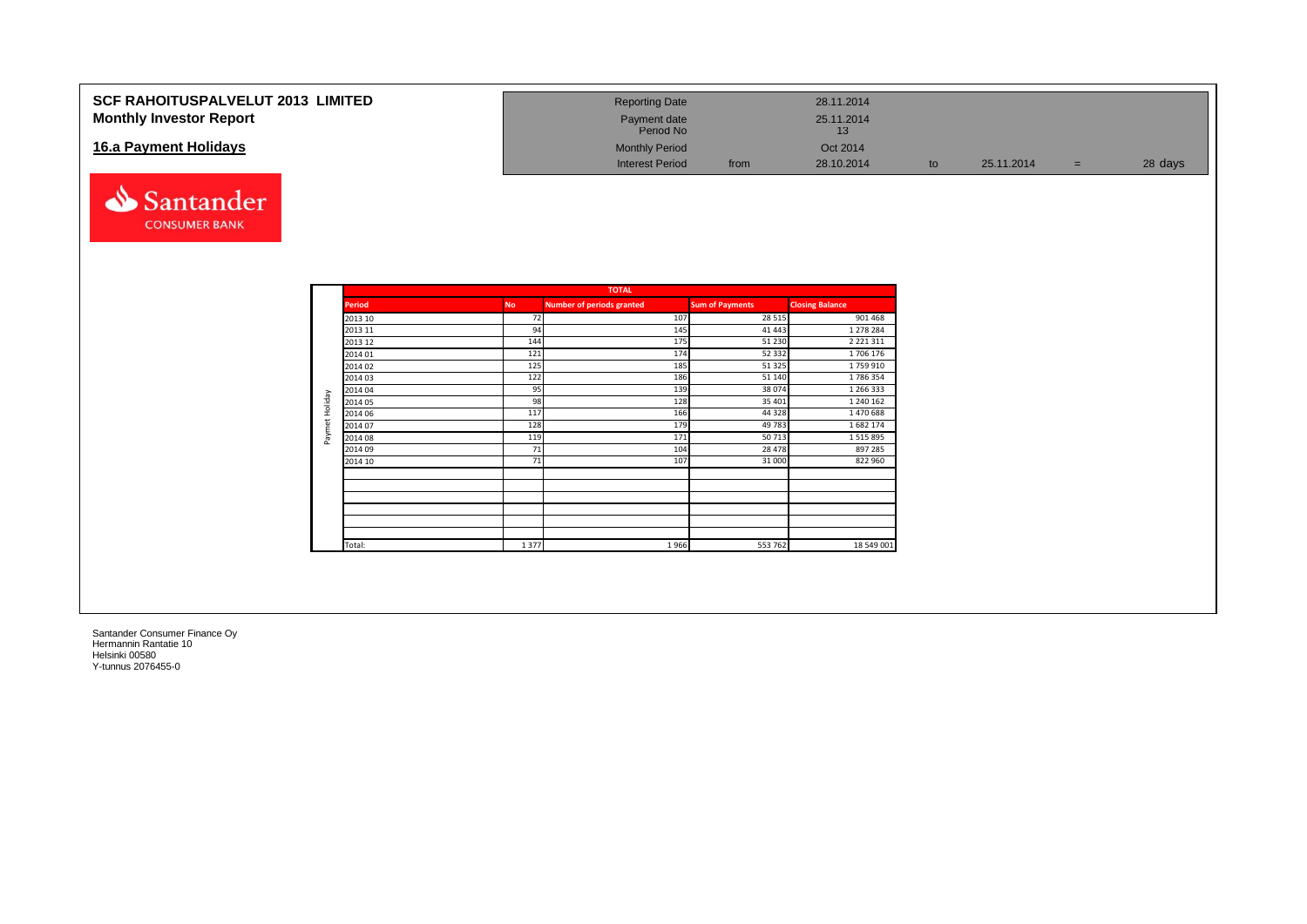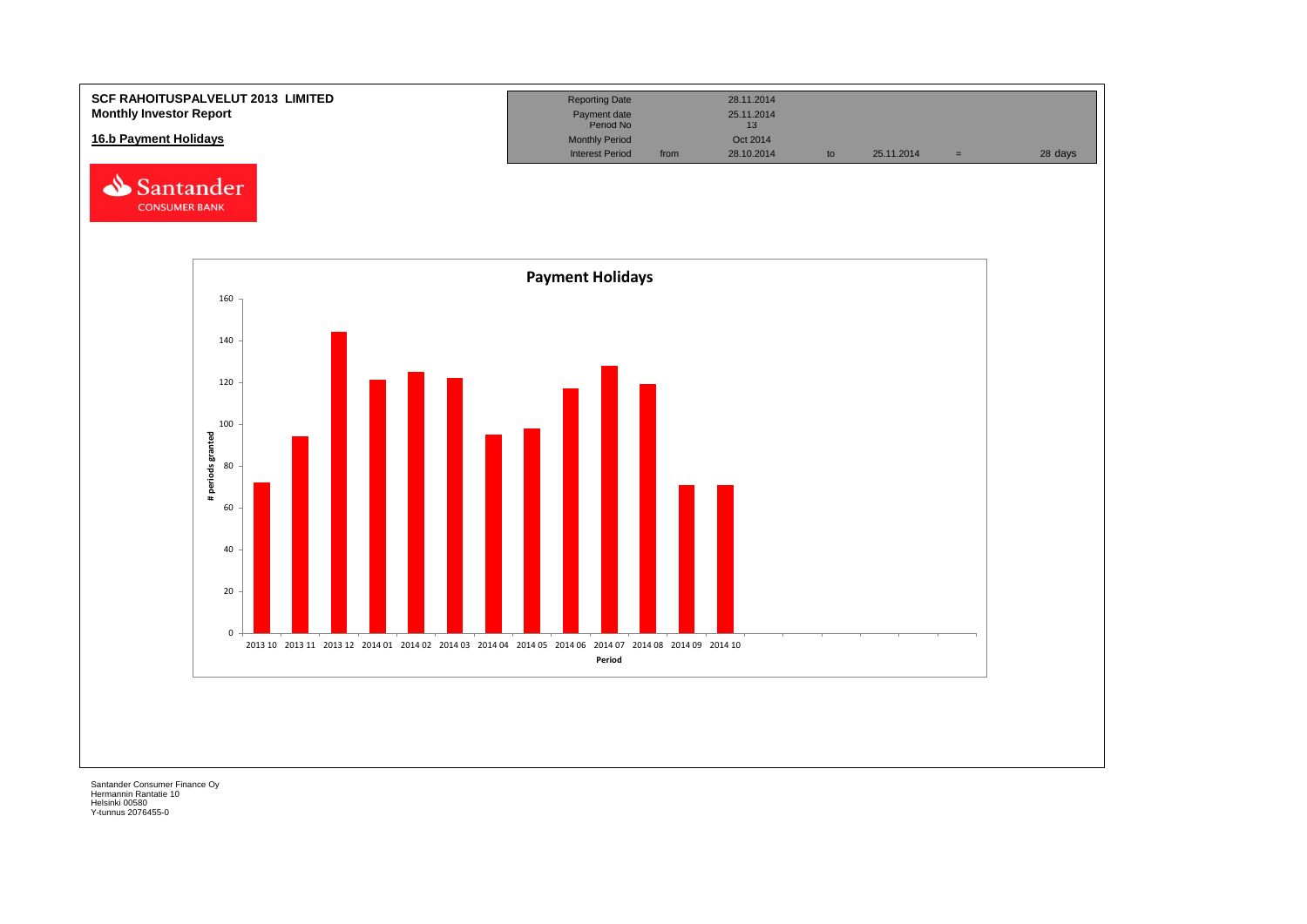| <b>SCF RAHOITUSPALVELUT 2013 LIMITED</b><br><b>Monthly Investor Report</b> | <b>Reporting Date</b><br>Payment date<br>Period No |      | 28.11.2014<br>25.11.2014<br>13 |    |            |     |         |
|----------------------------------------------------------------------------|----------------------------------------------------|------|--------------------------------|----|------------|-----|---------|
| 17.a Downpayment                                                           | <b>Monthly Period</b><br><b>Interest Period</b>    | from | Oct 2014<br>28.10.2014         | to | 25.11.2014 | $=$ | 28 days |
| Santander                                                                  |                                                    |      |                                |    |            |     |         |

|    |             |        |         | <b>TOTAL</b>               |       |                       |                     |
|----|-------------|--------|---------|----------------------------|-------|-----------------------|---------------------|
|    | $Min (=)=)$ | Max(<) | No.     | <b>Outstanding balance</b> |       | WA months to maturity | <b>WA seasoning</b> |
|    | 0%          | 5%     | 1819    | 24 263 080                 | 9,5%  | 38,1                  | 20,6                |
|    | 5 %         | 10%    | 2 2 7 3 | 28 884 168                 | 11,3% | 37,0                  | 21,4                |
| ৯ৎ | 10%         | 15%    | 4 2 3 4 | 47 393 018                 | 18,6% | 35,3                  | 22,3                |
|    | 15%         | 20%    | 3514    | 38 102 094                 | 15,0% | 34,0                  | 22,9                |
|    | 20%         | 25%    | 3519    | 34 478 436                 | 13,5% | 32,9                  | 23,0                |
| ۵  | 25 %        | 30%    | 2 3 3 2 | 23 446 441                 | 9,2%  | 32,9                  | 22,6                |
|    | 30%         | 35%    | 1789    | 15 996 799                 | 6,3%  | 31,7                  | 23,2                |
|    | 35%         |        | 6407    | 42 223 585                 | 16,6% | 29,4                  | 22,3                |
|    |             |        |         |                            |       |                       |                     |
|    | Total       |        | 25 887  | 254 787 621                | 100 % |                       |                     |

**CONSUMER BANK**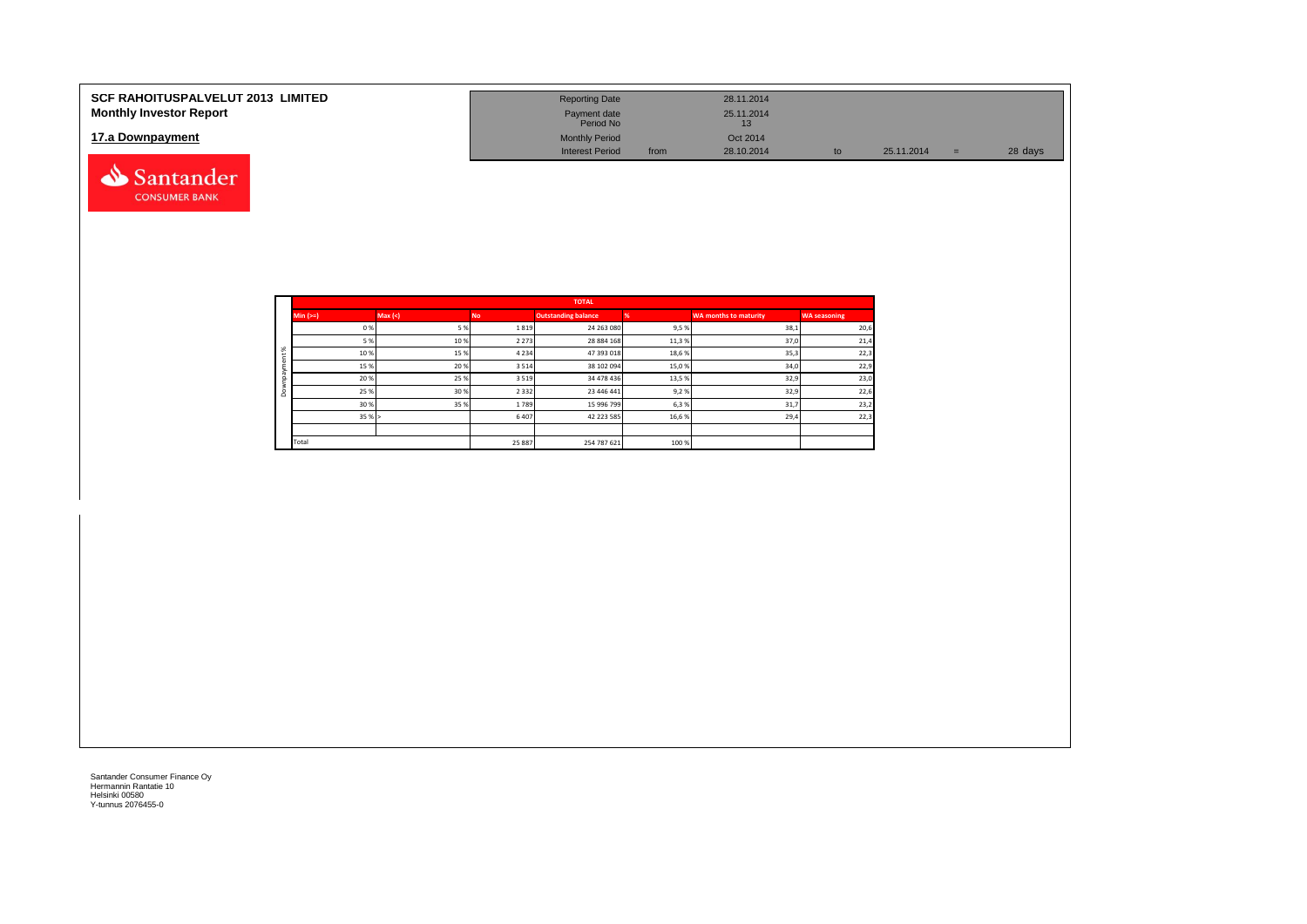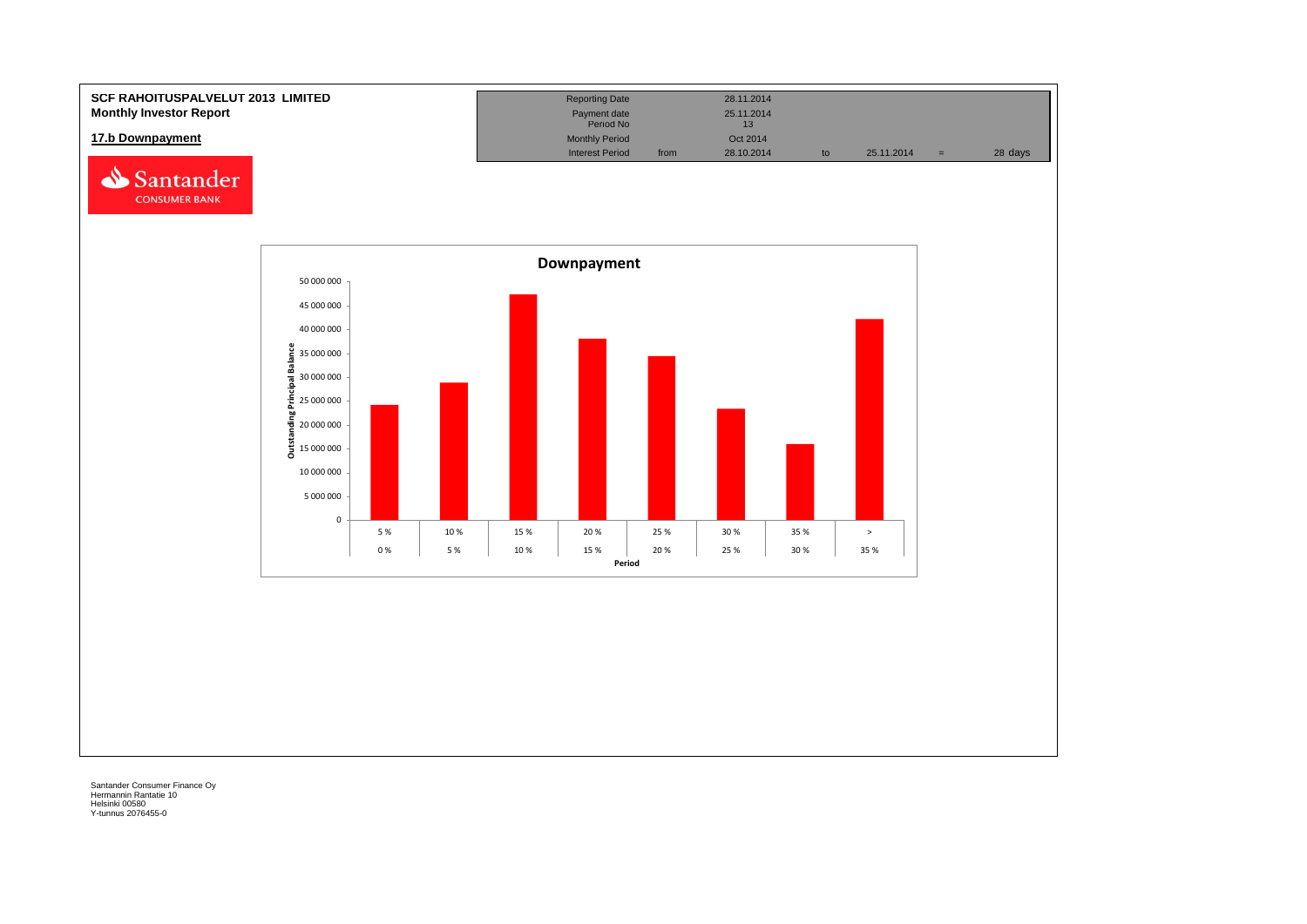| <b>SCF RAHOITUSPALVELUT 2013 LIMITED</b><br><b>Monthly Investor Report</b> | <b>Reporting Date</b><br>Payment date |      | 28.11.2014<br>25.11.2014 |            |     |         |
|----------------------------------------------------------------------------|---------------------------------------|------|--------------------------|------------|-----|---------|
|                                                                            | Period No                             |      |                          |            |     |         |
| 18.a Vehicle Condtion                                                      | <b>Monthly Period</b>                 |      | Oct 2014                 |            |     |         |
|                                                                            | <b>Interest Period</b>                | from | 28.10.2014               | 25.11.2014 | $=$ | 28 days |

|  |                          | <b>TOTAL</b> |                            |       |                              |                     |  |  |  |  |
|--|--------------------------|--------------|----------------------------|-------|------------------------------|---------------------|--|--|--|--|
|  | <b>Vehicle condition</b> | <b>No</b>    | <b>Outstanding balance</b> |       | <b>WA months to maturity</b> | <b>WA seasoning</b> |  |  |  |  |
|  | <b>INew</b>              | 6515         | 86 013 528                 | 33,8% | 34.0                         | 22,2                |  |  |  |  |
|  | <b>I</b> Used            | 19 372       | 168 774 093                | 66,2% | 33,7                         | 22,3                |  |  |  |  |
|  |                          |              |                            |       |                              |                     |  |  |  |  |
|  | <b>T</b> otal            | 25 887       | 254 787 621                | 100 % |                              |                     |  |  |  |  |

Santander **CONSUMER BANK**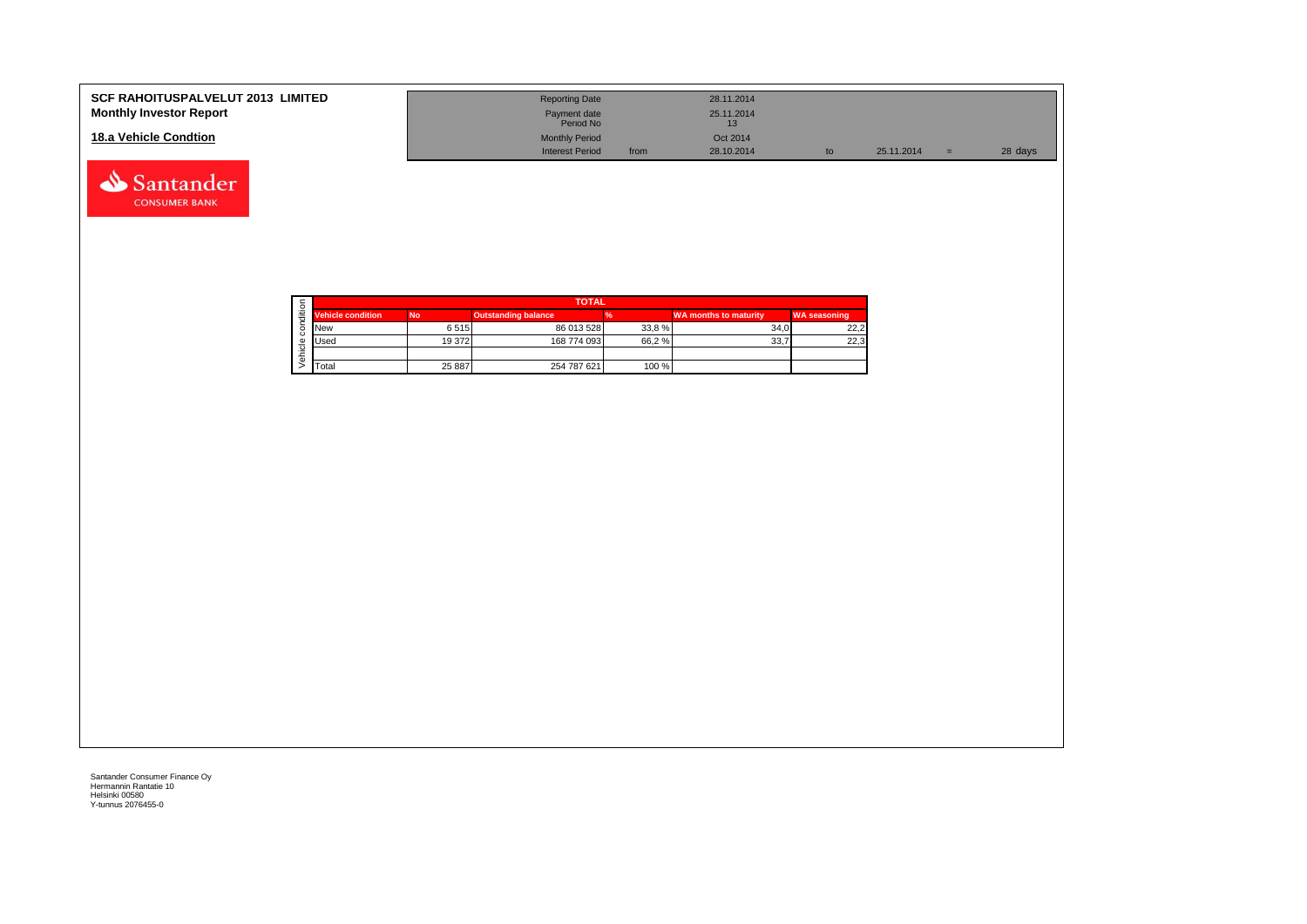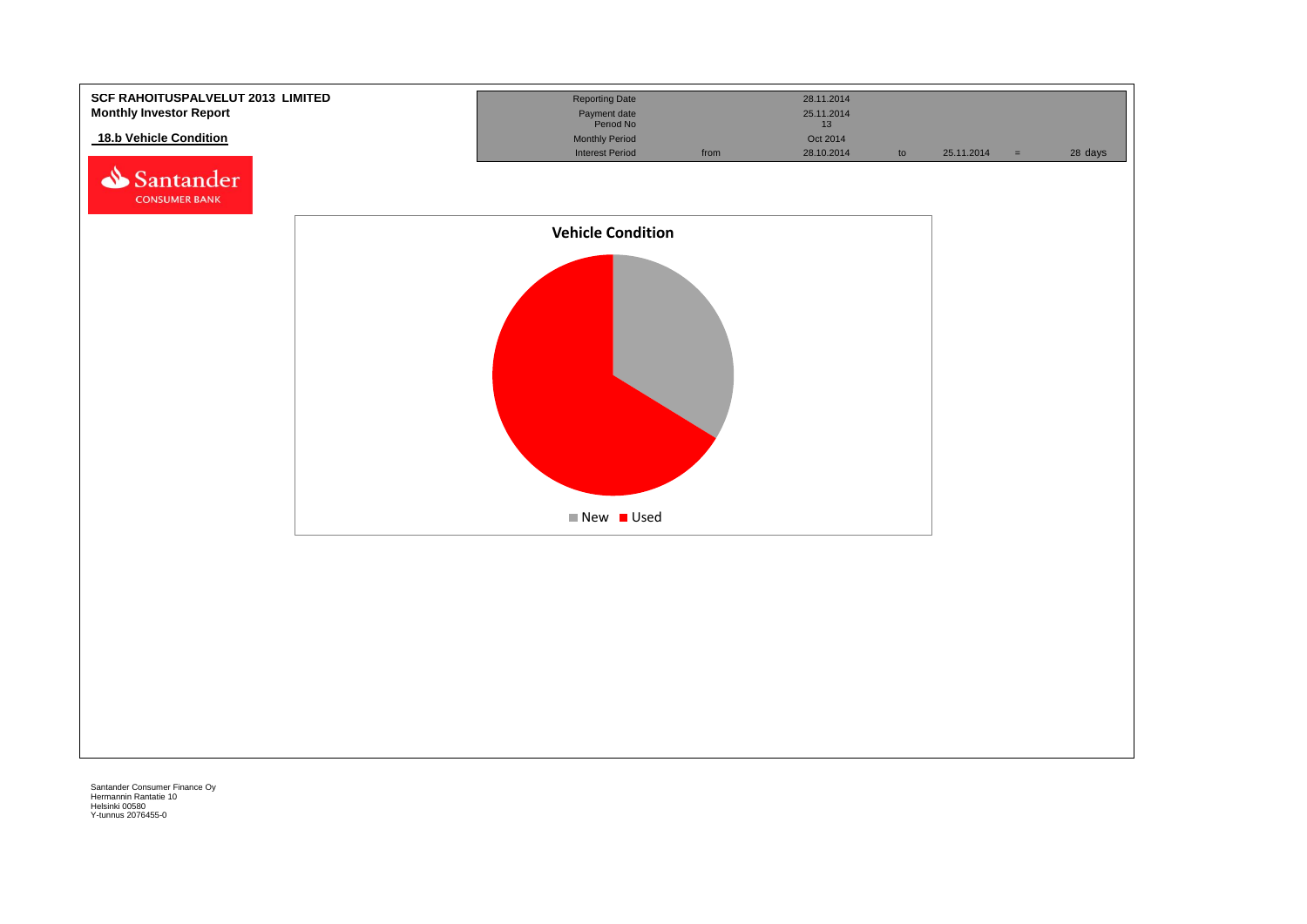| <b>SCF RAHOITUSPALVELUT 2013 LIMITED</b> | <b>Reporting Date</b>     |      | 28.11.2014 |            |         |
|------------------------------------------|---------------------------|------|------------|------------|---------|
| <b>Monthly Investor Report</b>           | Payment date<br>Period No |      | 25.11.2014 |            |         |
| 19.a Borrower Type                       | <b>Monthly Period</b>     |      | Oct 2014   |            |         |
|                                          | <b>Interest Period</b>    | from | 28.10.2014 | 25.11.2014 | 28 days |



Santander **CONSUMER BANK**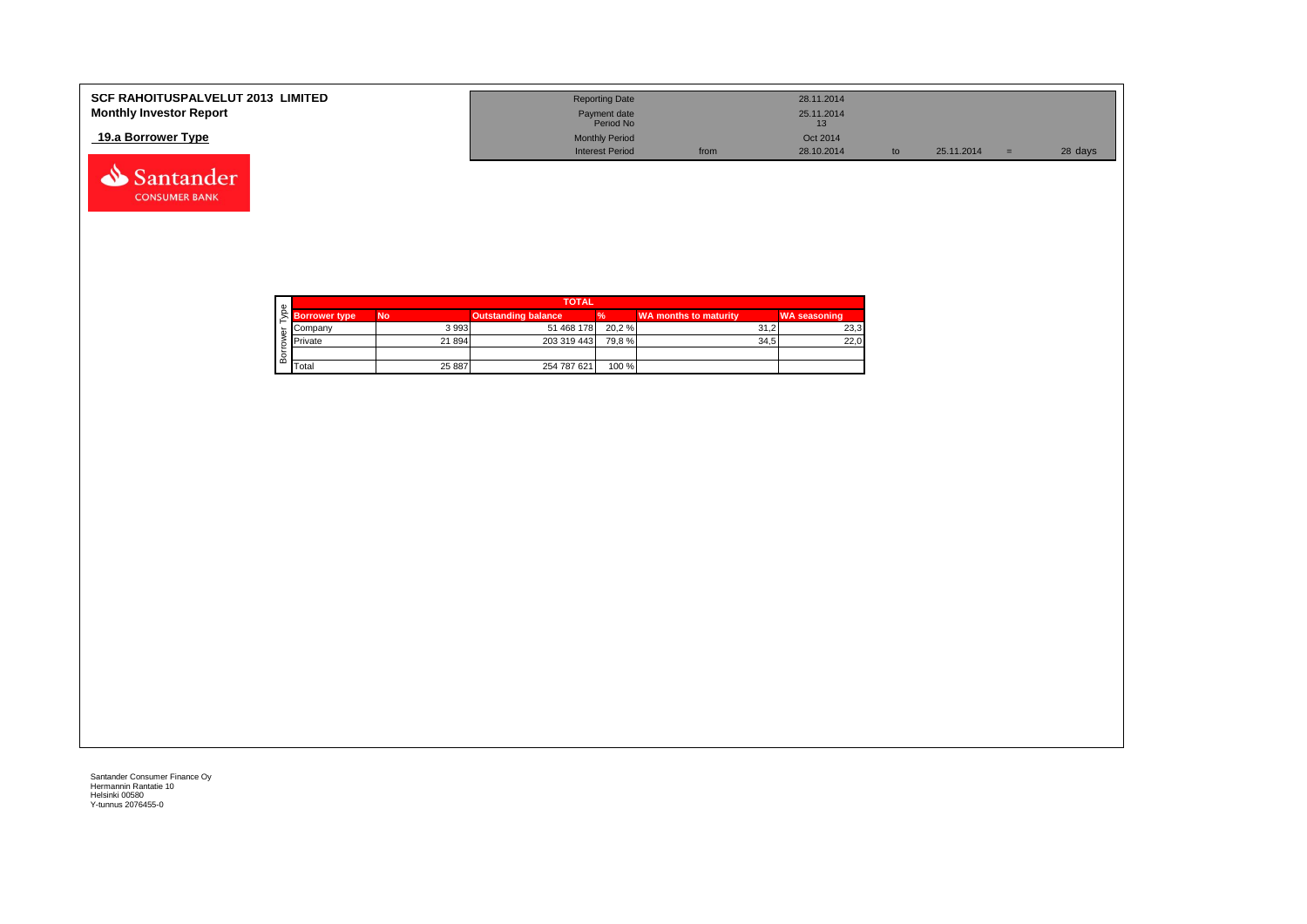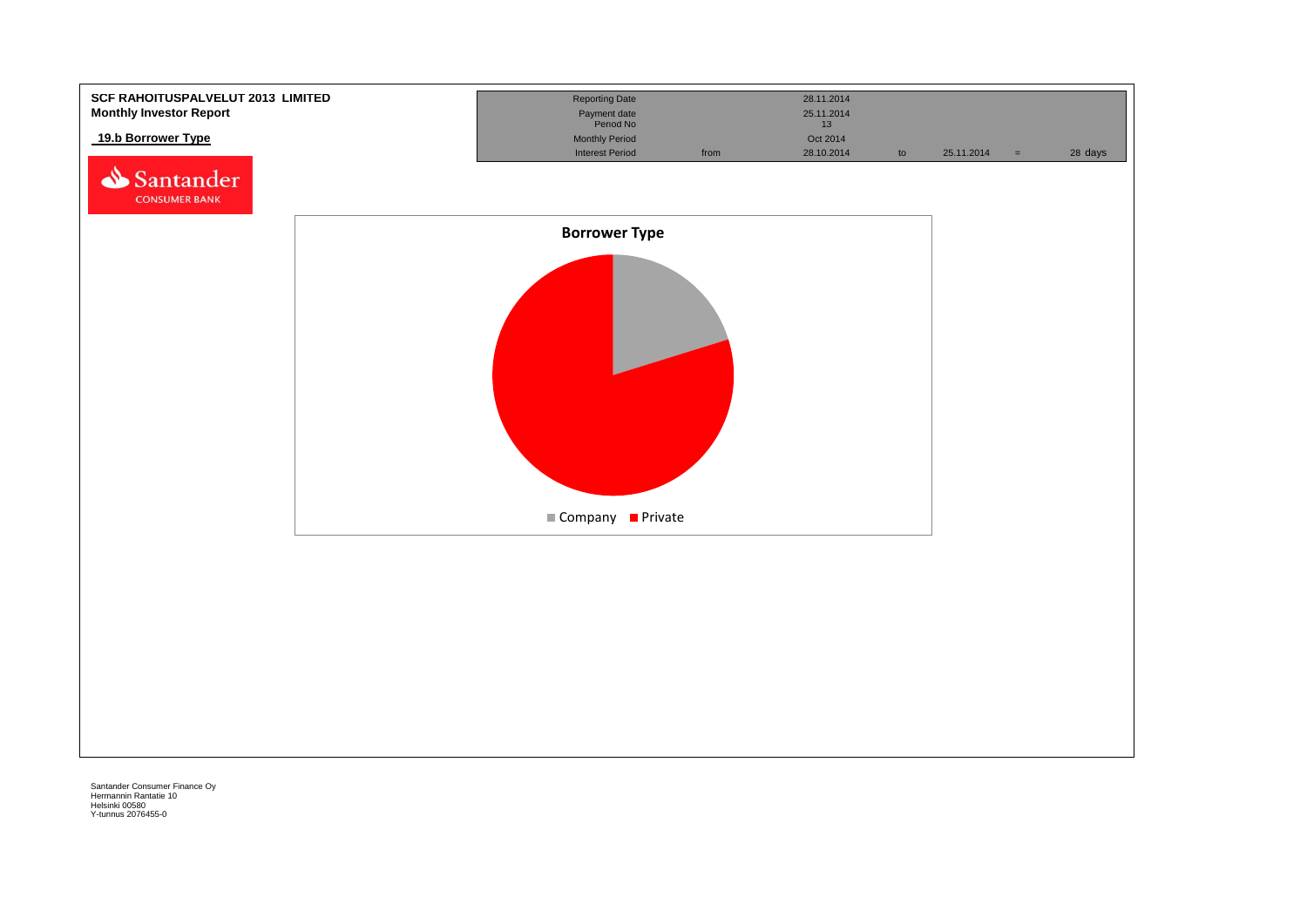| <b>SCF RAHOITUSPALVELUT 2013 LIMITED</b> | <b>Reporting Date</b>     |      | 28.11.2014       |    |            |     |         |
|------------------------------------------|---------------------------|------|------------------|----|------------|-----|---------|
| <b>Monthly Investor Report</b>           | Payment date<br>Period No |      | 25.11.2014<br>13 |    |            |     |         |
| 20.a Vehicle type                        | <b>Monthly Period</b>     |      | Oct 2014         |    |            |     |         |
|                                          | <b>Interest Period</b>    | from | 28.10.2014       | to | 25.11.2014 | $=$ | 28 days |

ᄀ

 $\overline{\phantom{0}}$ 

|         |             | <b>TOTAL</b> |                            |                                    |                              |                     |  |  |  |  |  |  |  |
|---------|-------------|--------------|----------------------------|------------------------------------|------------------------------|---------------------|--|--|--|--|--|--|--|
|         | <b>Min</b>  | <b>No</b>    | <b>Outstanding balance</b> | % of Outstanding<br><b>Balance</b> | <b>WA months to maturity</b> | <b>WA seasoning</b> |  |  |  |  |  |  |  |
|         | Campers     | 735          | 13 955 841                 | 5,48%                              | 32,3                         | 26,68               |  |  |  |  |  |  |  |
| type    | Caravans    | 577          | 5 698 764                  | 2,24 %                             | 31,2                         | 27,47               |  |  |  |  |  |  |  |
|         | Cars        | 21 0 27      | 206 381 279                | 81,00%                             | 34,5                         | 21,43               |  |  |  |  |  |  |  |
| Vehicle | Motorcycles | 1053         | 5 769 771                  | 2,26%                              | 31,2                         | 25,08               |  |  |  |  |  |  |  |
|         | Vans        | 2 4 9 5      | 22 981 966                 | 9,02%                              | 29,6                         | 25,23               |  |  |  |  |  |  |  |
|         |             |              |                            |                                    |                              |                     |  |  |  |  |  |  |  |
|         |             |              |                            |                                    |                              |                     |  |  |  |  |  |  |  |
|         |             | 25 887       | 254 787 621                | 100 %                              |                              |                     |  |  |  |  |  |  |  |

Santander Consumer Finance Oy Hermannin Rantatie 10 Helsinki 00580 Y-tunnus 2076455-0

Santander **CONSUMER BANK**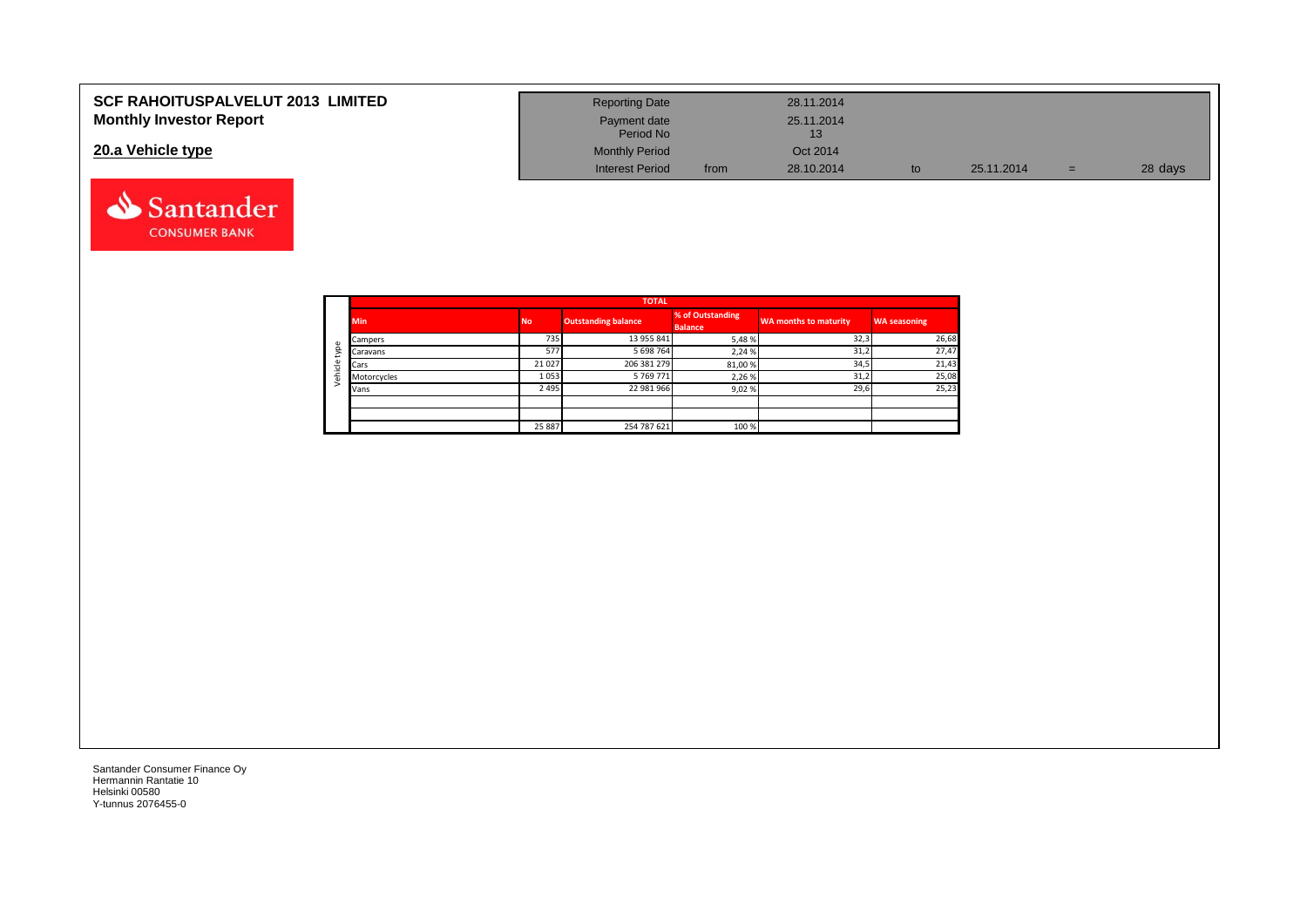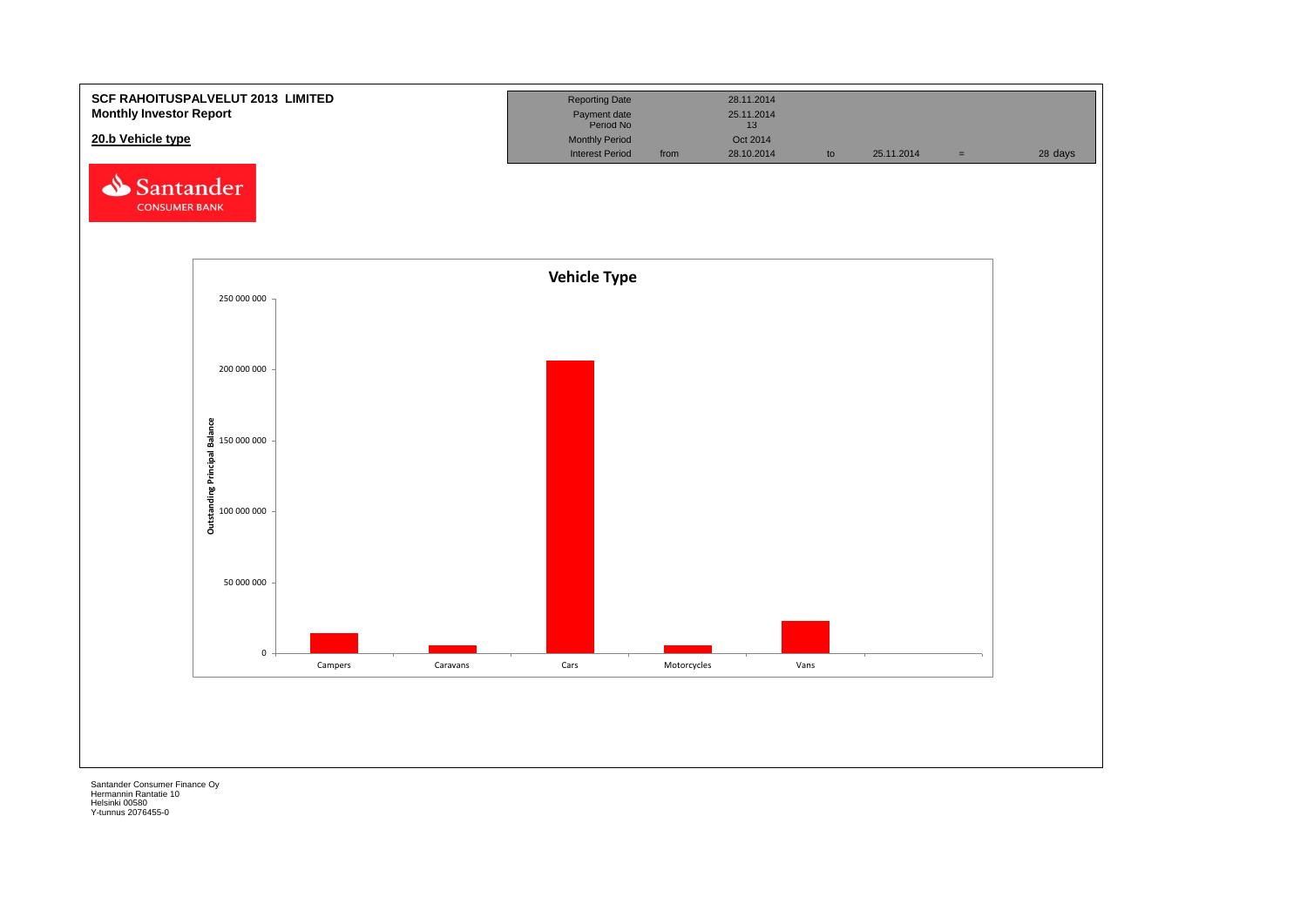| <b>SCF RAHOITUSPALVELUT 2013 LIMITED</b> | <b>Reporting Date</b>     |      | 28.11.2014       |            |     |         |
|------------------------------------------|---------------------------|------|------------------|------------|-----|---------|
| <b>Monthly Investor Report</b>           | Payment date<br>Period No |      | 25.11.2014<br>13 |            |     |         |
| 21.a Restructured Loans                  | <b>Monthly Period</b>     |      | Oct 2014         |            |     |         |
|                                          | <b>Interest Period</b>    | from | 28.10.2014       | 25.11.2014 | $=$ | 28 days |

|              |               | <b>TOTAL</b>   |                            |
|--------------|---------------|----------------|----------------------------|
|              | <b>Period</b> | <b>No</b>      | <b>Outstanding balance</b> |
|              | 2013 10       | 1              | 6896                       |
|              | 2013 11       | 3              | 22 012                     |
|              | 2013 12       | $\overline{2}$ | 11 0 89                    |
|              | 2014 01       | $\overline{2}$ | 11 6 29                    |
|              | 2014 02       | 0              | $\mathbf 0$                |
|              | 2014 03       | 0              | 0                          |
|              | 2014 04       | 0              | $\mathbf 0$                |
| Restructured | 2014 05       | $\mathbf{1}$   | 83                         |
|              | 2014 06       | 0              | $\mathbf 0$                |
|              | 2014 07       | 0              | $\mathbf 0$                |
|              | 2014 08       | $\overline{2}$ | 41 3 3 6                   |
|              | 2014 09       | 0              | $\mathbf 0$                |
|              | 2014 10       | $\Omega$       | $\mathbf 0$                |
|              |               |                |                            |
|              |               |                |                            |
|              |               |                |                            |
|              |               |                |                            |
|              |               |                |                            |
|              |               |                |                            |
|              |               | 11             | 93 045                     |

Santander **CONSUMER BANK**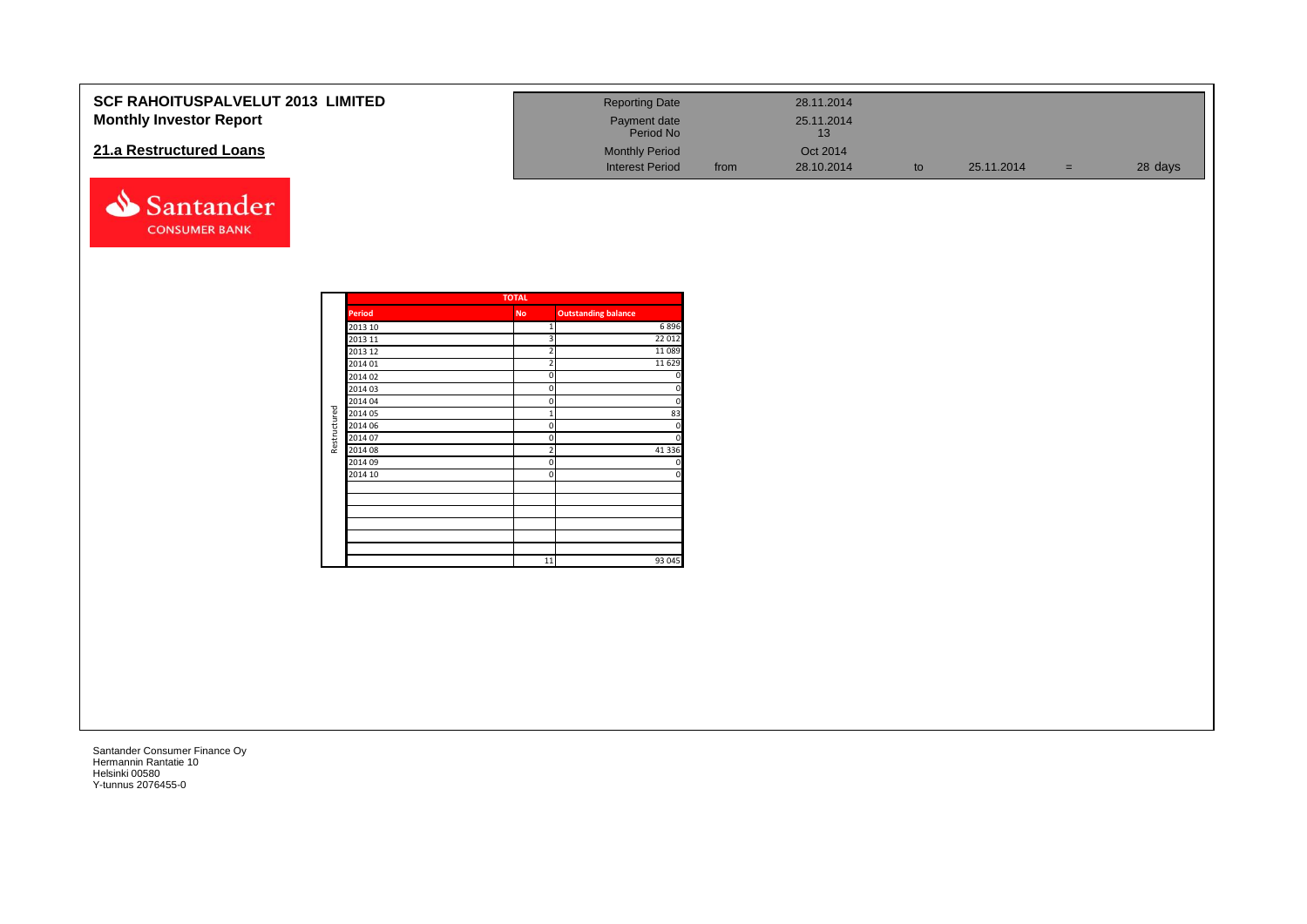

Hermannin Rantatie 10 Helsinki 00580 Y-tunnus 2076455-0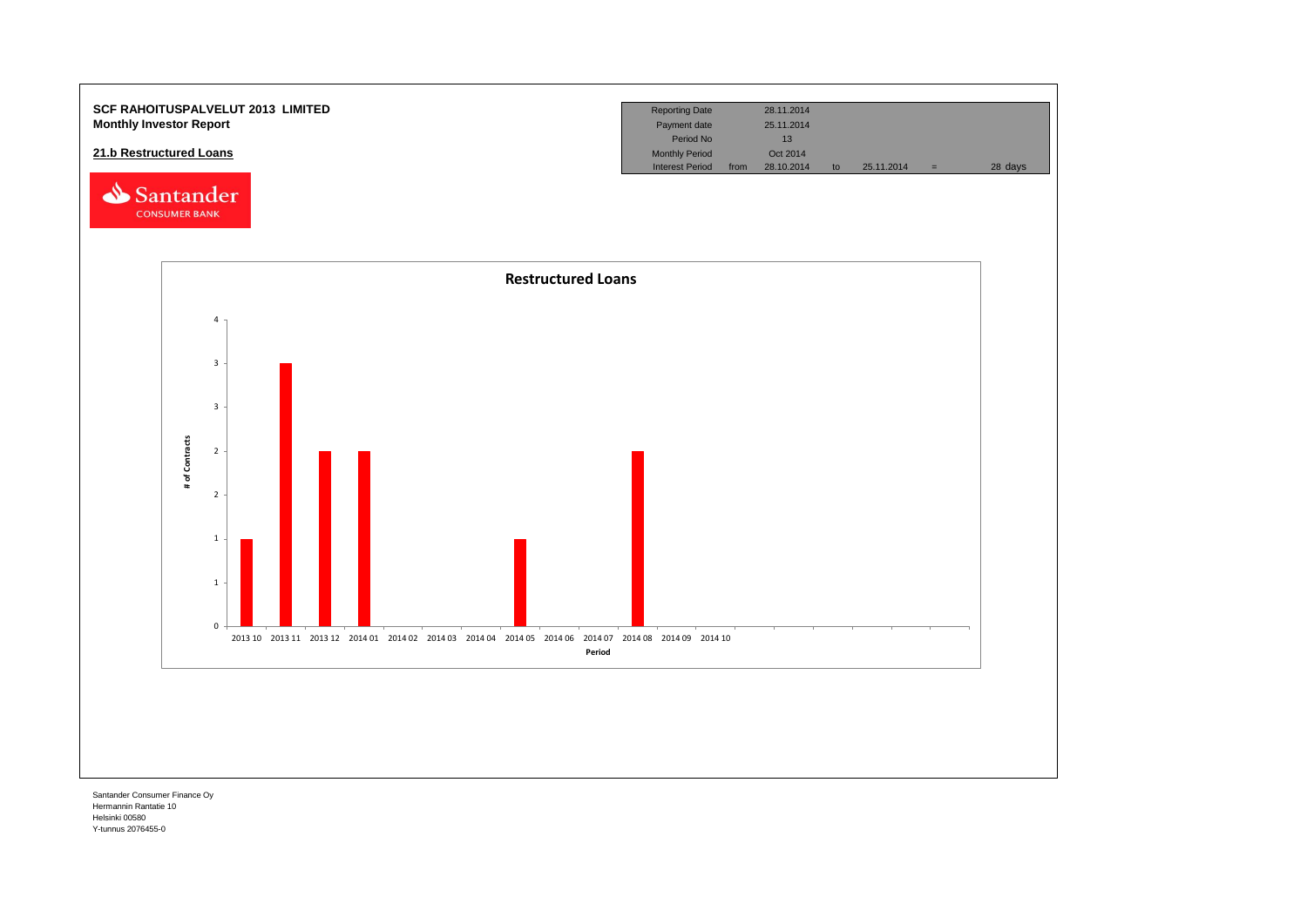#### **SCF RAHOITUSPALVELUT 2013 Monthly Investor Report**

#### **22.a Dynamic Interest rate**



| <b>LIMITED</b> | <b>Reporting Date</b><br>Payment date<br>Period No |      | 28.11.2014<br>25.11.2014<br>13 |    |            |     |         |
|----------------|----------------------------------------------------|------|--------------------------------|----|------------|-----|---------|
|                | <b>Monthly Period</b><br><b>Interest Period</b>    | from | Oct 2014<br>28.10.2014         | to | 25.11.2014 | $=$ | 28 days |

|                         |               | <b>TOTAL</b>           |                         |
|-------------------------|---------------|------------------------|-------------------------|
|                         | <b>Period</b> | <b>Closing balance</b> | <b>WA Interest rate</b> |
|                         | 2013 10       | 479 099 092            | 4,768 %                 |
|                         | 2013 11       | 458 398 637            | 4,770 %                 |
|                         | 2013 12       | 439 817 265            | 4,768%                  |
|                         | 2014 01       | 418 143 705            | 4,768%                  |
|                         | 2014 02       | 398 902 873            | 4,764 %                 |
|                         | 2014 03       | 379 213 871            | 4,761 %                 |
|                         | 2014 04       | 359 234 654            | 4,759 %                 |
|                         | 2014 05       | 340 885 065            | 4,754 %                 |
|                         | 2014 06       | 322 650 512            | 4,749 %                 |
|                         | 2014 07       | 304 641 317            | 4,744 %                 |
|                         | 2014 08       | 288 816 929            | 4,740 %                 |
|                         | 2014 09       | 271 626 607            | 4,737 %                 |
| Interest rate evolution | 2014 10       | 254 787 621            | 4,736 %                 |
|                         |               |                        |                         |
|                         |               |                        |                         |
|                         |               |                        |                         |
|                         |               |                        |                         |
|                         |               |                        |                         |
|                         |               |                        |                         |
|                         |               |                        |                         |
|                         |               |                        |                         |
|                         |               |                        |                         |
|                         |               |                        |                         |
|                         |               |                        |                         |
|                         |               |                        |                         |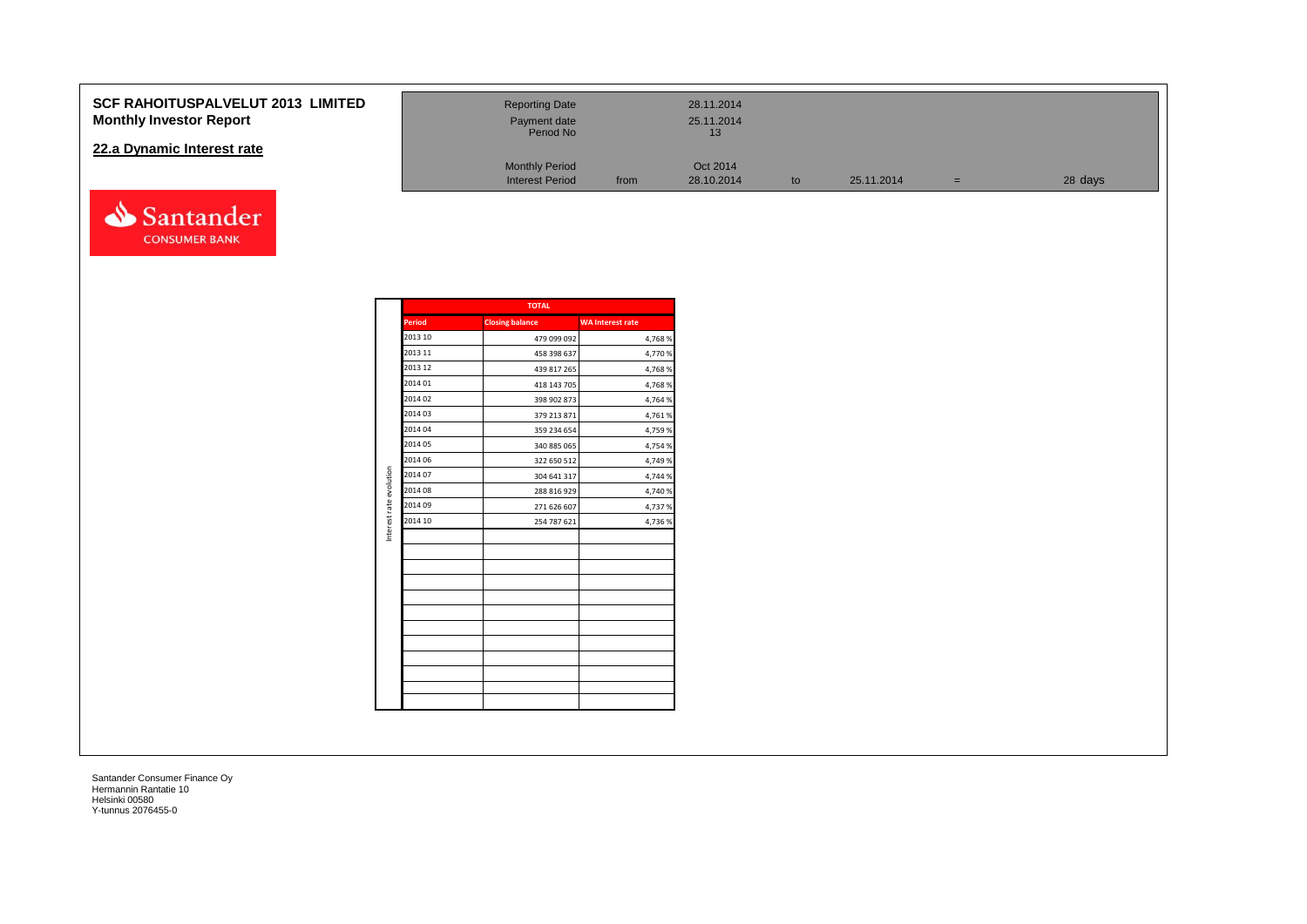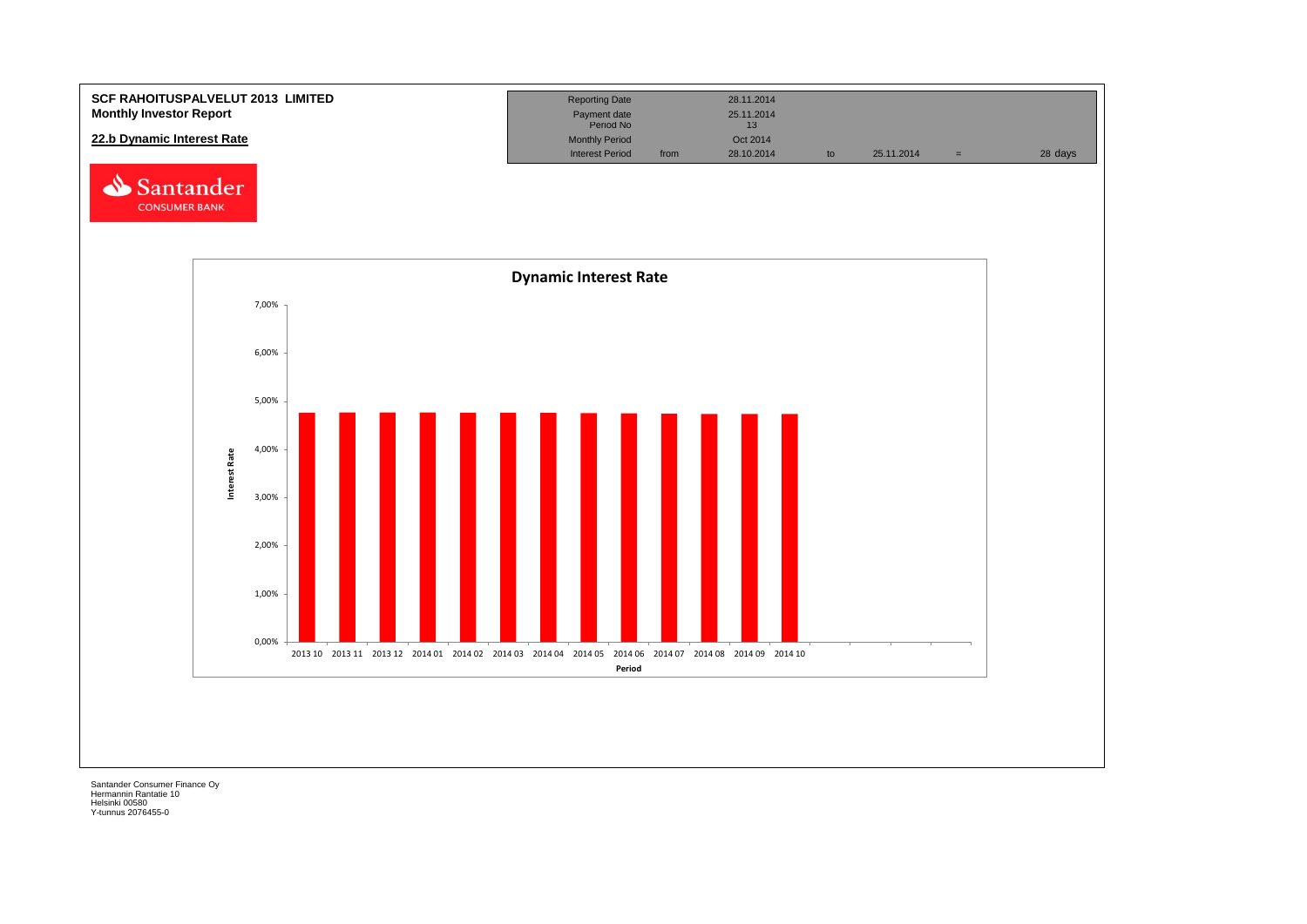| <b>SCF RAHOITUSPALVELUT 2013 LIMITED</b><br><b>Monthly Investor Report</b> | <b>Reporting Date</b><br>Payment date<br>Period No |      | 28.11.2014<br>25.11.2014<br>16 |    |            |     |         |
|----------------------------------------------------------------------------|----------------------------------------------------|------|--------------------------------|----|------------|-----|---------|
| 23.a Dynamic Pre-Payments                                                  | <b>Monthly Period</b><br><b>Interest Period</b>    | from | Oct 2014<br>28.10.2014         | to | 25.11.2014 | $=$ | 28 days |
| Santander                                                                  |                                                    |      |                                |    |            |     |         |

|               | <b>TOTAL</b>               |                        |                   |  |  |  |  |  |  |  |
|---------------|----------------------------|------------------------|-------------------|--|--|--|--|--|--|--|
| <b>Period</b> | <b>Sum of Pre-Payments</b> | <b>Closing Balance</b> | <b>CPR Annual</b> |  |  |  |  |  |  |  |
| 2013 10       | 17 039 534                 | 479 099 092            | 35,25%            |  |  |  |  |  |  |  |
| 2013 11       | 10 397 072                 | 458 398 637            | 24,07%            |  |  |  |  |  |  |  |
| 2013 12       | 8 341 808                  | 439 817 265            | 20,53%            |  |  |  |  |  |  |  |
| 2014 01       | 10 880 470                 | 418 143 705            | 27,12%            |  |  |  |  |  |  |  |
| 2014 02       | 9 647 459                  | 398 902 873            | 25,46%            |  |  |  |  |  |  |  |
| 2014 03       | 9774 133                   | 379 213 871            | 26,90%            |  |  |  |  |  |  |  |
| 2014 04       | 10 423 036                 | 359 234 654            | 29,77%            |  |  |  |  |  |  |  |
| 2014 05       | 9 3 63 7 65                | 340 885 065            | 28,41%            |  |  |  |  |  |  |  |
| 2014 06       | 9 1 6 1 5 4 3              | 322 650 512            | 29,23%            |  |  |  |  |  |  |  |
| 2014 07       | 9073766                    | 304 641 317            | 30,43%            |  |  |  |  |  |  |  |
| 2014 08       | 7 8 6 9 1 1 1              | 288 816 929            | 28,21%            |  |  |  |  |  |  |  |
| 2014 09       | 9 2 6 5 5 8 9              | 271 626 607            | 34,06%            |  |  |  |  |  |  |  |
| 2014 10       | 8 5 1 1 6 2 7              | 254 787 621            | 33,48%            |  |  |  |  |  |  |  |
|               |                            |                        |                   |  |  |  |  |  |  |  |
|               |                            |                        |                   |  |  |  |  |  |  |  |
|               |                            |                        |                   |  |  |  |  |  |  |  |
|               |                            |                        |                   |  |  |  |  |  |  |  |
|               |                            |                        |                   |  |  |  |  |  |  |  |
|               |                            |                        |                   |  |  |  |  |  |  |  |
|               |                            |                        |                   |  |  |  |  |  |  |  |

**CONSUMER BANK**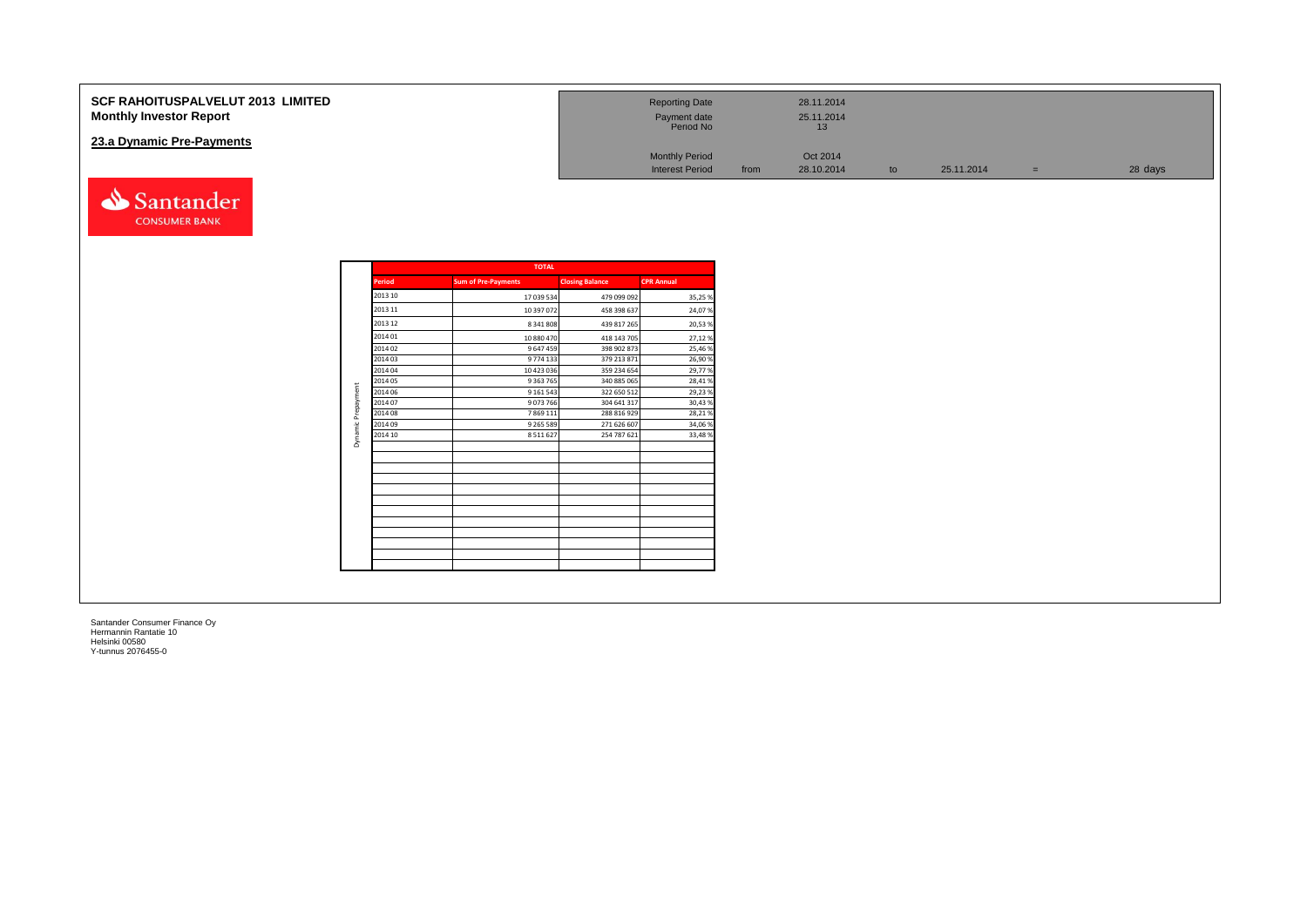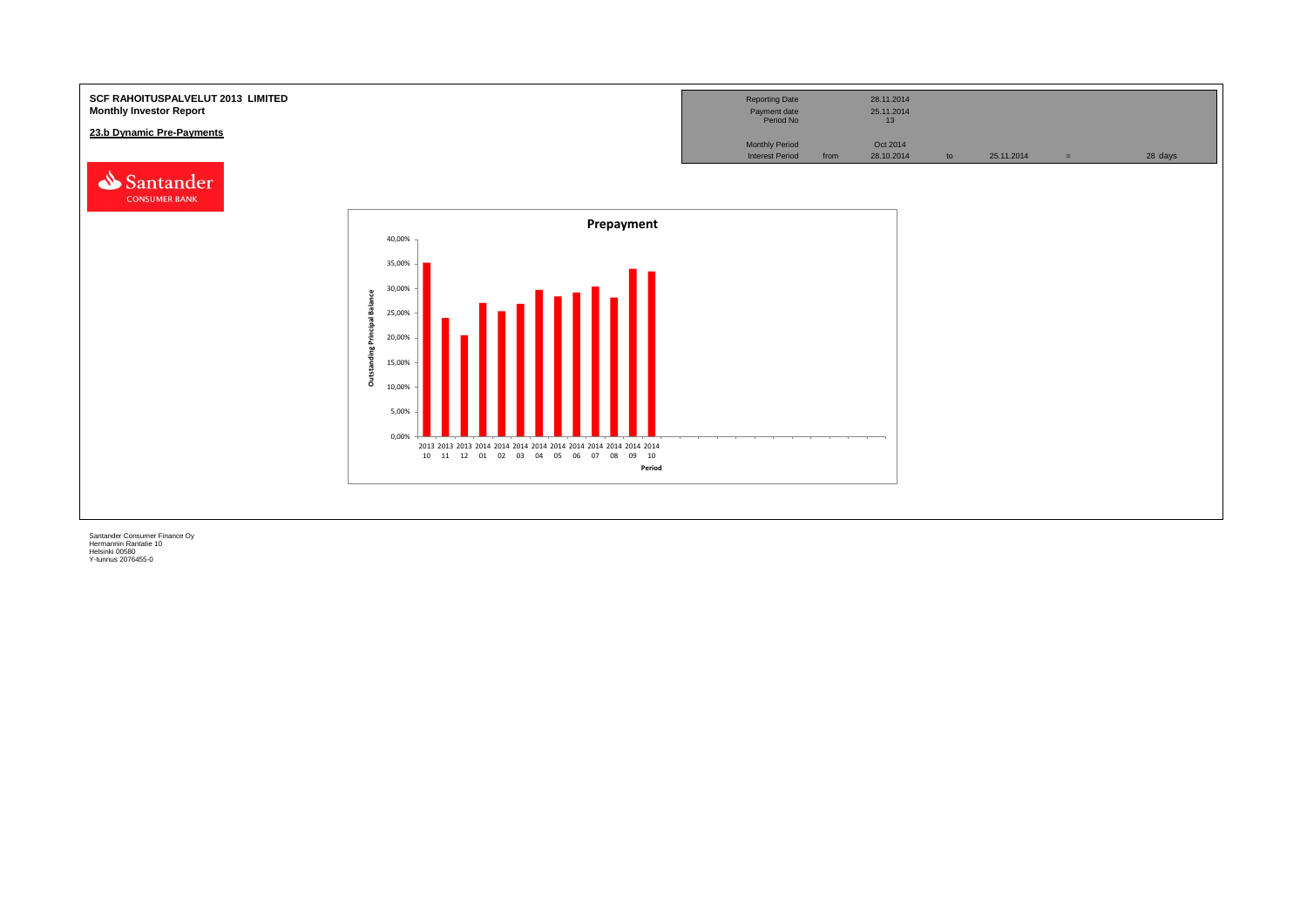|         |    | SCF RAHOITUSPALVELUT 2013 LIMITED<br><b>Monthly Investor Report</b><br>24. Delinquency |                   |                            |                            |                          |                |                          |                |                      | <b>Reporting Date</b><br>Payment date<br>Period No<br><b>Monthly Period</b> |                    | 28.11.2014<br>25.11.2014<br>13<br>Oct 2014 |                    |                                                                                  |                    |                       |                                |
|---------|----|----------------------------------------------------------------------------------------|-------------------|----------------------------|----------------------------|--------------------------|----------------|--------------------------|----------------|----------------------|-----------------------------------------------------------------------------|--------------------|--------------------------------------------|--------------------|----------------------------------------------------------------------------------|--------------------|-----------------------|--------------------------------|
|         |    | Santander<br><b>CONSUMER BANK</b>                                                      |                   |                            |                            |                          |                |                          |                |                      | <b>Interest Period</b>                                                      | from               | 28.10.2014                                 | to                 | 25.11.2014                                                                       | $\equiv$           |                       | 28 days                        |
|         |    | vear mth Total outstanding                                                             | accounts current  | balance current            | accounts 1-30 balance 1-30 |                          | accounts 30-60 | alance 30-60             | accounts 60-90 |                      | balance 60-90 accounts 90-120                                               |                    |                                            |                    | balance 90-120 accounts 120-150 balance 120-150 accounts 150-180 balance 150-180 |                    | New defaults<br>Count | New defaults<br><b>Balance</b> |
|         | 10 | 479 099 092                                                                            | 36 474            | 446 596 917                | 2 2 2 0                    | 28 822 032               | 261            | 3 285 113                | 38             | 395 030              |                                                                             |                    |                                            |                    |                                                                                  |                    |                       |                                |
| 2013 11 |    | 458 398 637                                                                            | 35 686            | 428 532 436                | 2 0 0 2                    | 25 230 809               | 288            | 3 566 770                | 71             | 894 089              | 17                                                                          | 174 532            |                                            |                    |                                                                                  |                    | $\overline{1}$        | 310                            |
|         | 12 | 439 817 265                                                                            | 34 122            | 400 832 160                | 2679                       | 33 548 784               | 290            | 3 836 015                | 83             | 986 724              | 32                                                                          | 443 473            | 17                                         | 170 109            |                                                                                  |                    | 3                     | 16898                          |
|         |    | 418 143 705                                                                            | 33 673<br>32744   | 387 318 836<br>370 253 584 | 2000<br>1938               | 24 880 198<br>23 496 506 | 358<br>288     | 4 382 442<br>3 305 482   | 62<br>101      | 823 214<br>1 090 147 | 33<br>28                                                                    | 390 625<br>438 130 | 18<br>17                                   | 264 163<br>197 118 | $\mathbf{R}$<br>9 <sup>1</sup>                                                   | 84 227<br>121 907  | $\epsilon$<br>23      | 58 536<br>241 923              |
|         |    | 398 902 873<br>379 213 871                                                             | 31 004            | 344 081 075                | 2511                       | 30 152 795               | 313            | 3 199 380                | 86             | 1 012 242            | 42                                                                          | 507 155            | 12                                         | 171 908            | 11                                                                               | 89 316             | 21                    | 260 419                        |
|         |    | 359 234 654                                                                            | 29 943            | 326 705 871                | 2 2 7 9                    | 26 863 412               | 352            | 4 188 370                | 86             | 911 772              | 24                                                                          | 279 680            | 26                                         | 229 577            | $\overline{4}$                                                                   | 55 972             | 23                    | 232 960                        |
|         |    | 340 885 065                                                                            | 28 870            | 310 356 736                | 2 1 6 0                    | 24 800 443               | 371            | 4 101 643                | 92             | 964 305              | 35                                                                          | 369 470            | 13                                         | 138 534            | 16                                                                               | 153 935            | 19                    | 180 368                        |
| 2014    | -6 | 322 640 322                                                                            | 27 705            | 292 455 428                | 2 2 1 6                    | 25 004 361               | 325            | 3 633 923                | 94             | 965 651              | 35                                                                          | 353 168            | 18                                         | 200 365            | $\overline{4}$                                                                   | 27 4 28            | 32                    | 357 222                        |
|         |    | 304 631 127                                                                            | 26 751            | 276 710 528                | 2016                       | 23 238 572               | 276            | 3 263 378                | 84             | 826 500              | 32                                                                          | 327 052            | 16                                         | 168 021            | 10                                                                               | 97 077             | 18                    | 164 770                        |
|         |    | 288 807 010                                                                            | 25 500            | 258 404 348                | 2 1 4 2                    | 24 357 849               | 376            | 4 610 846                | 78             | 844 987              | 34                                                                          | 283 431            | 22                                         | 251 830            | 5                                                                                | 53 720             | 24                    | 221 709                        |
|         | 10 | 271 616 960<br>254 787 621                                                             | 24 5 46<br>23 941 | 244 698 305<br>234 081 027 | 1978<br>1511               | 21 462 742<br>15 959 540 | 329<br>298     | 4 0 64 9 23<br>3 333 392 | 95<br>77       | 883793<br>849 341    | 23<br>39                                                                    | 208 324<br>376 936 | 20<br>14                                   | 191 461<br>138 821 | 10                                                                               | 107 413<br>48 5 65 | 14<br>26              | 189 275<br>279 340             |
|         | 11 |                                                                                        |                   |                            |                            |                          |                |                          |                |                      |                                                                             |                    |                                            |                    |                                                                                  |                    |                       |                                |
|         | 12 |                                                                                        |                   |                            |                            |                          |                |                          |                |                      |                                                                             |                    |                                            |                    |                                                                                  |                    |                       |                                |
|         |    |                                                                                        |                   |                            |                            |                          |                |                          |                |                      |                                                                             |                    |                                            |                    |                                                                                  |                    |                       |                                |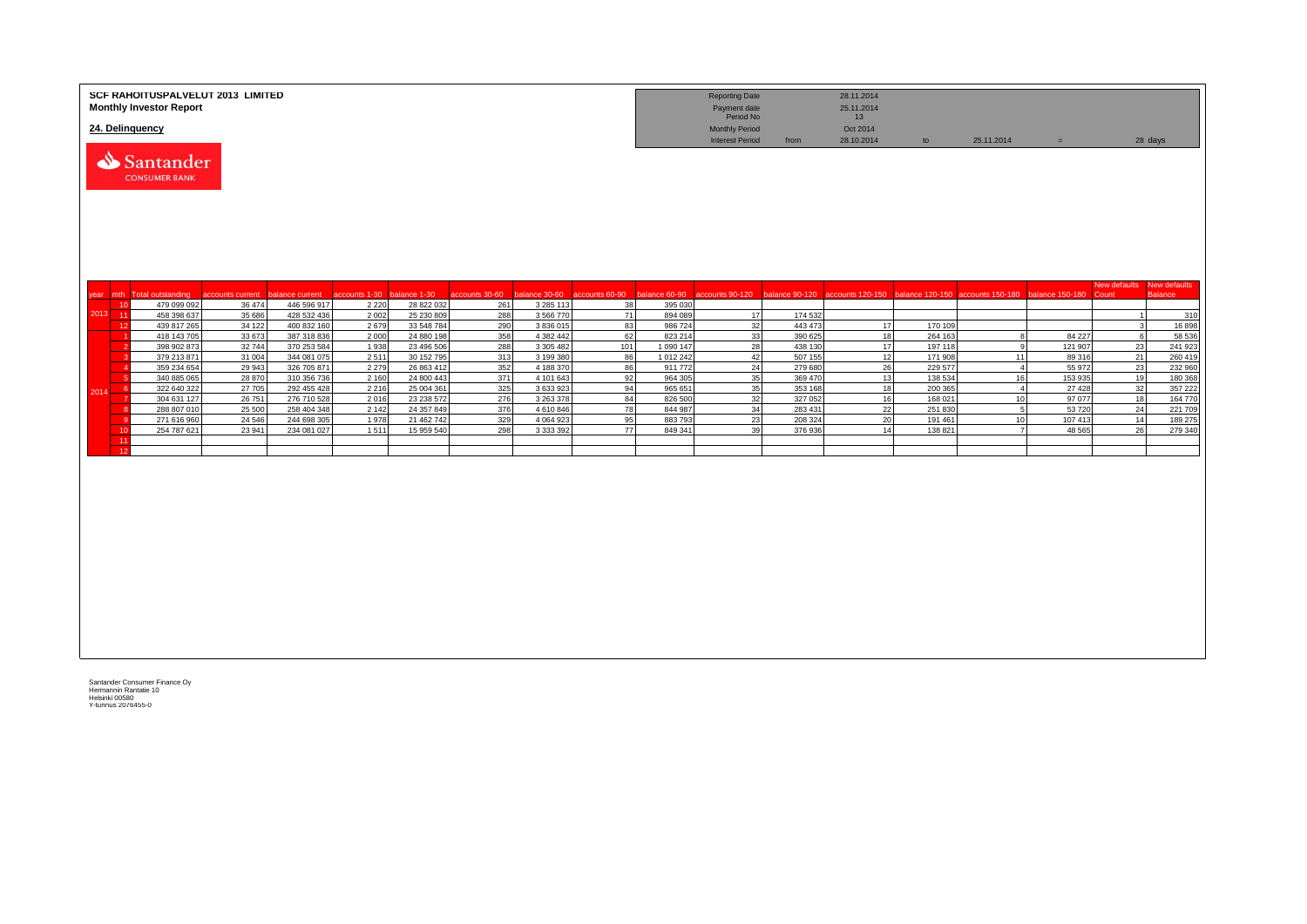| <b>SCF RAHOITUSPALVELUT 2013 LIMITED</b><br><b>Monthly Investor Report</b> | <b>Reporting Date</b><br>Payment date<br>Period No |      | 28.11.2014<br>25.11.2014<br>13 <sup>°</sup> |    |            |         |
|----------------------------------------------------------------------------|----------------------------------------------------|------|---------------------------------------------|----|------------|---------|
| 25. Defaults, Recoveries and Losses by Quarter of Default                  |                                                    |      |                                             |    |            |         |
|                                                                            | <b>Monthly Period</b>                              |      | Oct 2014                                    |    |            |         |
|                                                                            | <b>Interest Period</b>                             | from | 28.10.2014                                  | to | 25.11.2014 | 28 days |

Santander

|        |                                 | <b>Recovery Quarter</b> |            | 20134              |       |                   | 2014 1                    |         |                   | 2014 2                    |         |                   | 20143                     |         |                   | 20144                     |                   |
|--------|---------------------------------|-------------------------|------------|--------------------|-------|-------------------|---------------------------|---------|-------------------|---------------------------|---------|-------------------|---------------------------|---------|-------------------|---------------------------|-------------------|
|        | Default Quarter  Default Amount | No Of Loans             | Recoveries | Cum.<br>Recoveries | Loss  | <b>Recoveries</b> | Cum.<br><b>Recoveries</b> | Loss    | <b>Recoveries</b> | Cum.<br><b>Recoveries</b> | Loss    | <b>Recoveries</b> | Cum.<br><b>Recoveries</b> | Loss    | <b>Recoveries</b> | Cum.<br><b>Recoveries</b> | Loss <sup>1</sup> |
| 20134  | 17 208                          |                         |            |                    | 16898 | 14 4 5 2          | 14 762                    | 2446    |                   | 15 540                    | 1668    |                   | 15 959                    | 1 2 4 8 |                   | 15 959                    | 1 2 4 8           |
| 2014 1 | 560 879                         |                         |            |                    |       | 141 225           | 141 225                   | 419 654 | 194 983           | 336 208                   | 224 671 | 19519             | 355 727                   | 205 151 | 866               | 356 593                   | 204 286           |
| 2014 2 | 770 550                         |                         |            |                    |       |                   |                           |         | 272 315           | 272 315                   | 498 235 | 229 122           | 501 437                   | 269 113 | 9 3 1 4           | 510751                    | 259 799           |
| 20143  | 575 754                         |                         |            |                    |       |                   |                           |         |                   |                           |         | 236 655           | 236 655                   | 339 099 | 38 194            | 274 849                   | 300 905           |
| 2014 4 | 279 340                         |                         |            |                    |       |                   |                           |         |                   |                           |         |                   |                           |         | 71 846            | 71 846                    | 207 494           |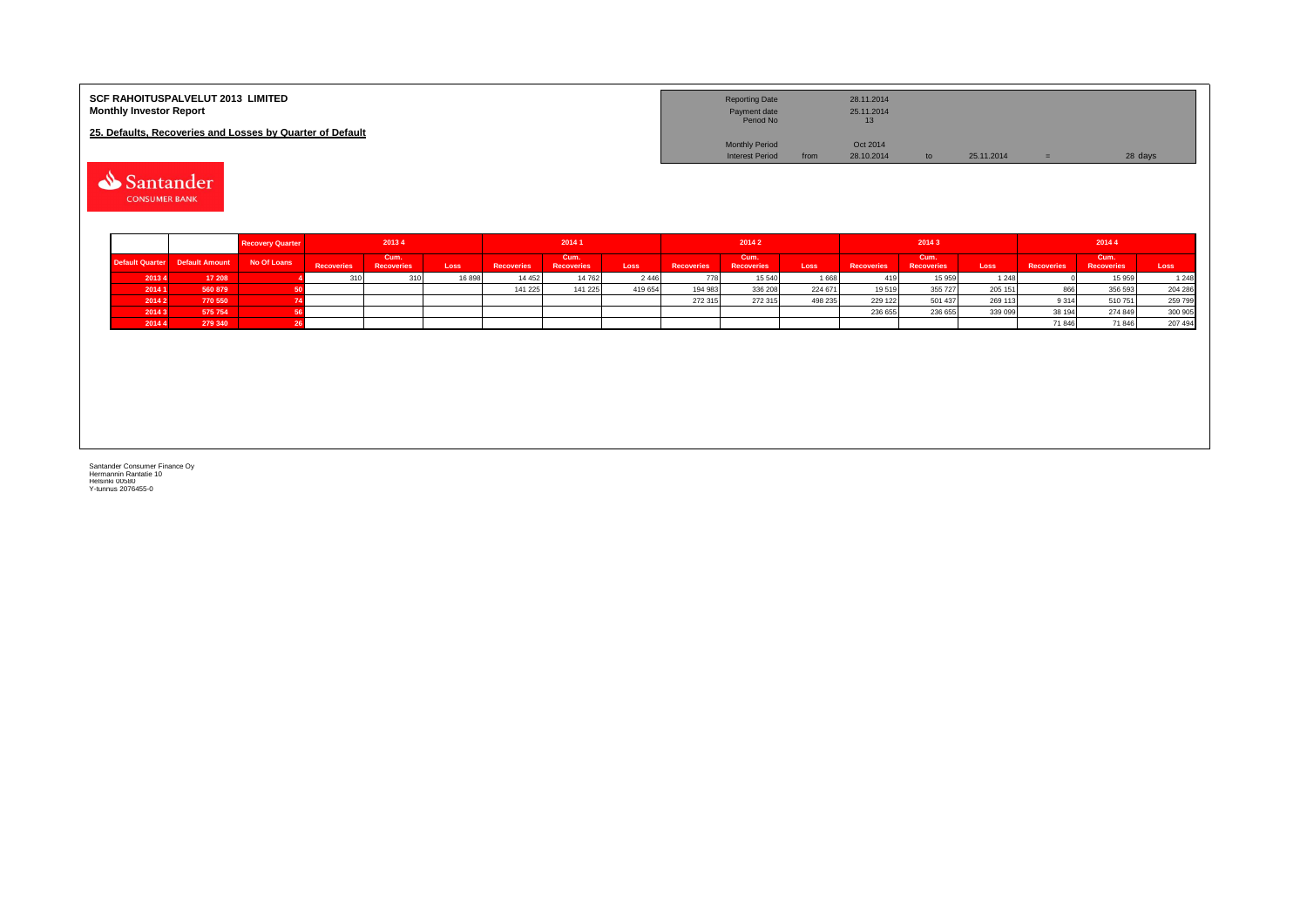| <b>SCF RAHOITUSPALVELUT 2013 LIMITED</b><br><b>Monthly Investor Report</b> |                          | <b>Reporting Date</b><br>Payment date<br>Period No |      | 28.11.2014<br>25.11.2014<br>13 |    |            |     |         |
|----------------------------------------------------------------------------|--------------------------|----------------------------------------------------|------|--------------------------------|----|------------|-----|---------|
| 26. Priority of Payments                                                   |                          | <b>Monthly Period</b><br><b>Interest Period</b>    | from | Oct 2014<br>28.10.2014         | to | 25.11.2014 | $=$ | 28 days |
| Santander<br><b>CONSUMER BANK</b>                                          |                          |                                                    |      |                                |    |            |     |         |
| <b>Purchaser Priority of Payments</b>                                      |                          |                                                    |      |                                |    |            |     |         |
| Purchaser Available Distribution Amount                                    | $+$                      | 18 129 644,83 EUR                                  |      |                                |    |            |     |         |
| Senior Expenses                                                            |                          | 1 208,33 EUR                                       |      |                                |    |            |     |         |
| Servicing Fee                                                              |                          | 151 599,80 EUR                                     |      |                                |    |            |     |         |
| Interest on Loan to Issuer                                                 |                          | 1 137 851,01 EUR                                   |      |                                |    |            |     |         |
| Principal on Loan to Issuer                                                | $\overline{\phantom{a}}$ | 16 838 985,69 EUR                                  |      |                                |    |            |     |         |
|                                                                            |                          | $\sim$                                             |      |                                |    |            |     |         |
| <b>Issuer Priority of Payments</b>                                         |                          |                                                    |      |                                |    |            |     |         |
| Issuer Available Distribution Amount                                       | $\ddot{}$                | 30 811 647,63 EUR                                  |      |                                |    |            |     |         |
| Senior Expenses                                                            |                          | 1 000,00 EUR                                       |      |                                |    |            |     |         |
| Interest Class A                                                           |                          | 131 843,00 EUR                                     |      |                                |    |            |     |         |
| Prior to a PDTE - Interest Class B                                         |                          | 36 681,00 EUR                                      |      |                                |    |            |     |         |
| Credit the Reserve Account up to the requirred Liquidity Reserve Amount    |                          | 5 133 550,00 EUR                                   |      |                                |    |            |     |         |
| Principal Payments on Class A                                              |                          | 16 838 985,69 EUR                                  |      |                                |    |            |     |         |
| Following a PDTE - Interest Class B                                        |                          | N/A EUR                                            |      |                                |    |            |     |         |
| Principal Payments Class B                                                 |                          | <b>EUR</b><br>$\mathcal{L}^{\text{max}}$           |      |                                |    |            |     |         |
| Credit Reserve Account up tp Required Reserve Amount                       |                          | 7 700 325,00 EUR                                   |      |                                |    |            |     |         |
| Interest Class C                                                           |                          | 21 338,00 EUR                                      |      |                                |    |            |     |         |
| Principal Payments on Class C                                              |                          | - EUR                                              |      |                                |    |            |     |         |
| Interest Issuer Subordinated Loan                                          |                          | 32 213,03 EUR                                      |      |                                |    |            |     |         |
| Principal Issuer Subordinated Loan<br>Payment to Purchaser                 |                          | - EUR<br>915 711,91 EUR                            |      |                                |    |            |     |         |
|                                                                            | $\overline{\phantom{a}}$ | ٠                                                  |      |                                |    |            |     |         |
|                                                                            |                          |                                                    |      |                                |    |            |     |         |
| <b>Purchaser Priority of Payments: Second Pass</b>                         |                          |                                                    |      |                                |    |            |     |         |
| Available Distribution Amount                                              | $\ddot{}$                | 915 711,91 EUR                                     |      |                                |    |            |     |         |
| Servicer Advance Reserve Fund Replenishment                                | ٠                        | - EUR                                              |      |                                |    |            |     |         |
| Interest on Purchaser Subordinated Loan (SAF)                              | $\sim$                   | 251,00 EUR                                         |      |                                |    |            |     |         |
| Principal on Purchaser Subordinated Loan (SAF)                             |                          | <b>EUR</b><br>$\sim$                               |      |                                |    |            |     |         |
| Payment of residual funds to Seller                                        | $=$                      | 915 460,91 EUR                                     |      |                                |    |            |     |         |
|                                                                            |                          |                                                    |      |                                |    |            |     |         |
|                                                                            |                          |                                                    |      |                                |    |            |     |         |
|                                                                            |                          |                                                    |      |                                |    |            |     |         |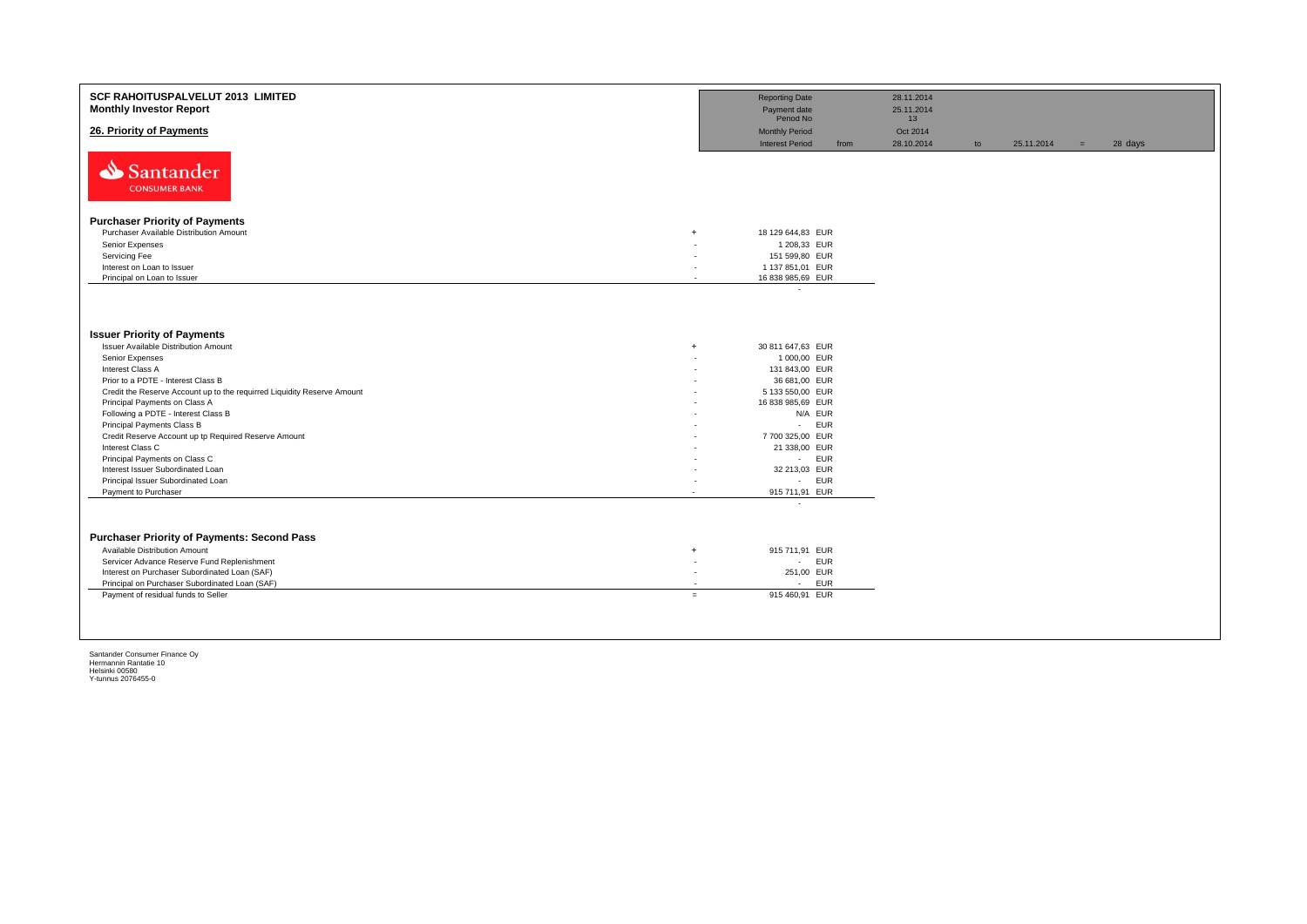| <b>SCF RAHOITUSPALVELUT 2013 LIMITED</b><br><b>Monthly Investor Report</b><br>27. Transaction Costs<br>Santander<br><b>CONSUMER BANK</b> |                                        | <b>Reporting Date</b><br>Payment date<br>Period No<br><b>Monthly Period</b><br><b>Interest Period</b><br>from | 28.11.2014<br>25.11.2014<br>13<br>Oct 2014<br>28.10.2014<br>to | 25.11.2014<br>$=$ | 28 days |
|------------------------------------------------------------------------------------------------------------------------------------------|----------------------------------------|---------------------------------------------------------------------------------------------------------------|----------------------------------------------------------------|-------------------|---------|
| <b>Transaction Costs</b>                                                                                                                 | <b>All Notes</b>                       | <b>Class A</b>                                                                                                | <b>Class B</b>                                                 | <b>Class C</b>    |         |
| Senior Expenses                                                                                                                          | 1 208,33 EUR                           |                                                                                                               |                                                                |                   |         |
| Interest accrued for the Period                                                                                                          | 189 862,00 EUR                         | 131 843,00 EUR                                                                                                | 36 681,00 EUR                                                  | 21 338,00 EUR     |         |
| Cumulative Interest accrued                                                                                                              | 3 633 356,00 EUR                       | 2 845 972,00 EUR                                                                                              | 497 594,00 EUR                                                 | 289 790,00 EUR    |         |
| <b>Interest Payments</b>                                                                                                                 | 189 862,00 EUR                         | 131 843,00 EUR                                                                                                | 36 681,00 EUR                                                  | 21 338,00 EUR     |         |
| <b>Cumulative Interest Payments</b>                                                                                                      | 3 633 356,00 EUR                       | 2845972,00 EUR                                                                                                | 497 594,00 EUR                                                 | 289 790,00 EUR    |         |
| Interest accrued on Subordinated Loan for the Period                                                                                     | 32 213,03 EUR                          |                                                                                                               |                                                                |                   |         |
| Cumulative Interest accrued on Subordinated Loan                                                                                         | 457 850,43 EUR                         |                                                                                                               |                                                                |                   |         |
| Interest Payments on Subordinated Loan                                                                                                   | 32 213,03 EUR                          |                                                                                                               |                                                                |                   |         |
| Cumulative Interest Payments on Subordinated Loan                                                                                        | 457 850,43 EUR                         |                                                                                                               |                                                                |                   |         |
| Unpaid Interest for the Period                                                                                                           | <b>EUR</b><br>$\overline{\phantom{0}}$ |                                                                                                               |                                                                |                   |         |
| <b>Cumulative Unpaid Interest</b>                                                                                                        | <b>EUR</b><br>$\overline{\phantom{a}}$ |                                                                                                               |                                                                |                   |         |